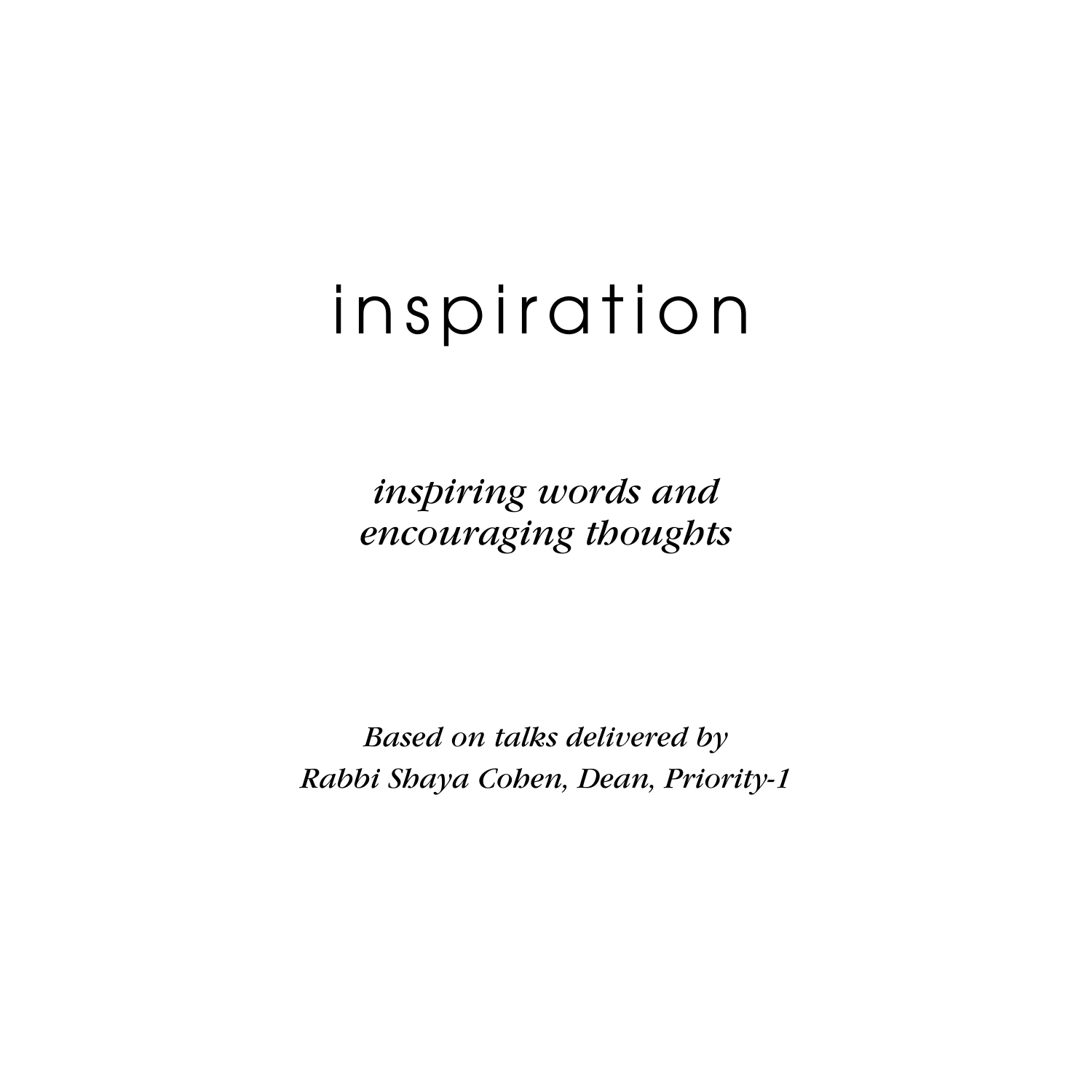© 2005, Priority-1

Published by Priority-1 PO Box 486, Cedarhurst, NY 11516 Phone: 516-295-5700 | Fax: 516-295-5737 www.priority-1.org | info@priority-1.org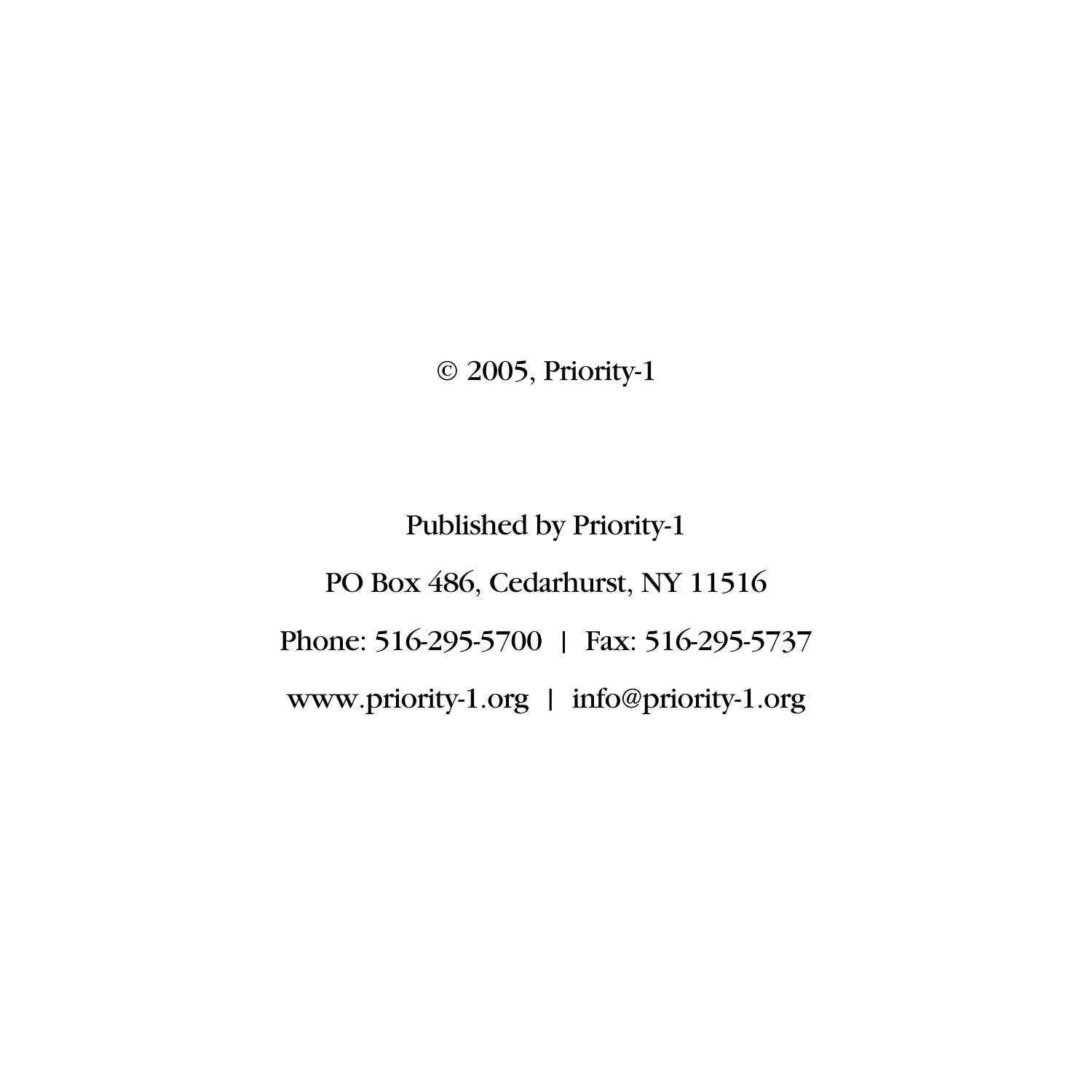# Dedicated in memory of

ר' יעקב ב"ר חיים יצחק הלוי ז"ל גראםמאן כ״ה שבט תשם״ד

האשה רייזל בת ר׳ יצחק גראםמאן י׳ כםלו תשם״ה

 $J.L.Y.J.D.$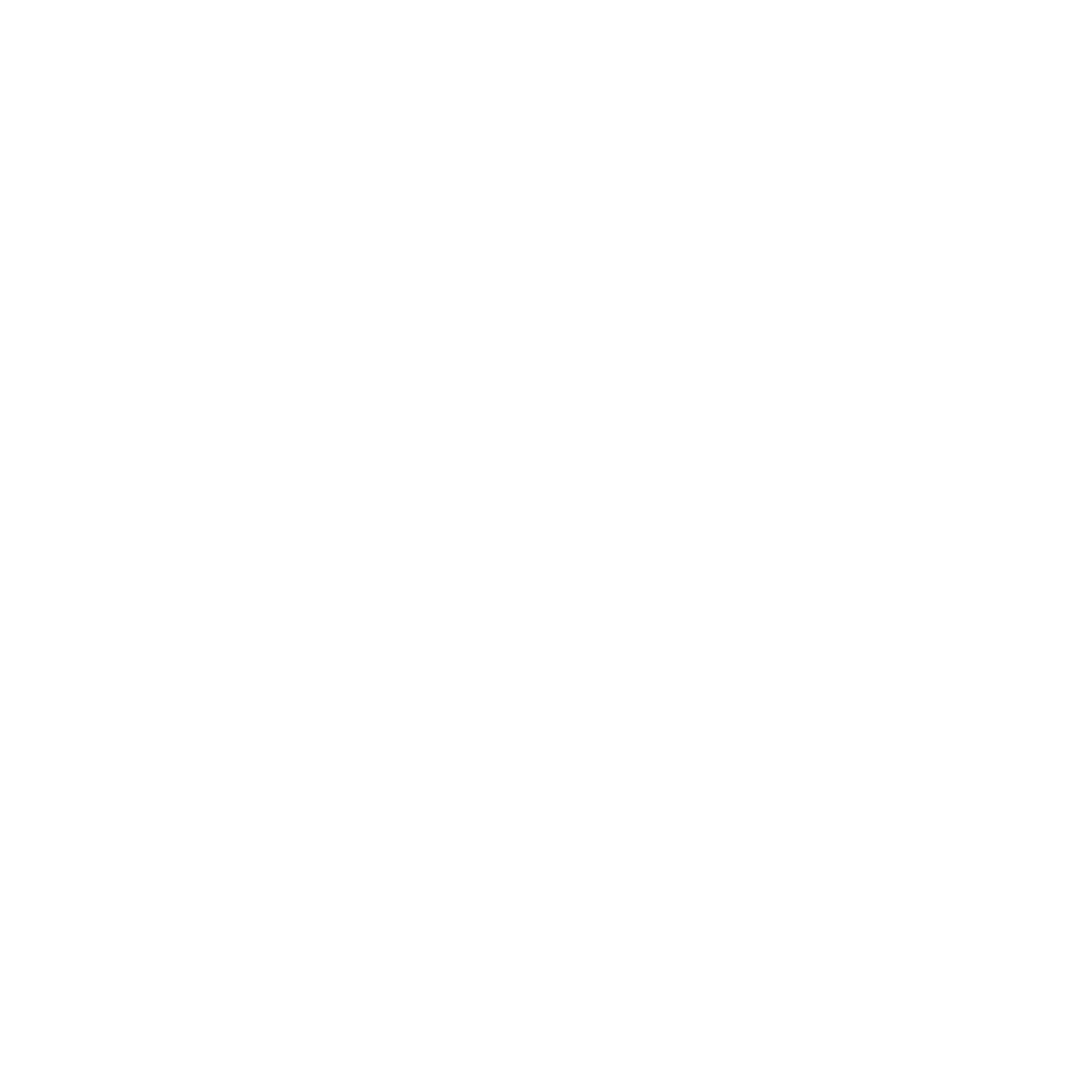| An Urgent Plea                             | 6   |
|--------------------------------------------|-----|
| Priority-1 - Our Mission                   | 9   |
| Shabbos – The Eternal Source of Strength   | 15  |
| Tzedaka – Key to the Gates of Mercy        | 21  |
| The Sefer Torah                            | 37  |
| The Secret of True Happiness               | 41  |
| What Can I Do?                             | 45  |
| Life's Difficulties - A Source of Strength | 55  |
| <b>Tragedy</b>                             | 65  |
| If Only We Could See                       | 73  |
| Perspective                                | 89  |
| The Road to Human Perfection               | 97  |
| Were You Aware?                            | 103 |
| About Jews                                 | 109 |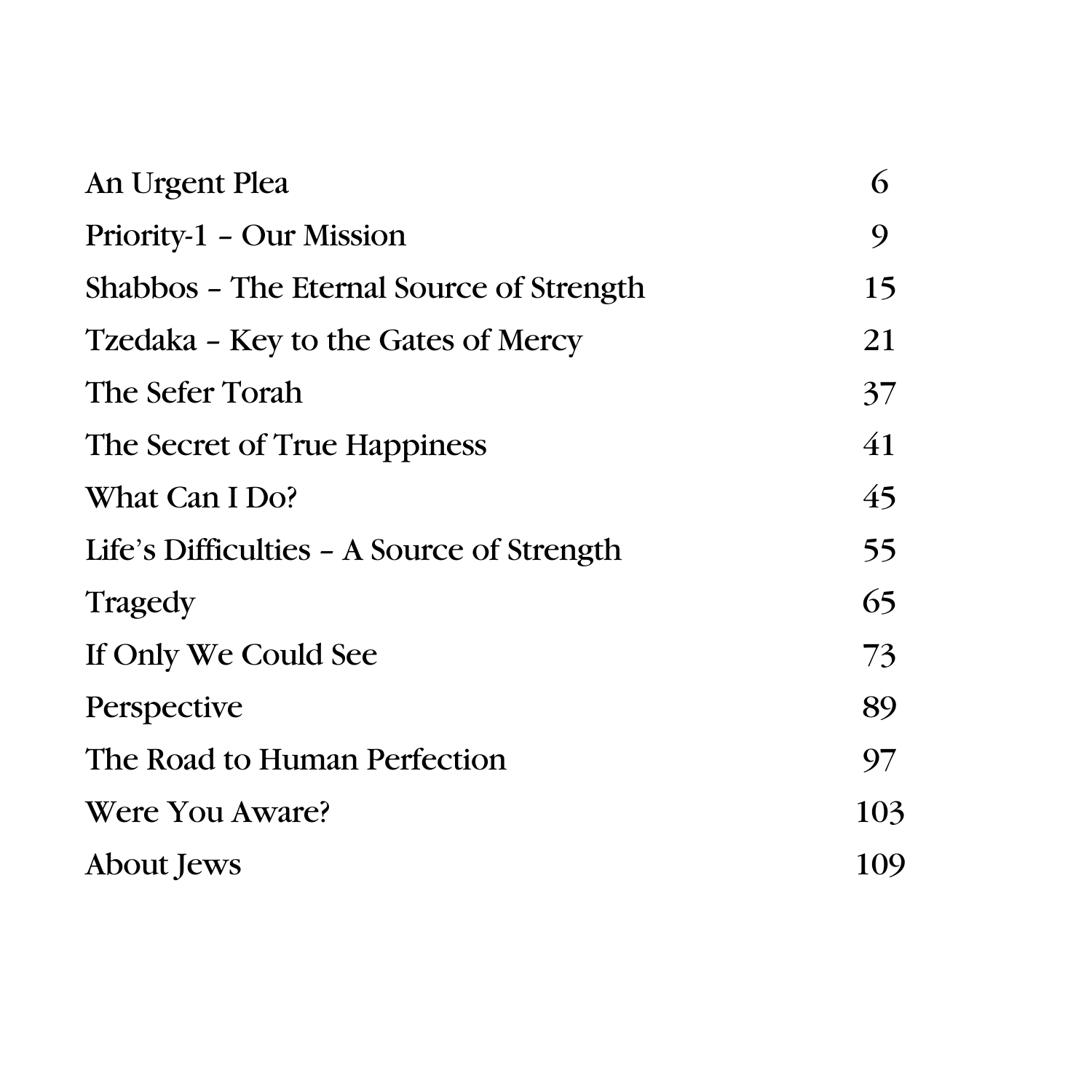#### ועקה דחופה!

הנה לדאבונינו נודע לאחרונה בשער בת רבים שלסיבת מצב הירוד מאד ברוחניות השולט בעולם והולך ומתדרדר מיום אל יום הרבה מהנוער אשר בכללם גם בני משפחות חשובות החרדים לדבר ד' העוזבים ישיבות הקדושות בימי הנעורים ונחטפים ונתפסים עם זרם התנועה רח"ל ויורדים מטה מטה ויוצאים לתרבות רעה ונוטים מדרד היהדות ופורקים לגמרי עול התורה המצוה אוי להם ואוי להוריהם שכך רואות ואינם יודעים מה לעשות האיך ובמה להחזירם לדרך הסלולה שמורשה לנו מאבותינו ורבותינו זי"ע.

אשר על כן עזר חיל הרב ישעי' קאהן שליט"א ראש ישיבת כרון אריה ויסד מקום חורה מיוחד לרחוריח אלו אשר רשח

Torah Academy of Lawrence/Cedarhurst, a Project of Priority-1 והמרוחקים. הנכשלים אלו ולקרב ולקבץ ולהחזיר לאסוף יקרא באוירה של אהבה וסבלנות והבנה בכל בעיותיהם, בסביבה בני לדרך הישר והטוב תורה ת"ח יראי השי"ת, ומעמידם על רגלם לראות באור ד' באורחות חיים על ידי מחנכים ומדריכים מומחים מורגלים בענינים אלו.

הנה כבר הצליחו ועשו פרי להחזיר בחורים לישיבות גדולות להיות בחורים חשובים כהלכה בכל הענינים, ובתקופה הנוכחית הלא היא דחופה עד מאד, **וחוב גדול על כל** אחד בלי יוצא מן הכלל להיות לעזר ולאחיסמך לכל המתעסקים בזה, כי מלאכתם מלאכת הקודש והאחריות על כל הכלל כולו הוא.

ופונים אנו בזה לכל מי שיש לו זיק של דאגה בלבבו שיבין הדבר לאשורו ויבוא לעזרה גדולה בכל מיני אופנים ופעולות, ובזכות הגדולה הזאת להציל אחינו בני ישראל מלילך לטמיון ולאבדון, יתברך בבל מילי דמיטבא עד שנזכה לחזור למקומינו לארץ הקדושה על ידי משיח צדקינו בב"א.

 $n$ un  $236$ 

Man p31 for / 109's/11/2 Storting Main panek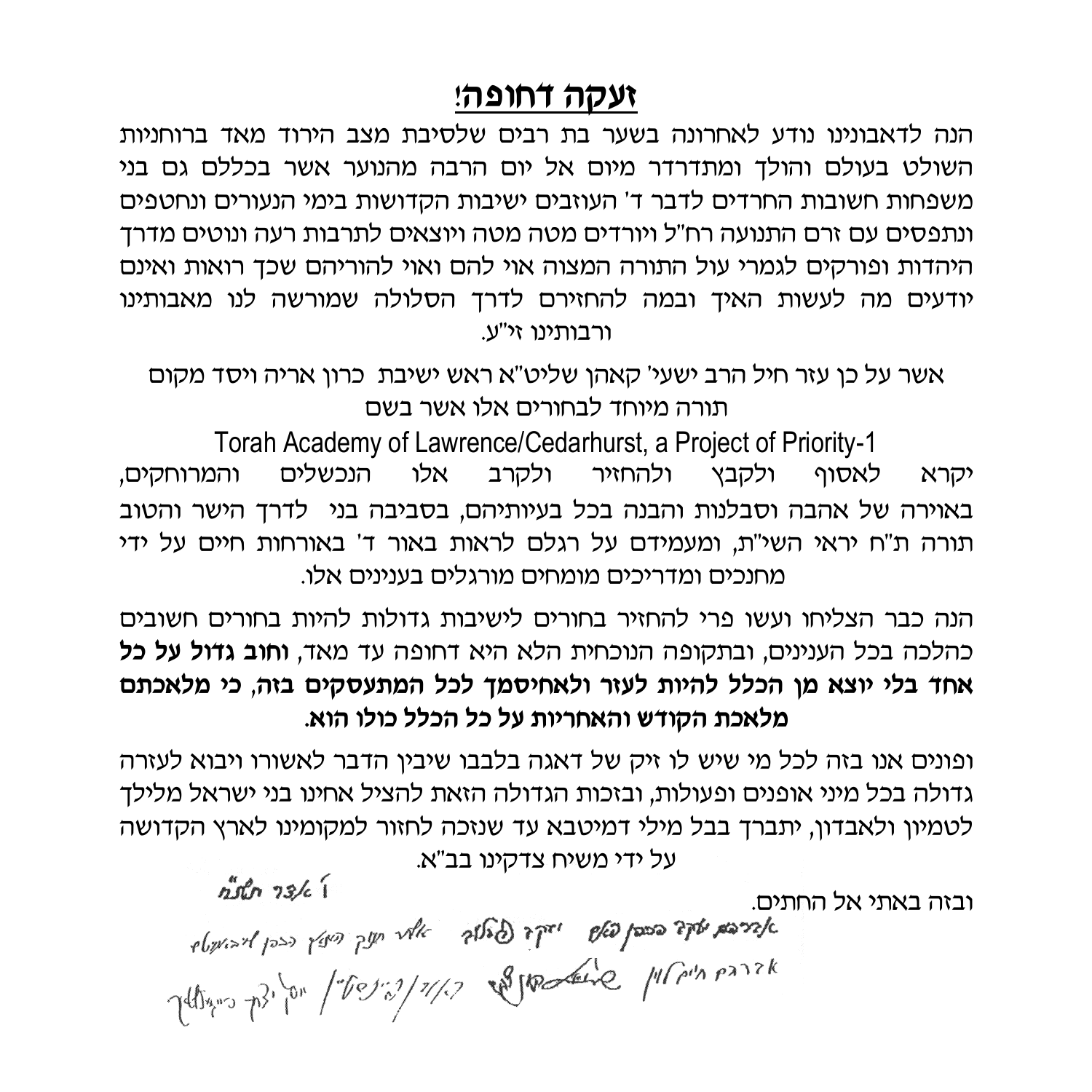### **An Urgent Plea**

To our great sorrow, it has become publicly known that due to the state of spiritual lowliness that holds sway in the world and day by day sinks further and further, many of our youth, and among them members of distinguished G-d fearing families, have left Yeshivos in their teen-age years, and are caught in the pull of the current secular trend, and continue to fall lower and lower to the point of adopting completely a secular lifestyle, turning away from Judaism and throwing off completely the yoke of Torah and Mitzvah. Woe is to them and woe to their fellow Jews who observe their plight and do not know how to return them to the straight path that has been bequeathed to us by our forbearers and spiritual leaders of blessed memory.

For this reason, Rav Shaya Cohen, Shlita, Rosh Yeshiva of Yeshiva Zichron Aryeh, has girded himself with strength and established a place of Torah learning designed specifically for these young men, named **"Torah Academy of Lawrence-Cedarhurst, a project of Priority-1,"** in order to gather in, and bring near those who have stumbled and strayed, and return them to the straight and good path, and this, in an atmosphere of love and patience and understanding of all their problems, in a surrounding of Bnei-Torah and Talmidei Chachomim. He sets them back upon their feet to see the light of Hashem in the ways of life, through the hands of expert teachers and guides who are experienced in such matters.

They have already succeeded and their efforts have some fruit, to return young men to Yeshivos of higher study, to the point of excelling in all areas. **At this time, it is extremely urgent and it is a great obligation**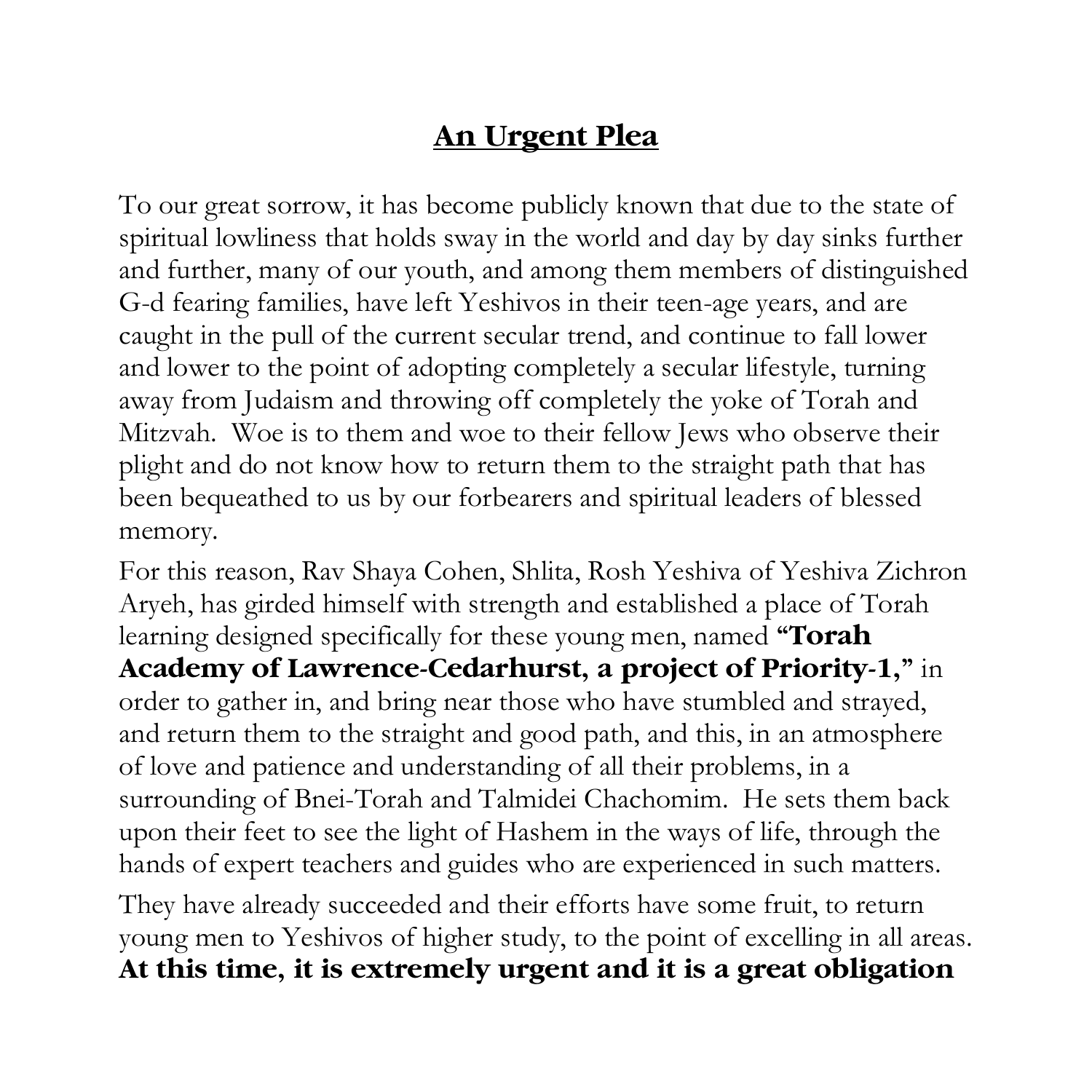#### **upon every individual, without exception, to assist and financially support those involved in this work, for their work is the work of holiness and the responsibility that it be done is the responsibility of the entire nation.**

We hereby turn to whoever has a feeling of concern in his heart, to understand the matter fully, and to come with great assistance and in every form and with all types of efforts, and in the great merit of the saving of our Jewish brethren from spiritual annihilation they will be blessed with all that is good, until we merit the return to our place to the Holy Land through the coming of Moshiach speedily in our day. Amen.

> Rav Avraham Yaakov Pam Rav Yaakov Perlow Rav Henoch Leibowitz Rav Avraham Chaim Levine Rav Shmuel Kaminetzky Rav Reuven Feinstein Rav Yosef Yitzchak Feigelstock

 $n^4$ go  $23/6$ אדני הוא ישוך העסן נואן לייך לאלף אילאי ועק ניעץ בבק איהואוליף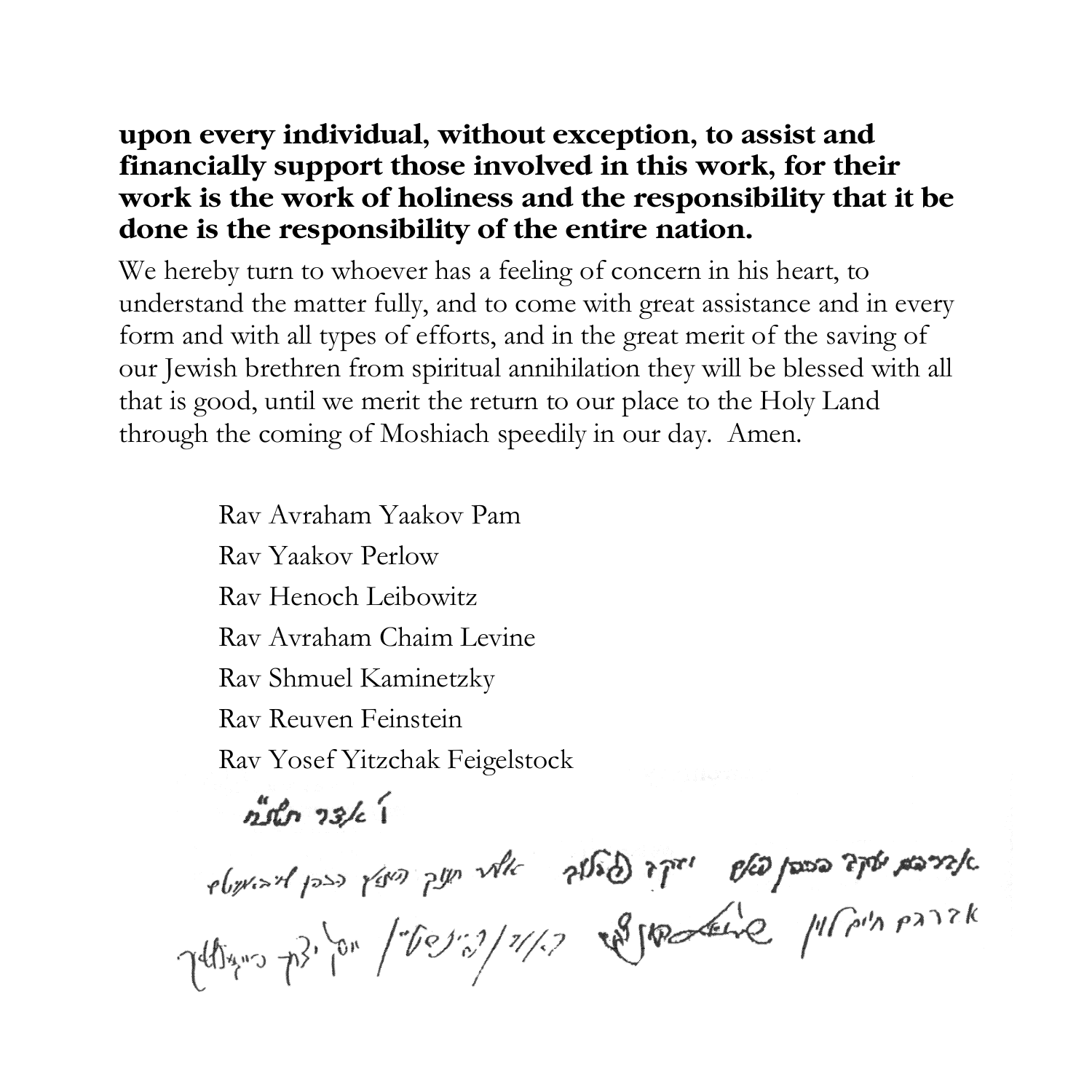# PRIORITY-1 BRINGING OUT THE INFINITE POTENTIAL IN JEWISH YOUTH

Founded in 1987, Priority-1 has been at the forefront of innovative programs in Jewish education for over a decade. Its mission has always been to facilitate Torah education in areas and populations where it is sorely lacking. Our organization has been instrumental in the establishment of outreach centers in many communities throughout the United States, as well as pioneering a Kiruv seminar movement that has changed the lives of thousands of Jewish men and women. In addition, Priority-1 has developed intensive Kiruv and teacher training programs to aid in our pursuit of spreading Yiddishkeit.

Our Kollel Ner Yehoshua was founded in memory of Horav Yehoshua Silbermintz, *zt"l*, for just this purpose – to train energetic young men in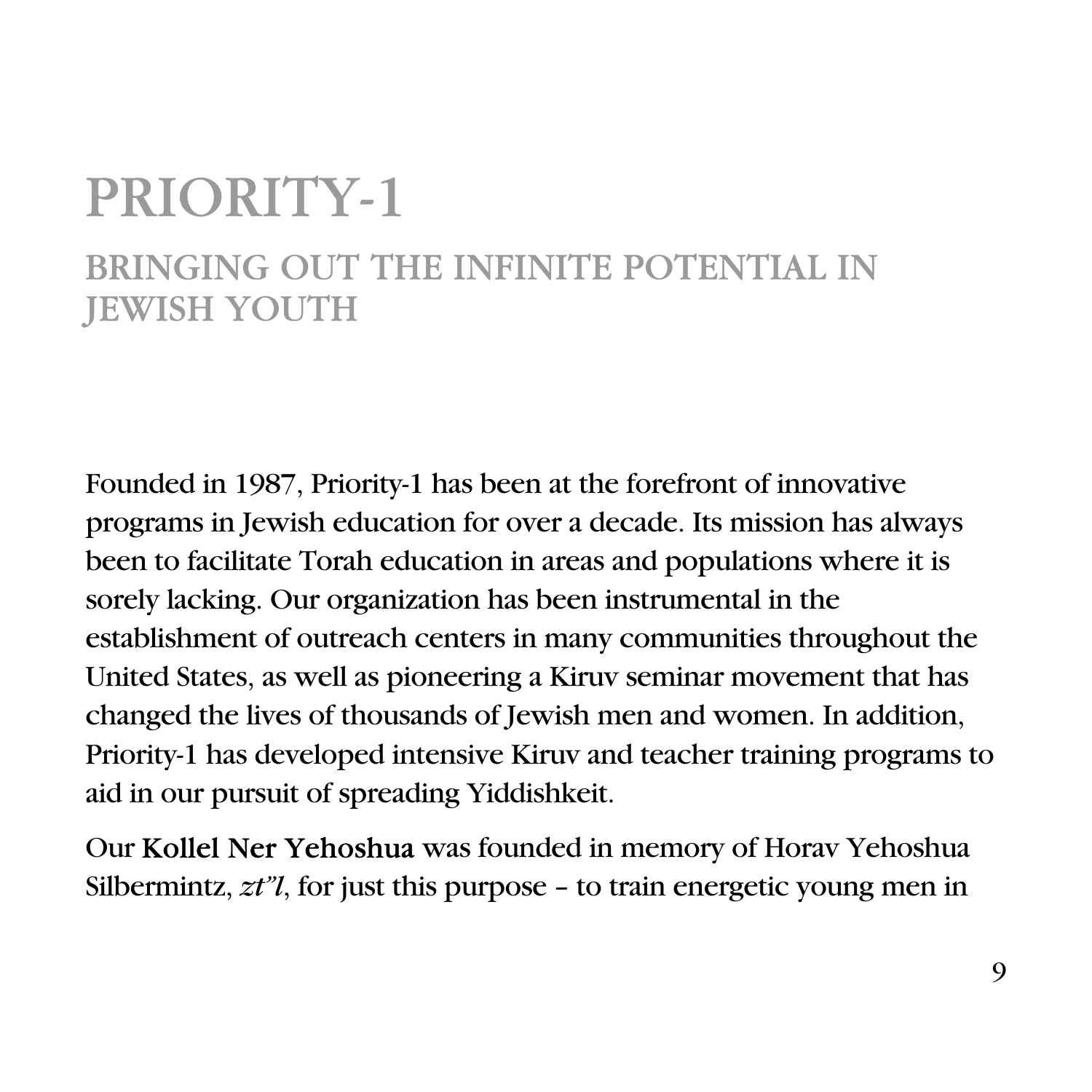the sensitive art of Kiruv, while completely surrounding them with a learning environment. Yeshiva Zichron Aryeh was established as a rigorous, post-high school Yeshiva program, preparing and inspiring Torah educational leadership for the next generation.

One of the most significant and innovative accomplishments of Priority-1 is the Torah Academy of Lawrence-Cedarhurst, a unique alternative to the traditional Yeshiva high school. Small group instruction with emphasis on building self-esteem, maturity and teamwork has yielded, in our experience, a young adult better equipped personally and socially to deal with life's challenges. Through the warm and dedicated attention of hard-working teachers and guidance personnel, our students are encouraged in a positive and constructive manner, forming a classroom atmosphere teeming with the singular satisfaction that comes from true accomplishment. Workshops for parents and open sessions with students help bring key issues to the forefront, where they can be discussed in an unfettered and proactive forum. Mentors from Yeshiva Zichron Aryeh afford kids incomparable understanding and encouragement to view the future with hope and pride. This rolemodeling structure has proven to be highly effective in our alternative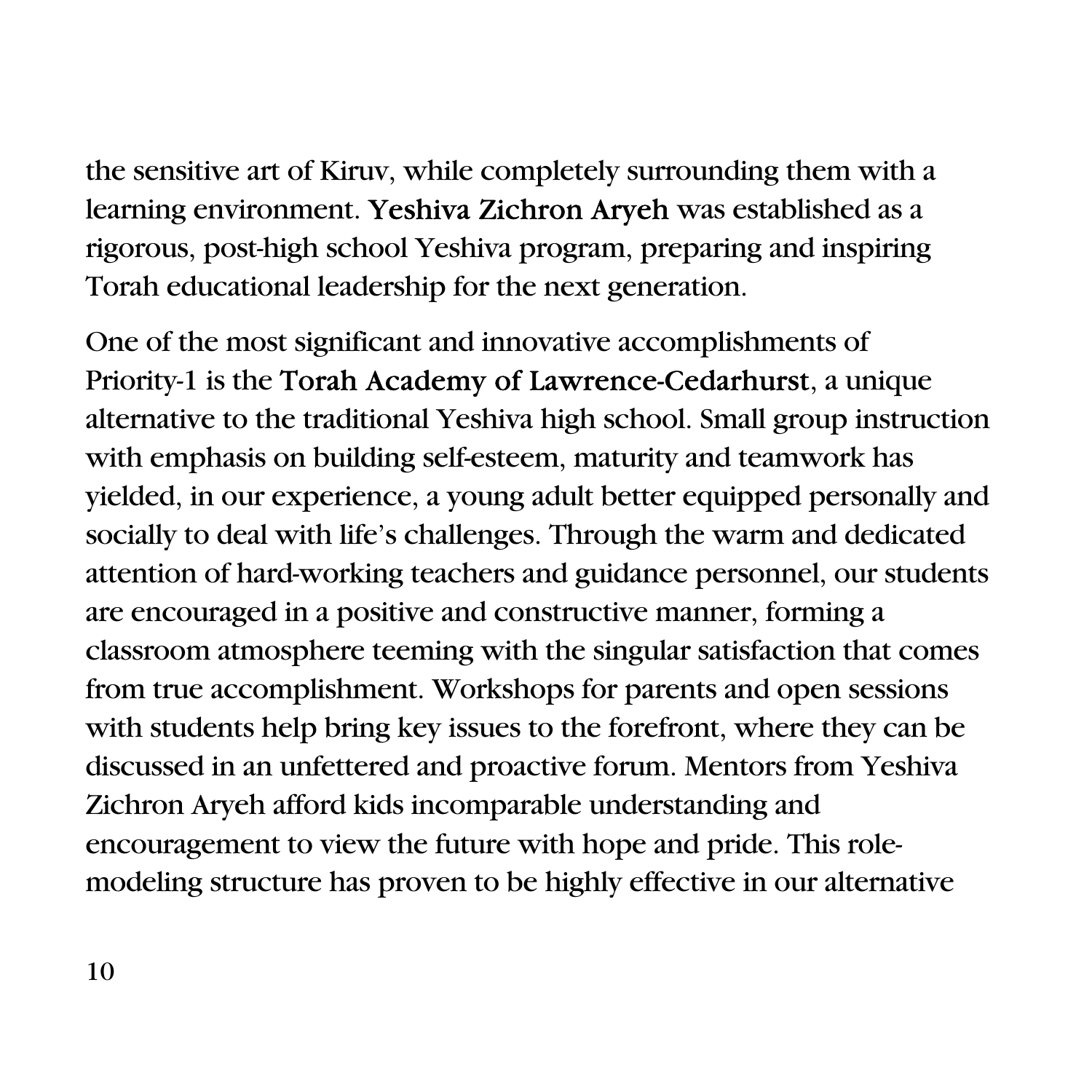environment, giving kids the inspiration so vital to their reconnection to Yiddishkeit, as well as to the successful maintenance of healthy lifestyles. Further participation of the community through the development of partnerships with our students will help them gain the confidence and acceptance they rightly deserve.

At Priority-1 we believe that every Jewish child has infinite potential. Our number one priority is finding this potential and bringing it to the surface.



# UNLOCKING THE INFINITE POTENTIAL OF JEWISH YOUTH IS PRIORITY-1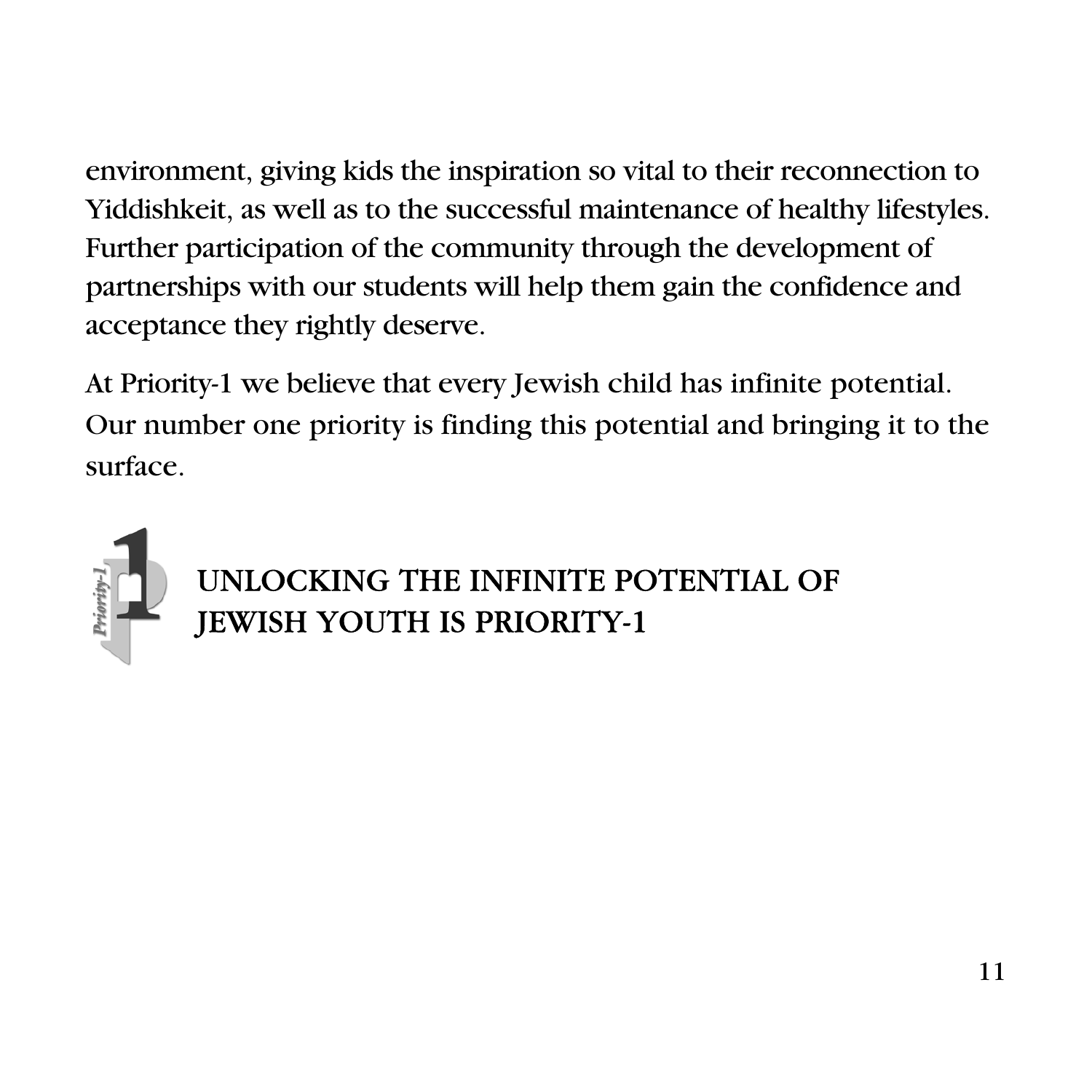# Transforming Alienation Into Validation Emptiness Into Fulfillment

Priority-l is a multifaceted educational movement that addresses the needs of youths who risk being lost to the world of Jewish life and learning. Since 1987, Priority-l has helped Jewish youths overcome their feelings of apathy, anger, and disenfranchisement. Success comes by introducing validation and fulfillment into their lives, and by finding and unlocking the power of their innate potential.

# Prevention, Detection, and Early Intervention

By advocating and providing the appropriate tools to prevent, detect and intervene, Priority-l's innovative educational programming and comprehensive family support services help parents and educators.

### *Our programs include:*

TORAH ACADEMY HIGH SCHOOL – An innovative Yeshiva High School for students not fitting the mainstream yeshiva mold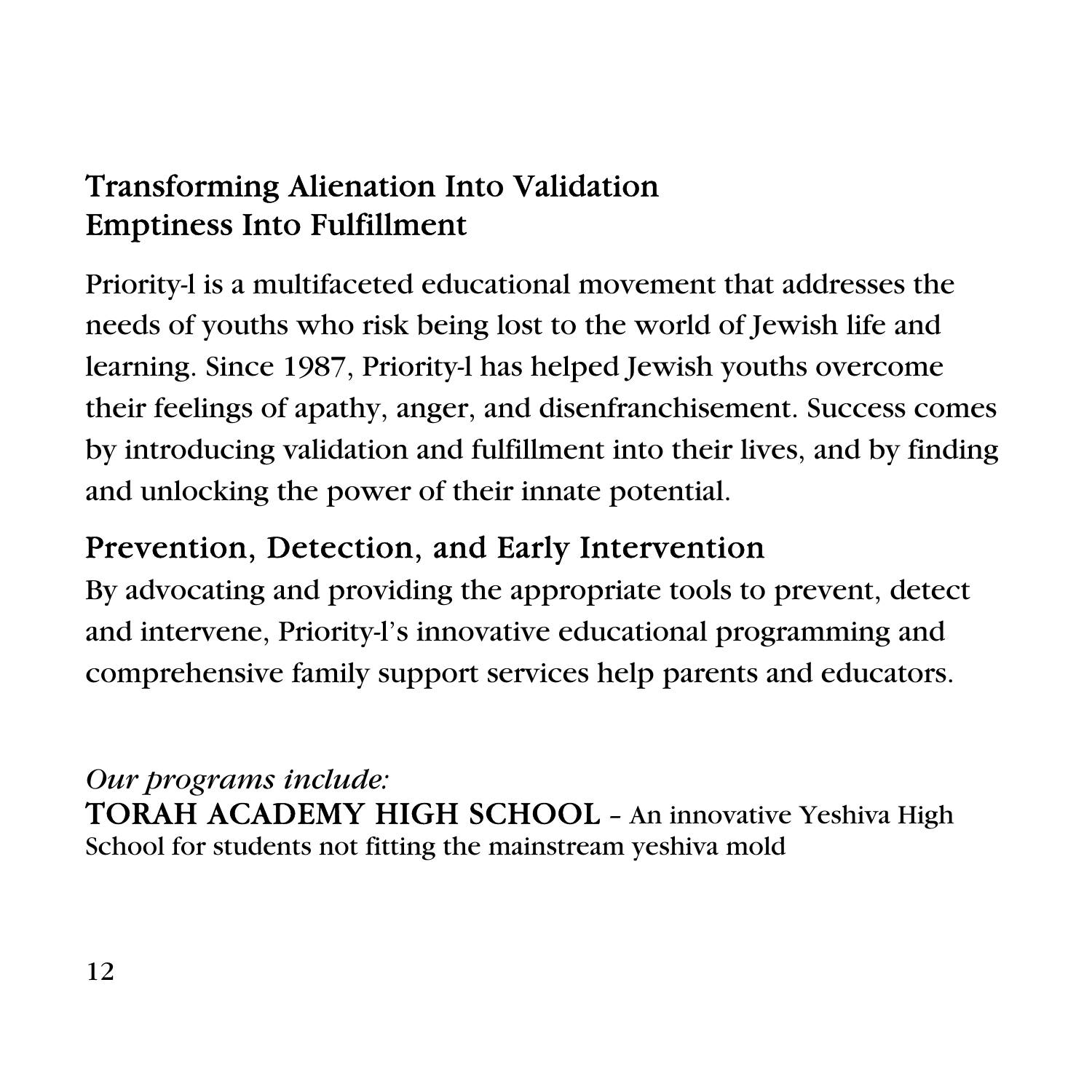YESHIVA ZICHRON ARYEH – An advanced post-high school yeshiva, whose students serve as mentors for Torah Academy high school students

KOLLEL NER YEHOSHUA – An intensive, post-graduate learning and teacher-training program

PRIORITY TRAINING INITIATIVE - A movement to provide and assure appropriate training and continued education for all educators and parents prior to assuming their responsibilities

NER YEHOSHUA PRIORITY TEACHING INSTITUTE – Training educators to prevent, or detect and intervene appropriately regarding issues that lead to the alienation and estrangement of Jewish youths from their heritage and community

PRIORITY PARENTING INSTITUTE – Helping parents develop skills to prevent life challenges from becoming at-risk situations, and teaching them how to effectively intervene when problems spiral out of control

PRIORITY CONSULTATION & CRISIS INTERVENTION – Free family, educational and religious counseling services

PRIORITY RESOURCE CENTER - An unrivaled collection of print, audio, and video resources related to improving parenting, teaching, and outreach skills, such as positive parenting, educational methodology and techniques, and child/adolescent psychology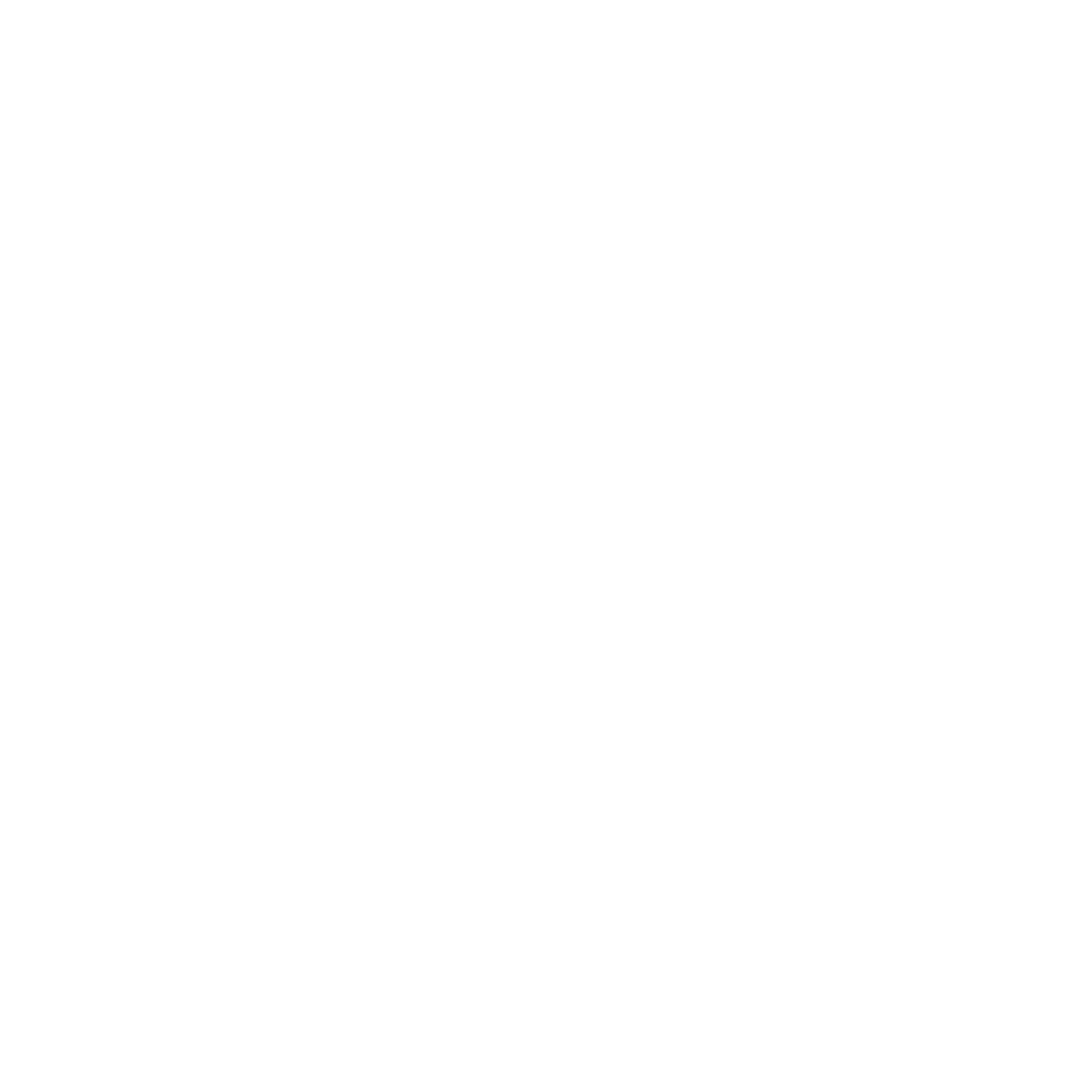# SHABBOS THE ETERNAL SOURCE OF STRENGTH

Shabbos is the most enigmatic of Jewish religious experiences. Not only can an entire people adhere to such a restrictive doctrine, but the Jewish nation, through the very difficulty of Shabbos observance, has derived such conviction, faith and love for the Creator, that even under the most torturous conditions, survival has been not only possible, but inevitable.

The observance of Shabbos is a testimony to the creation of the world by a single G-d in six days and its completion on the seventh. This testimony was given to us by G-d Himself, as a sign of His special relationship to His people.

It is not just for those lacking in spiritual vision that Shabbos plays an important role. Any Jew, no matter how pious, must constantly reinforce within himself the realization that there is a Creator constantly watching,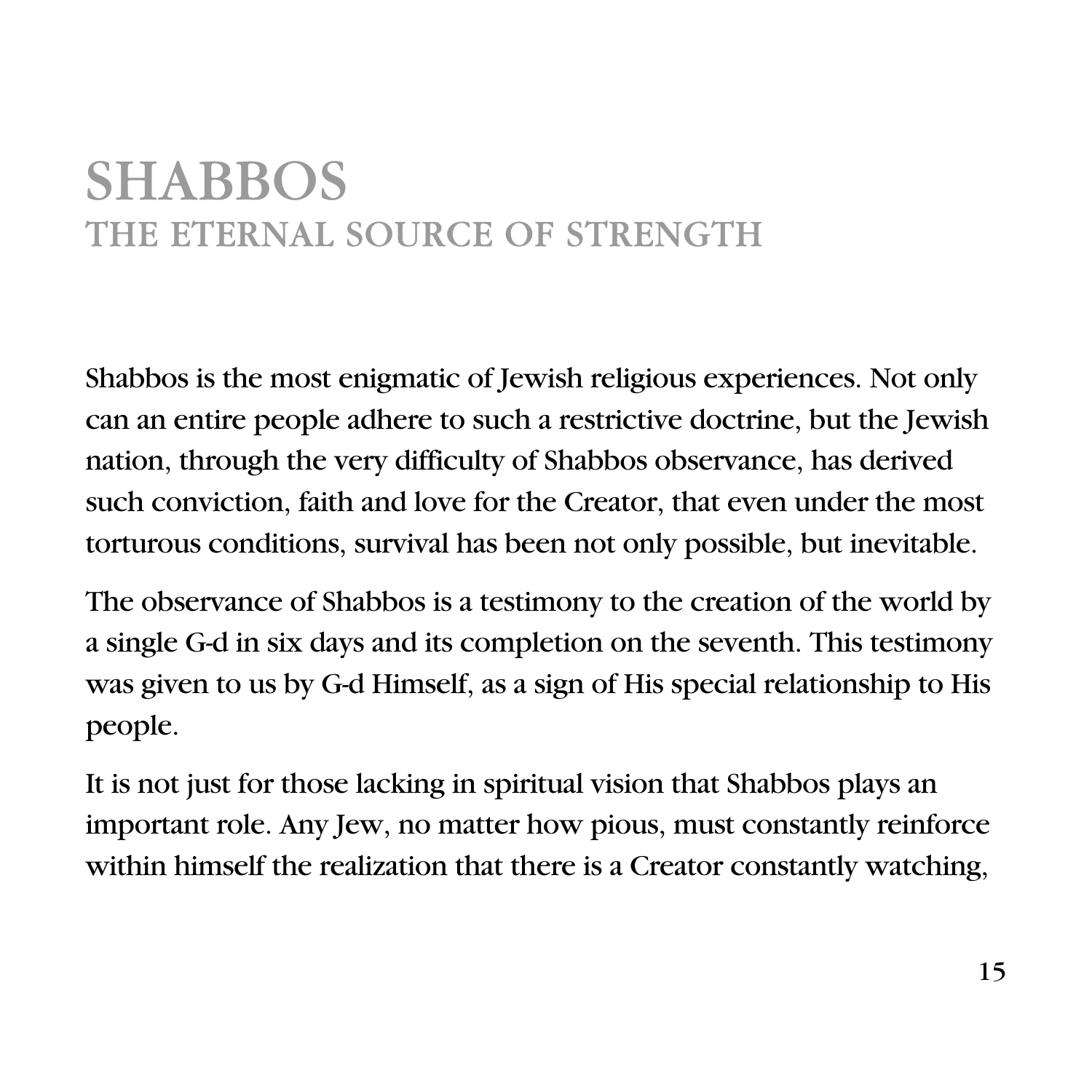judging and protecting him. It is in this capacity, as a reminder of G-d's current activity and concern in our world as well as His activity at its inception, that Shabbos is so vital.

The message of Shabbos is driven home by abstaining from the thirty-nine melachos of physical activity that were performed in the Mishkan. Rabbinic laws also exist as a means of protecting the sanctity of the day. However, the correlation between refraining from these activities and commemorating Hashem's rest remains ambiguous when examined against the fact that Hashem's rest was anything but physical in nature. The "rest" of the seventh day was a state of completion, not relaxation. Only after His creation was complete did Hashem rest, as we say in the Shabbos prayers: "On the seventh day He arose and sat on His Throne of Glory." Hashem existed as the King and Creator of the entire universe only with the completion of creation.

By living in a state of total preparedness and completion on His day of completion, the Jew indelibly imprints upon his mind and heart the belief that Hashem completed the world on the seventh day. The thirty-nine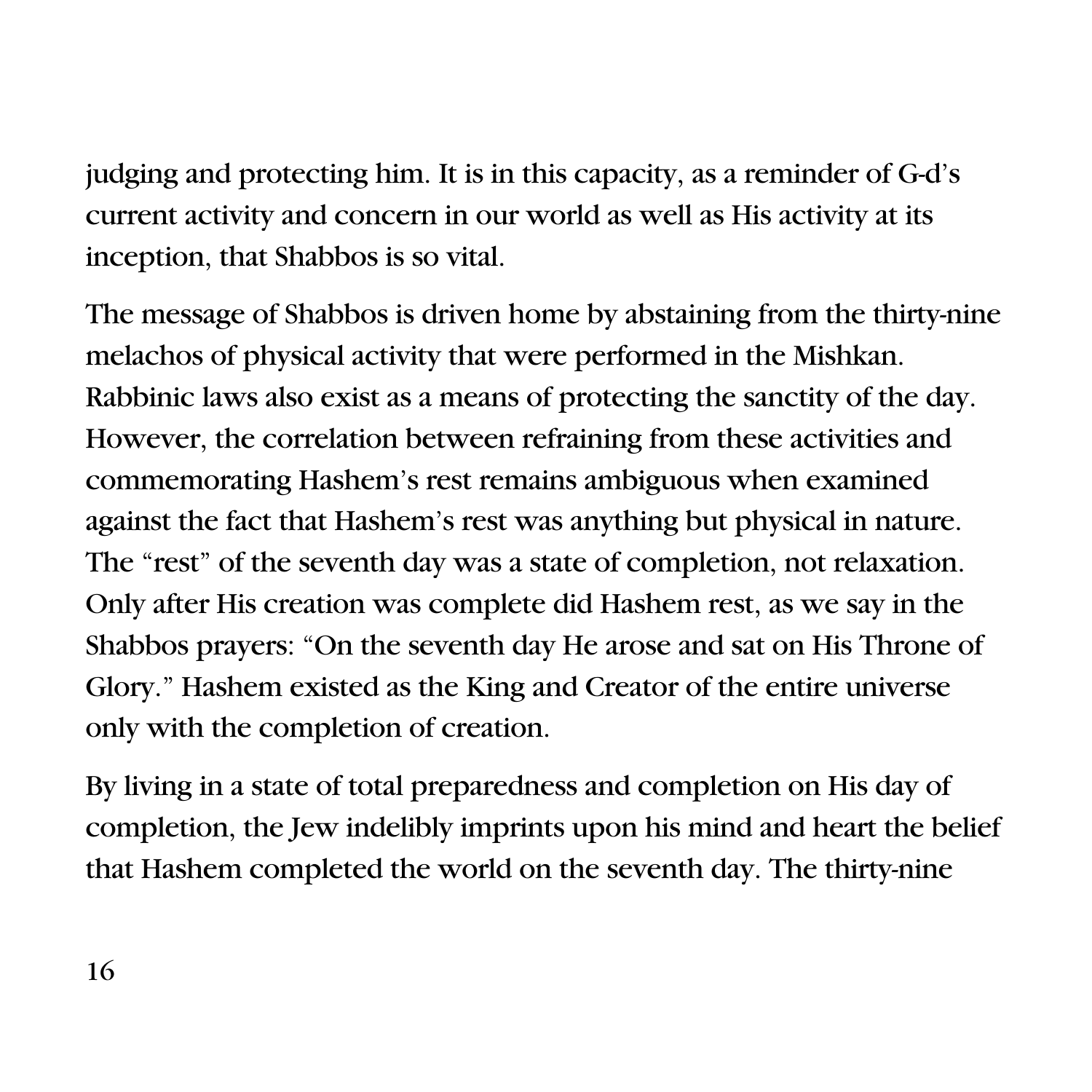categories of melacha are constructive acts of preparing and completing. Food to be eaten must be previously harvested and cooked. Garments to be worn must be previously woven and sewn. Even objects needed in one place must be brought there prior to the Shabbos. By emulating Hashem and living in a state of completion, the Jew testifies to the world and to himself the truth of Hashem's creation.

Affecting not just our physical state, abstaining from work on Shabbos succeeds in putting every Jew in a unique and coveted state of mind. Rashi tells us that through the observance of the Shabbos laws we are able to actually feel that the work we have to do is completed. We might toil for six days, but when the Shabbos candles are lit on Friday afternoon, we can transform our world into one of peace and tranquility. So great is this inner calm that the Torah tells us a person awaiting execution should not be killed on Shabbos so that he too should enjoy the serenity of Shabbos before departing from this world. Despite the fear and anguish that no doubt grip a person on the verge of death, the Shabbos is still able to penetrate his heart and put him at ease during his final day on earth. It is in this special state of both physical and mental "rest" that all Jews have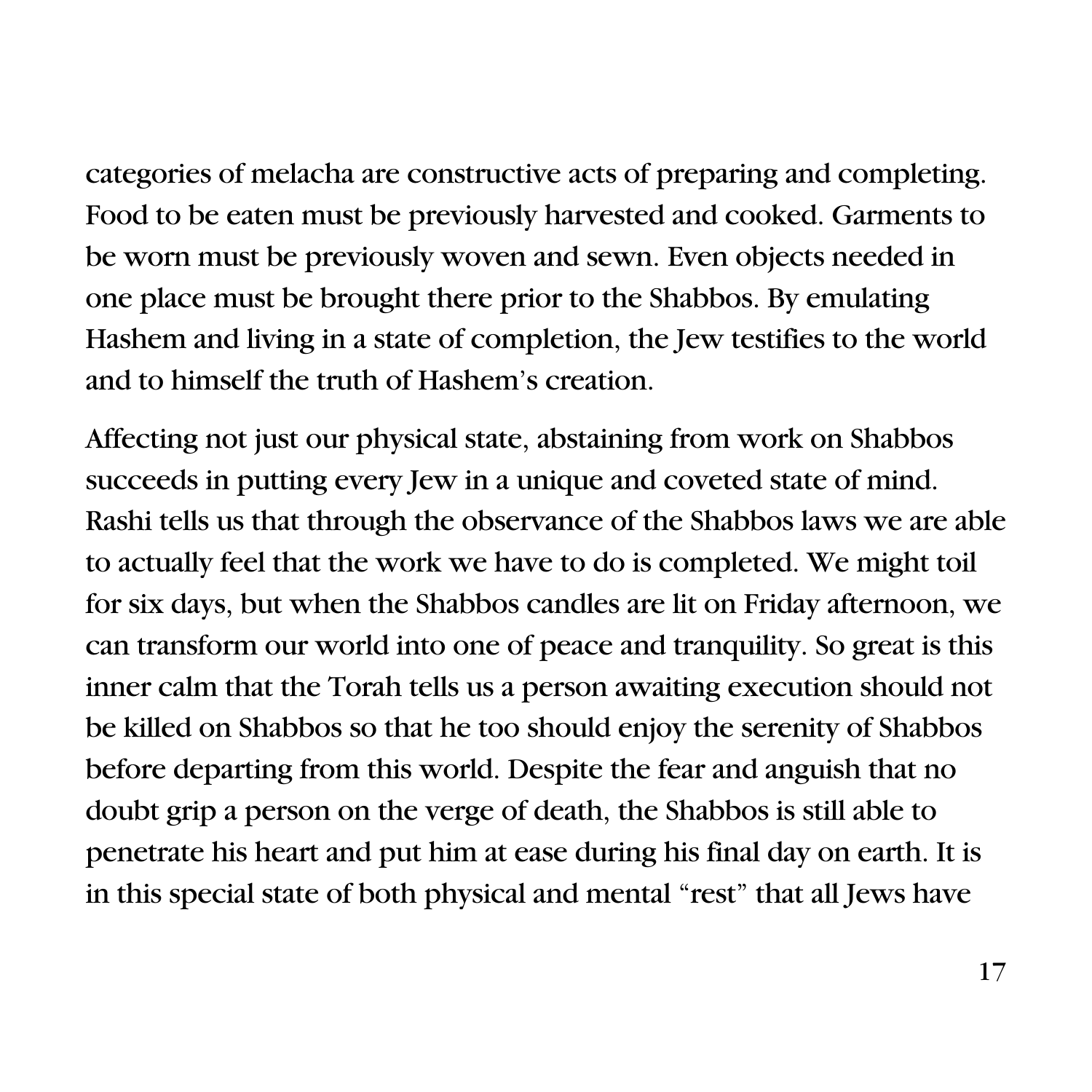the potential to go far beyond their previously conceived spiritual capabilities.

The real deterrent to spiritual growth on the part of any sincere Jew is the clouding of the mind by the mundane, albeit important, activities of the week. It is only on Shabbos, when no worldly interference is allowed to enter our thoughts, that we are able to expend all our energies on spiritual pursuits. This is why Shabbos has been designated as a day for increased Torah learning and spiritual growth. In fact, the Jew actually lives the greatest lesson of Bitachon when he stops pursuing his livelihood on Shabbos. What greater way to demonstrate his belief that all is from Hashem than by abandoning his livelihood for a full day. It's no wonder that so many Jews anxiously, almost desperately, await the Shabbos, so that they may once again serve G-d with a joy and vibrancy that could not possibly exist during the rest of the week.

This point is vividly illustrated by the following story:

*A wealthy German official would often visit the residents of his community to maintain his popularity among the*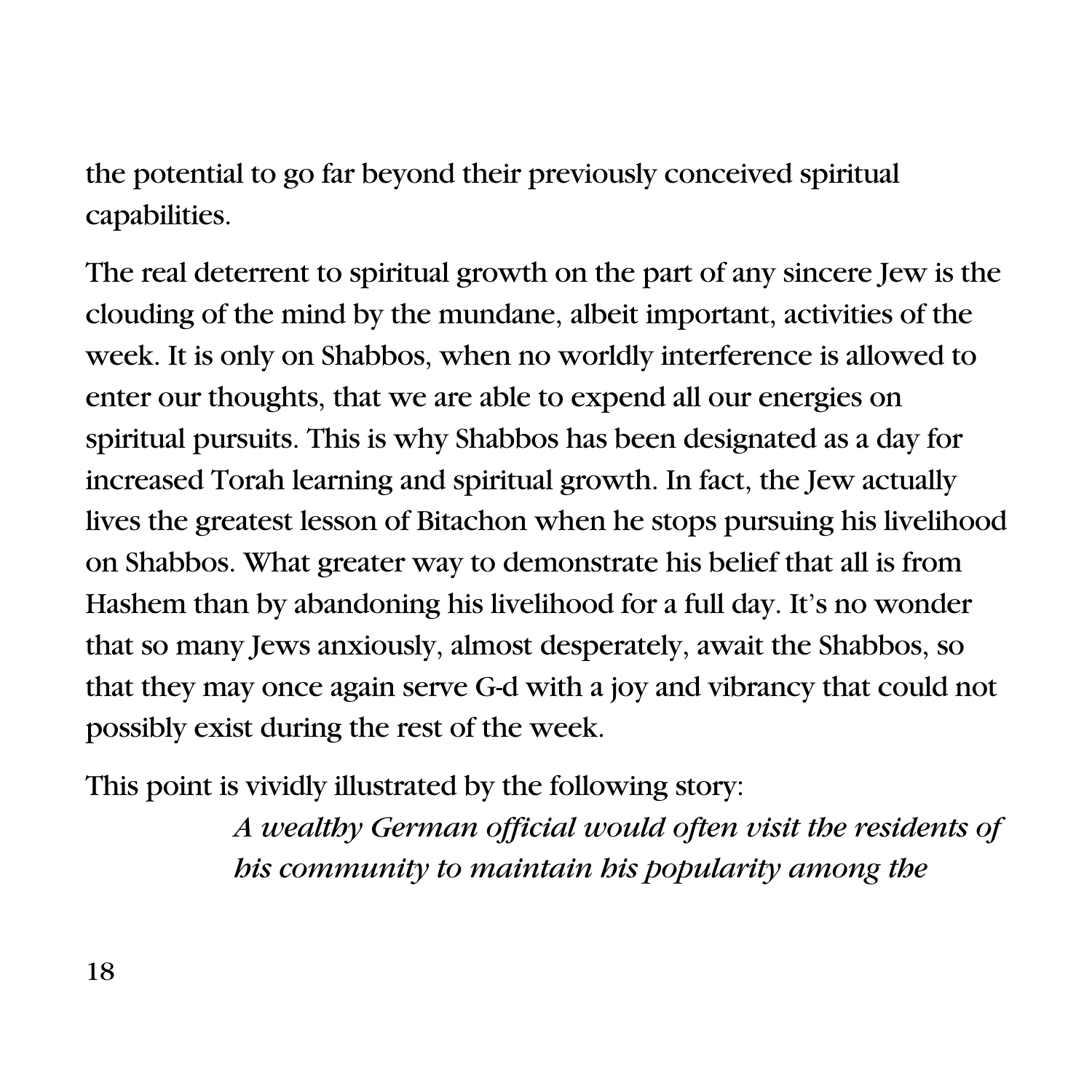*townspeople. One Friday night, he came to the home of a destitute Jewish family, their tattered clothes and meager meal bearing witness to their desperate situation. The official, expecting the mood of Shabbos to be somber at best, was privileged instead to see a family filled with joy and exuberance befitting the most royal of households. When he heard the old father, so weak after six days of fruitless labor, sing the Shabbos zemiros with a kind of love and dedication he had never seen before, he was inspired to offer this old man anything he wanted. In response, the old man paused suddenly from singing his beloved song, Menucha V'Simcha, and asked the officer if he would straighten out a bent candle that threatened to blow out early and disturb the peace and light of the Shabbos meal.*

Within the old man's grasp was the opportunity to alleviate all his pain and suffering but it was incomprehensible to him that anything was lacking in his world of totality and serenity on Shabbos. The only thing to be rectified was the bent candle that he was forbidden by the laws of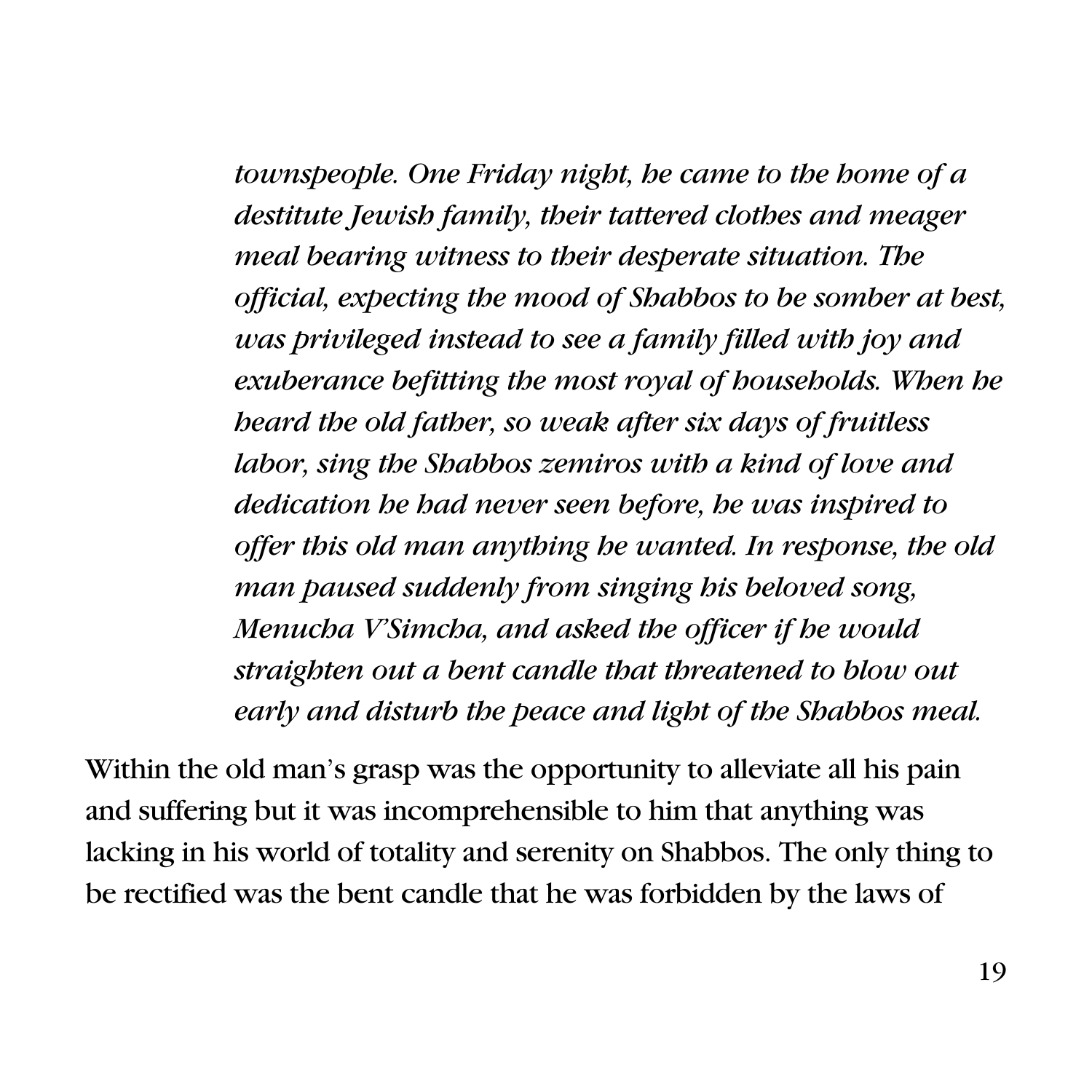Shabbos to move; a bent candle which might disturb his tranquility by burning out too early.

Originally written by a famous poet, this story demonstrates the extent by which one can feel the serenity of Shabbos. Even as we face hardship and uncertainty during the week, on Shabbos we can experience such completeness that all we can ask for is more Shabbos. Of course, this poet did not know that even asking a non-Jew to fix a bent candle is forbidden by the laws of Shabbos, but the message of the story is still true: observing Shabbos has the ability to put us in a unique state of mind. It is a state of mind that has us feeling that our lives lack absolutely nothing and longing for that feeling not to end.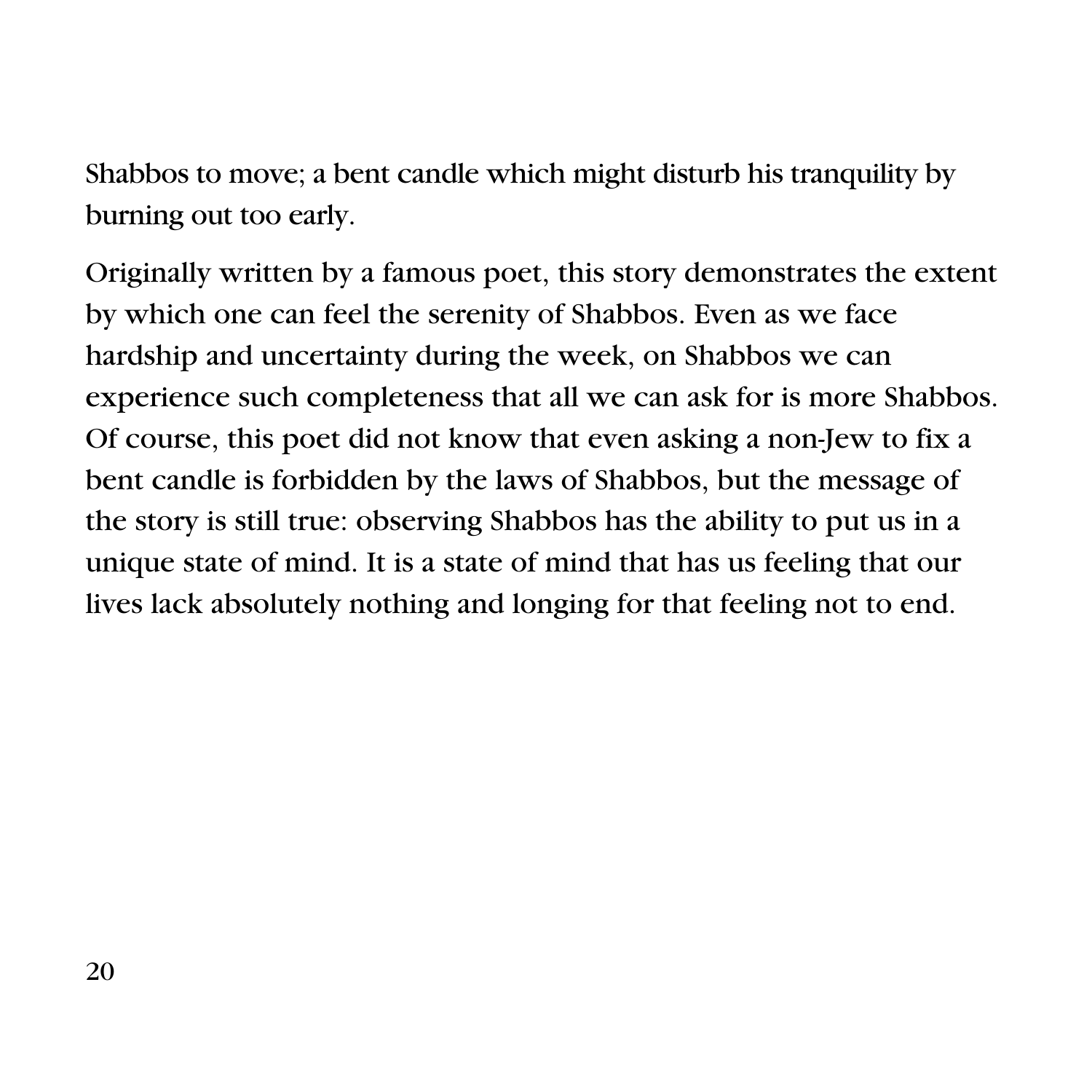# TZEDAKA KEY TO THE GATES OF MERCY

*"On Rosh Hashana it shall be written and on the Day of Atonement it shall be sealed. How many are to pass on, how many are to be born... Who shall live and who shall die..."* 

In what is quite possibly the most moving and dramatic prayer of the High Holiday services, the inherent frailty of man is brought into sharp focus, causing even the most stoic of individuals to experience the inexorable fear associated with a confrontation with one's own mortality.

The precious gift of life, a commodity taken for granted more than any other, cannot be guaranteed. Great wealth is powerless to acquire even a second of added existence, and a clean bill of health from the doctor's office does not ensure longevity. It is Hashem alone who judges mankind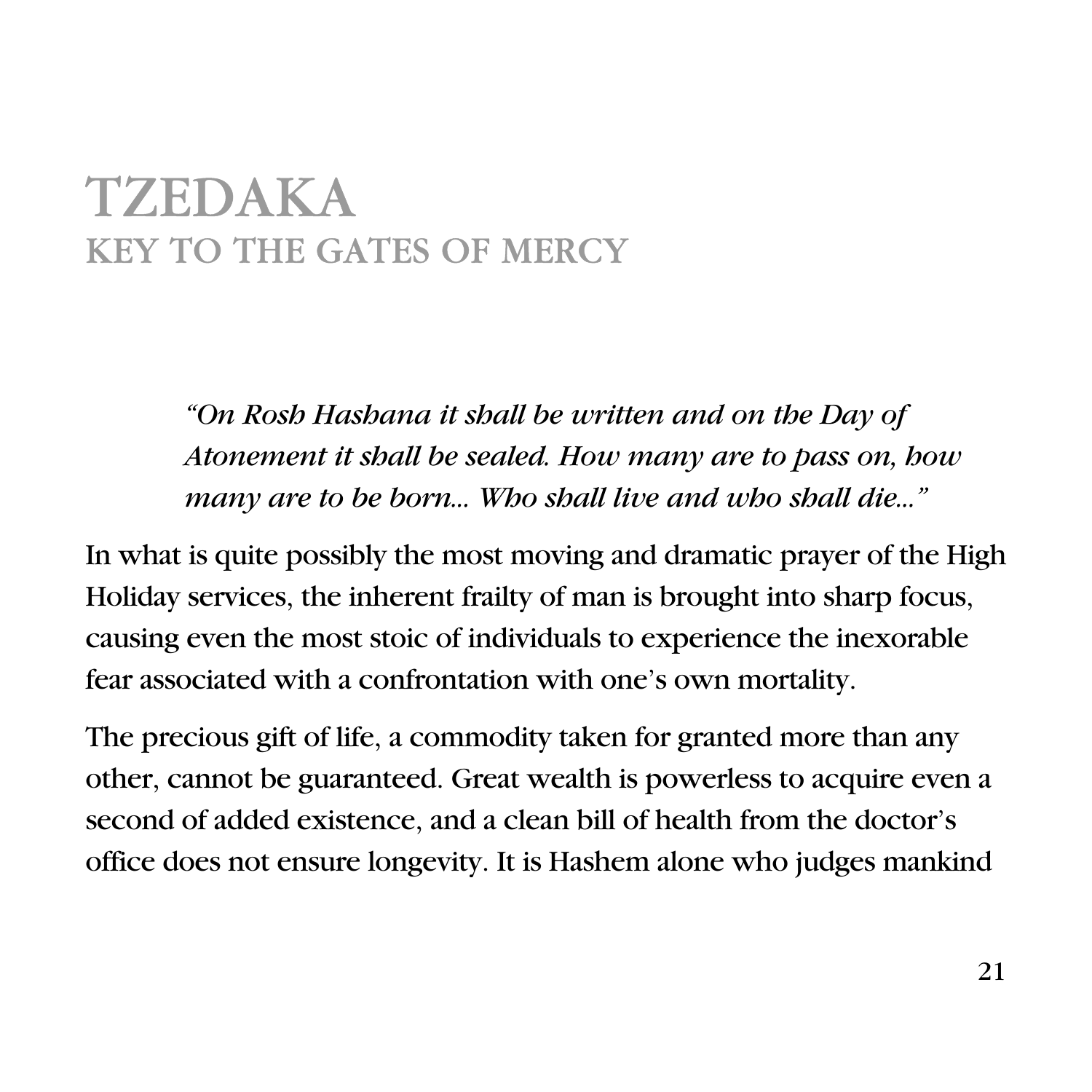and His verdict is utterly concealed from man's view.

Yet, the G-d of Justice is a G-d of Mercy and in His benevolence He has given man the means to control his own destiny, to become a partner in determining his very fate. The epilogue of this most solemn prayer is one of hope and inspiration, for it reveals the existence of three keys that unlock the gates of mercy: "But Teshuva (Repentance), Tefila (Prayer) and Tzedaka (Charity) can avert the severe decree."

So man, grateful for the opportunity to merit a reprieve from harsh judgment, sets his mind and heart to the task at hand. Three, only three small hills to climb for yet another year of life and prosperity. With no alternative options available, it would seem to be a foregone conclusion that each and every believing Jew, sincerely concerned with his and his family's future, would strive for and achieve his goal of Teshuva, Tefila and Tzedaka.

Sadly, more often than not, man falls far short of his intended destination. Teshuva, Tefila and Tzedaka are not mere hills but rather formidable and imposing mountains that defiantly challenge the essence of man's courage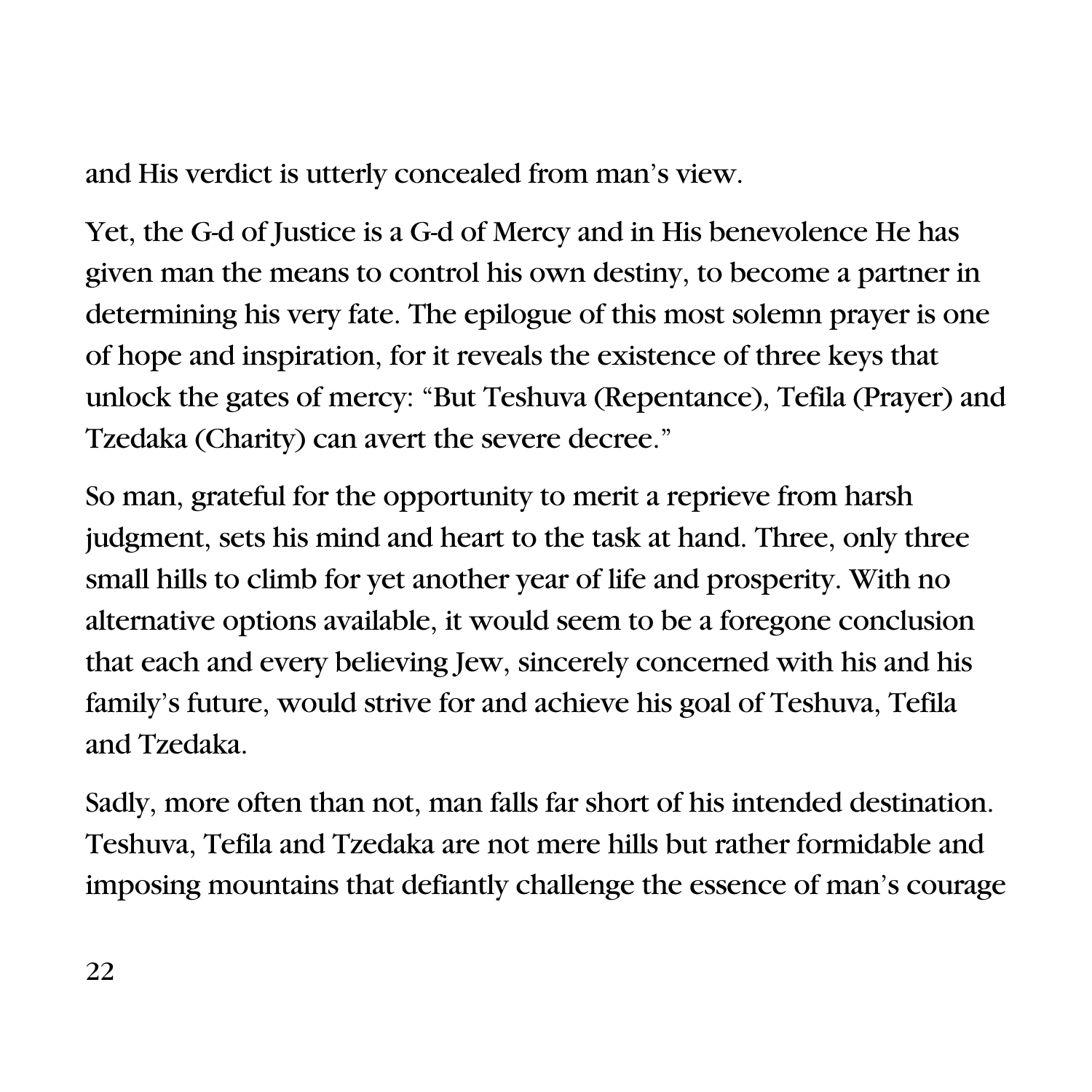and integrity.

Teshuva, literally translated, means "return." It is insufficient to merely regret the iniquitous act performed against G-d, for that only succeeds in demonstrating the extent of remorse, not change. In order to consummate a true "return" one must reach a state of being that will prevent a recurrence of the same wrongdoing, should the opportunity to sin once again present itself. Therefore, only Hashem knows whether or not a person has accomplished real "Teshuva" in his Yom Kippur prayers (Rambam, Hilchos Teshuva), for only Hashem can gaze into the heart and see if indeed this transformation has occurred. So not only is Teshuva a most difficult endeavor, it leaves the "returnee" unsure as to whether his Teshuva is genuine enough to alter or defer a harsh decree against him.

Tefila is described by the Torah as "*Avodas Halev*," a duty or service of the heart. While all commandments are measured by Hashem for the degree of feeling and sincerity that accompany them, Tefila is by definition, exclusively a process of the heart. Thus, Tefila seems to fall within the same category as Teshuva, in that it can only be evaluated by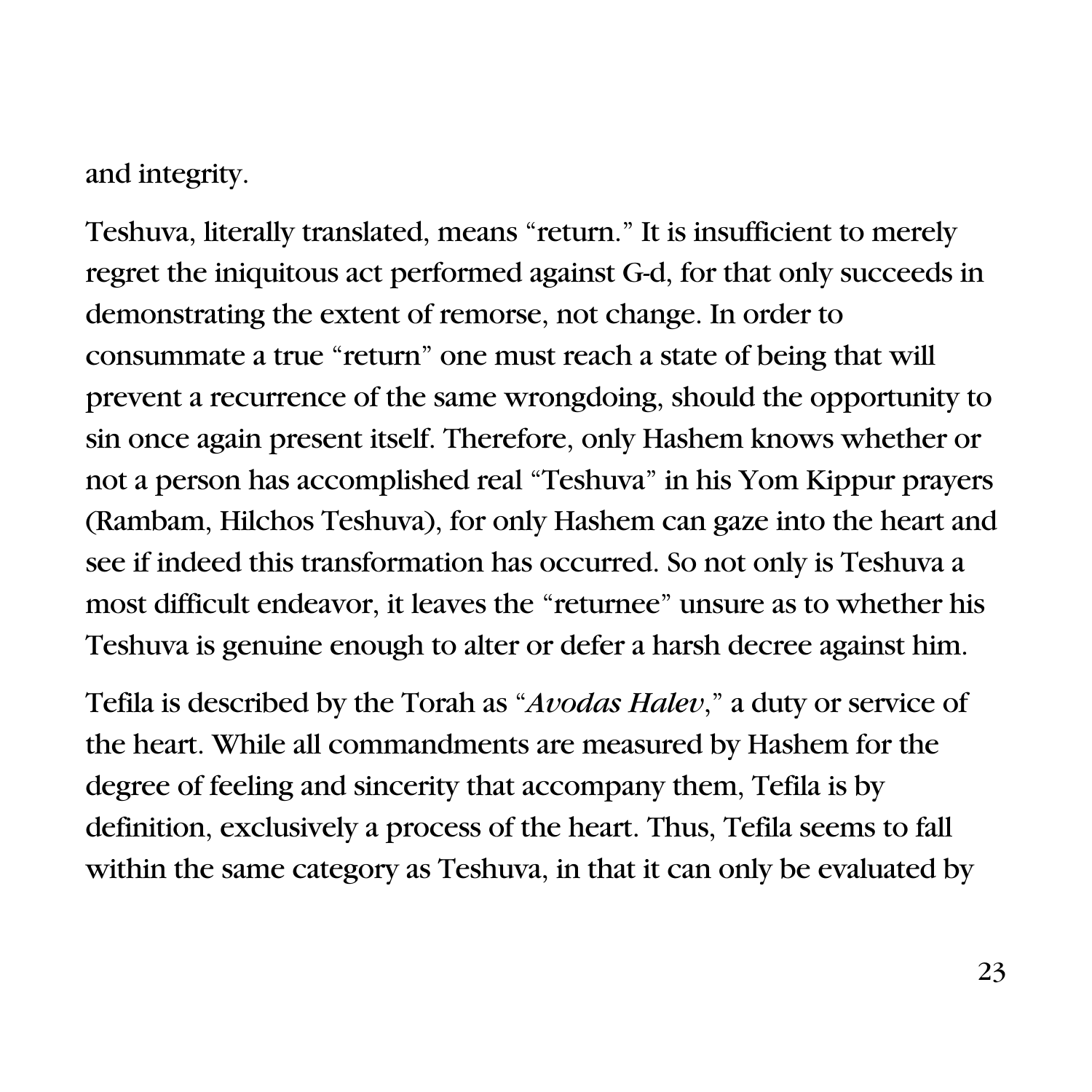Hashem. The mere mouthing of words is by no means security that the standard of *Avodas Halev* has been reached.

While it is imperative that every Jew strive for true Teshuva and Tefila, to fail in the performance of the third category, Tzedaka, would be virtually tantamount to criminal neglect. Specific guidelines governing the laws of charity do exist and therefore it is a mitzvah that can be measured and evaluated. One need not struggle with doubt and uncertainty as to whether "Tzedaka" has been achieved. One need only study the law and contribute the necessary amount of Maaser to the types of worthy causes outlined in the Shulchan Aruch. With so much at stake, literally a matter of life and death, it would be folly to ignore the golden opportunity presented by the Almighty, to merit the promise of life that Tzedaka assures.

The following essays outline the requisite of giving Maaser, a tenth of one's income, to Tzedaka. If this formula is adhered to, one can be confident that the blessing "*Tzedaka Tatzil MiMaves* – Charity saves one from death" (Mishlei 10:11) shall be granted to him.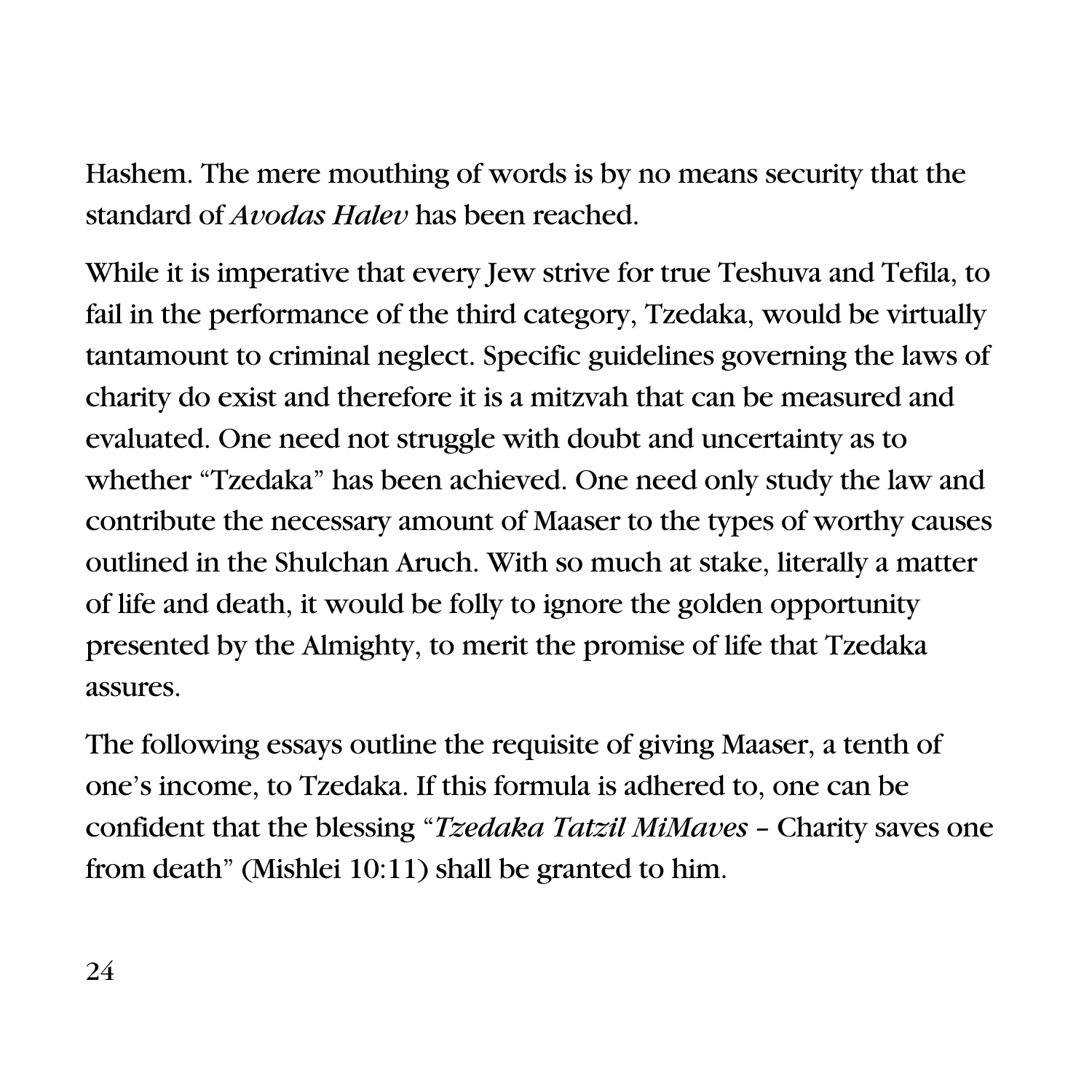#### A Responsibility and an Investment

Giving Tzedaka is popularly perceived as an act of benevolence toward those in need or in disfavor. It is viewed as something an individual does beyond the call of duty or perhaps it is the response of those who, being pained at the misfortune of others, empathize with their less fortunate brethren by conferring upon them some of the material benefits that they enjoy. Although taken within this context, the individual who gives charity certainly demonstrates a nobility of soul and character, to the Torah-oriented Jew the concept of giving charity includes an added and more meaningful dimension. Giving charity is more than a reflection of one's generosity; it is an educational experience that beckons an individual to the fundamental truth that he lives in a world that belongs to G-d. We are simply the executors of the Divine plan to confer upon others the same kindness that Hashem has showered upon us. The world and all its components are Hashem's and man receives only to give to others and further the sanctification of His name. The heightened awareness of this fact will foster a social climate permeated with a feeling of love and concern for our fellow human beings. A person is reminded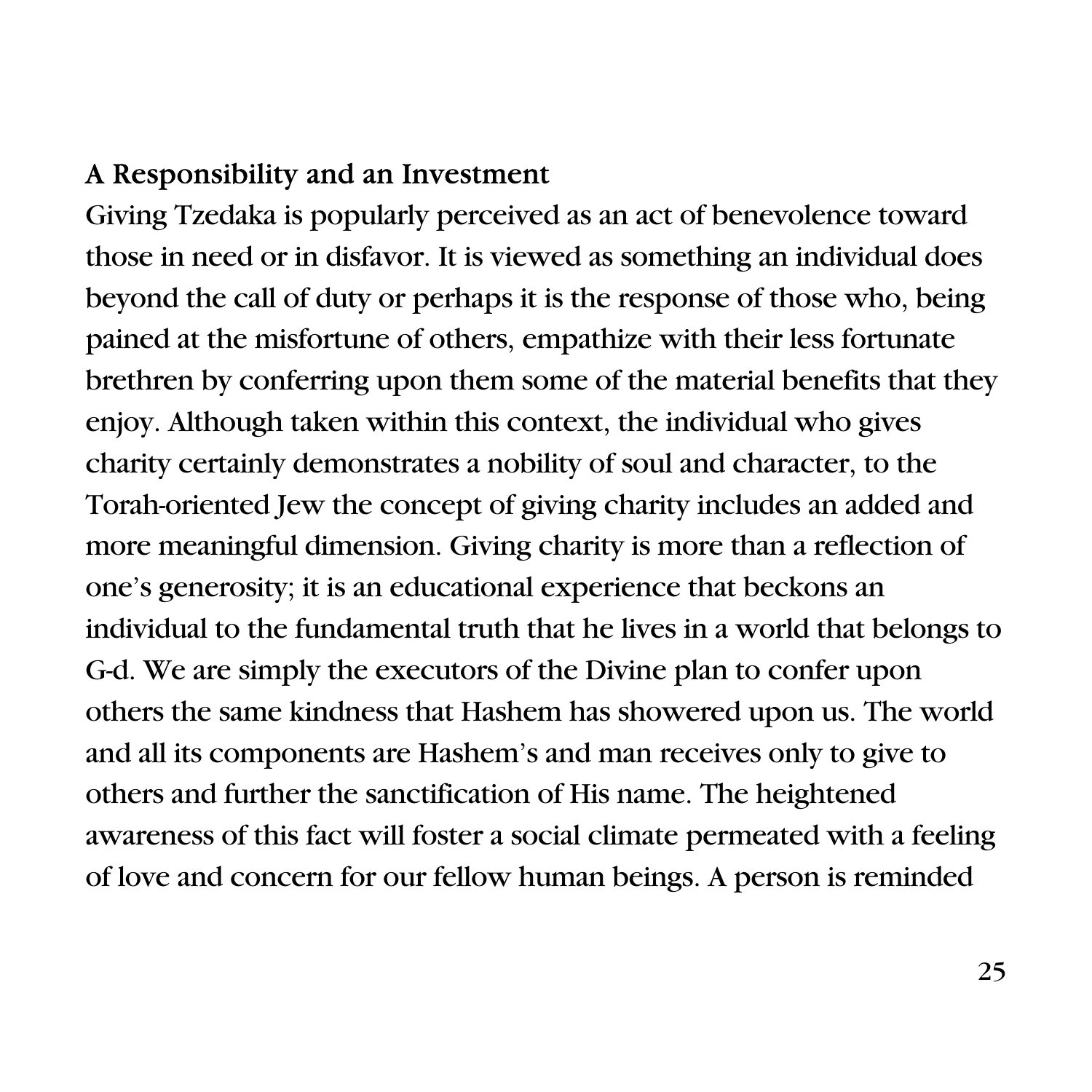that he does not live in a vacuum. It is not only his needs that become the focus of his energies. He earns a livelihood not only for his family but also for neighbor's family because, after all, we are all the children of G-d, and who would willingly close his hand to one of G-d's children in need? If we become sensitized to the fact that we are all G-d's children, we will take heed to respect the rights and feelings of our fellow man in order to please our Divine Father in heaven.

The Talmud (Bava Basra 10a) relates a fascinating dialogue between Rabbi Akiva and one of the tyrannical Roman rulers under whom many Jews had been mercilessly subjected. With scathing cynicism the Caesar asked Rabbi Akiva, "Why do Jews take care of the needs of their poor? If a king banished one of his subjects and decreed that hardship and pain be inflicted upon him, which loyal subject would dare extend him compassion or assistance? If G-d has ordained that certain individuals live deprived lives, how dare the Jews endeavor to alter His Divine master plan?" Rabbi Akiva immediately responded, "If a father were to expel his son from his home, wouldn't he nonetheless feel profoundly indebted to one who offers his incorrigible son food and shelter? We are all G-d's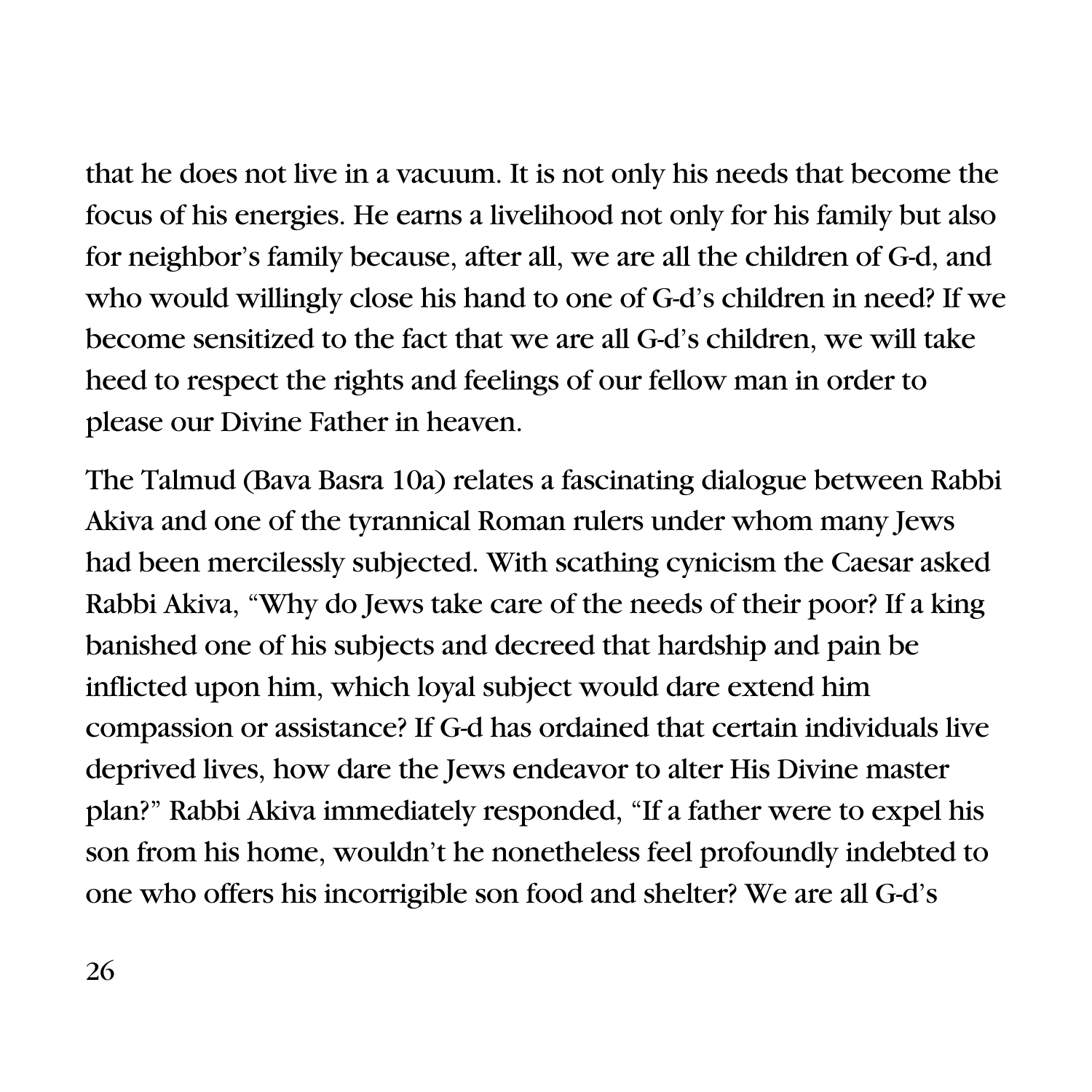children," continued Rabbi Akiva, "and we only comply with the Divine plan when we answer the pleas of those who seek our help."

In the Book of Devarim, when Moshe exhorts the Jews to organize and establish a judicial system within the local communities of Israel, he proclaims, "*Tzedek, tzedek tirdof* — you shall surely pursue justice." Interestingly, the word "tzedek" in this instance denotes justice, yet "tzedek" is the root of the word "Tzedaka", commonly understood to denote something beyond the call of duty, and not simply justice in its strictest sense. The truth is, however, that the acts of charity we perform are in fact the justice that legitimizes our claim to the possessions and wealth we enjoy. We are faithfully acknowledging the will of our Creator to share with others what He has bestowed upon us. Performing the mitzvah with this perspective will inspire and uplift a charitable benefactor and spur him on to continue his pious and generous deeds.

#### Give and You Will Receive

Rabbinic literature tells us that poverty is a phenomenon that escapes no one. This means that even the wealthiest of families will eventually be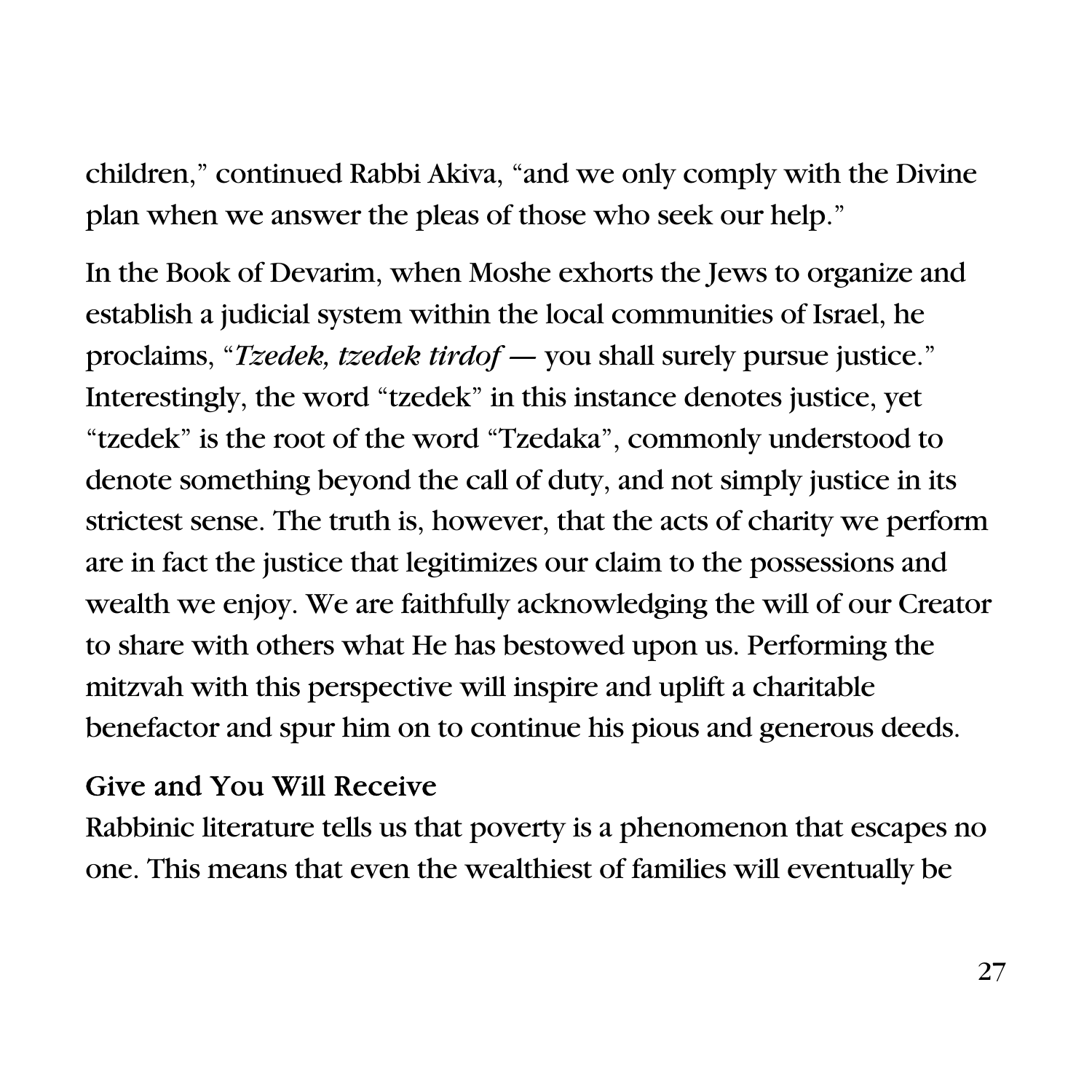stricken and left to the mercy of others. If it doesn't occur to the grandfather, it will undoubtedly occur to his grandson or perhaps his great-grandson. It is a cycle that affects all, knowing no biases. Our Rabbis assure us that those who give Tzedaka will ensure that years later a needy relative will be the beneficiary of someone else's generosity. The great Rabbinic commentators point out that the word "*Venasnu*," meaning they shall give, referring to the obligation of the Jews to contribute to the Holy Tabernacle, is spelled the same way whether written forward or backward. The idea thus expressed is that an act of giving actually results in an act of receiving. Aside from the eternal bliss earned from the great mitzvah of giving charity, one's descendants gain the help they need in difficult times, becoming the recipients of goodwill because of the thoughtfulness of their ancestors. It is in this vein that the Talmud (Shabbos 151) relates that the great Rav Chiya would remind his wife to offer food and alms to the poor, and assure her that the kindness that she displayed would alleviate the difficult times that might befall her children

and grandchildren.

King Munbaz, a king during the Talmudic era, once spent the entire royal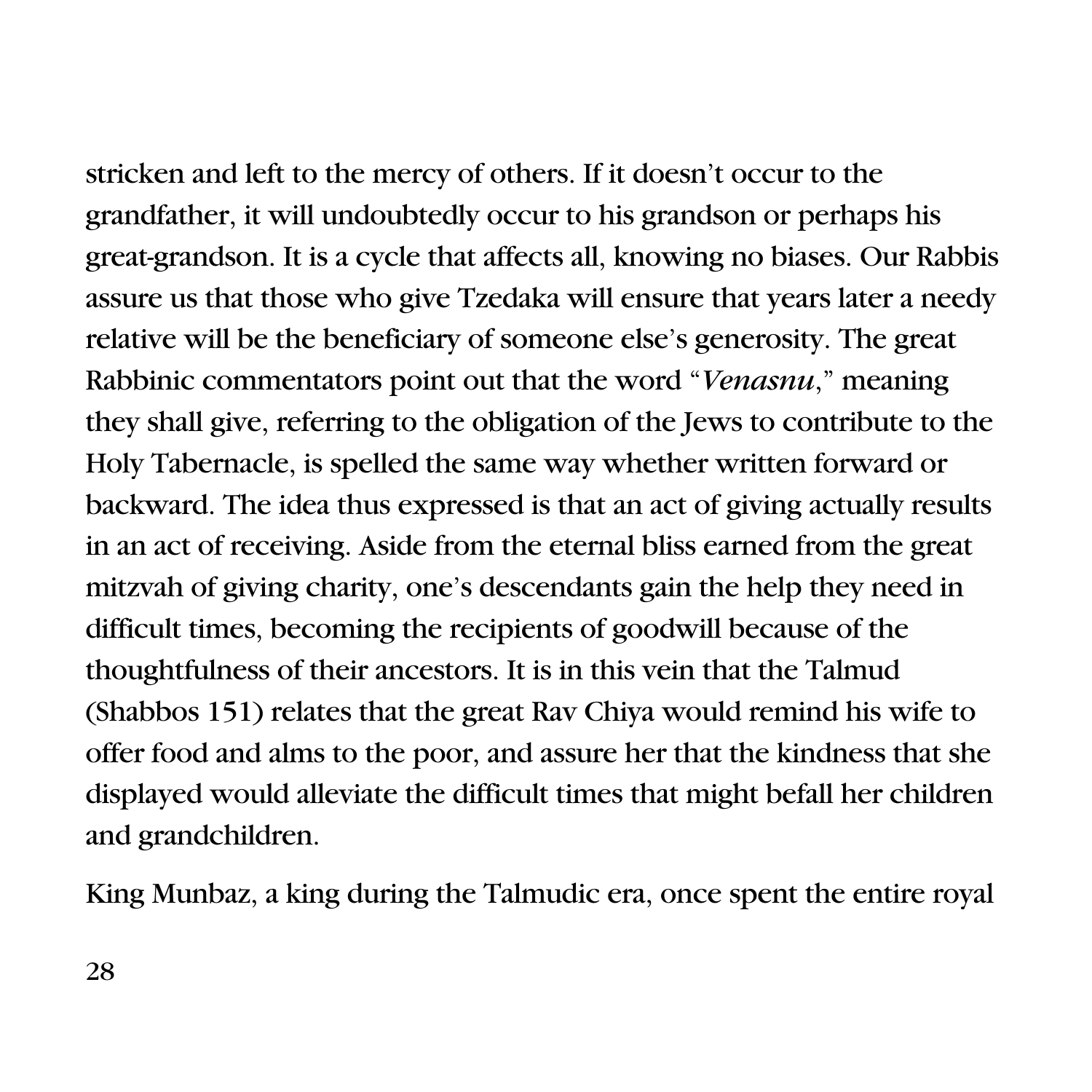fortune plus all his inherited wealth during years of famine to help the needy. His family approached him to question his actions. They protested, "Your forefathers built up this magnificent treasury and you are squandering all the money!" He answered, "My forefathers had a worldly treasure; my treasure is a spiritual one. Their treasure sees no fruition. My treasure has its rewards. They saved money while I save souls. They saved for others while I make a treasury for myself. My forefathers made a treasury in this world. I am preparing a treasury in the world to come." (Bava Basra 11)

 *"The law says that Tzedaka is a high duty and the repudiation of this duty can bring serious consequences, even death. Nobody becomes poor through Tzedaka and G-d has proclaimed, 'Never will Tzedaka become the cause of any grave suffering or misfortune.' To him who has compassion for the poor, G-d will also show compassion; as you wish G-d to hearken to your prayers, so shall you hearken the prayers of the poor. Give, and neither to your children nor to your grandchildren, not even to your remotest descendants will help be refused when they are in*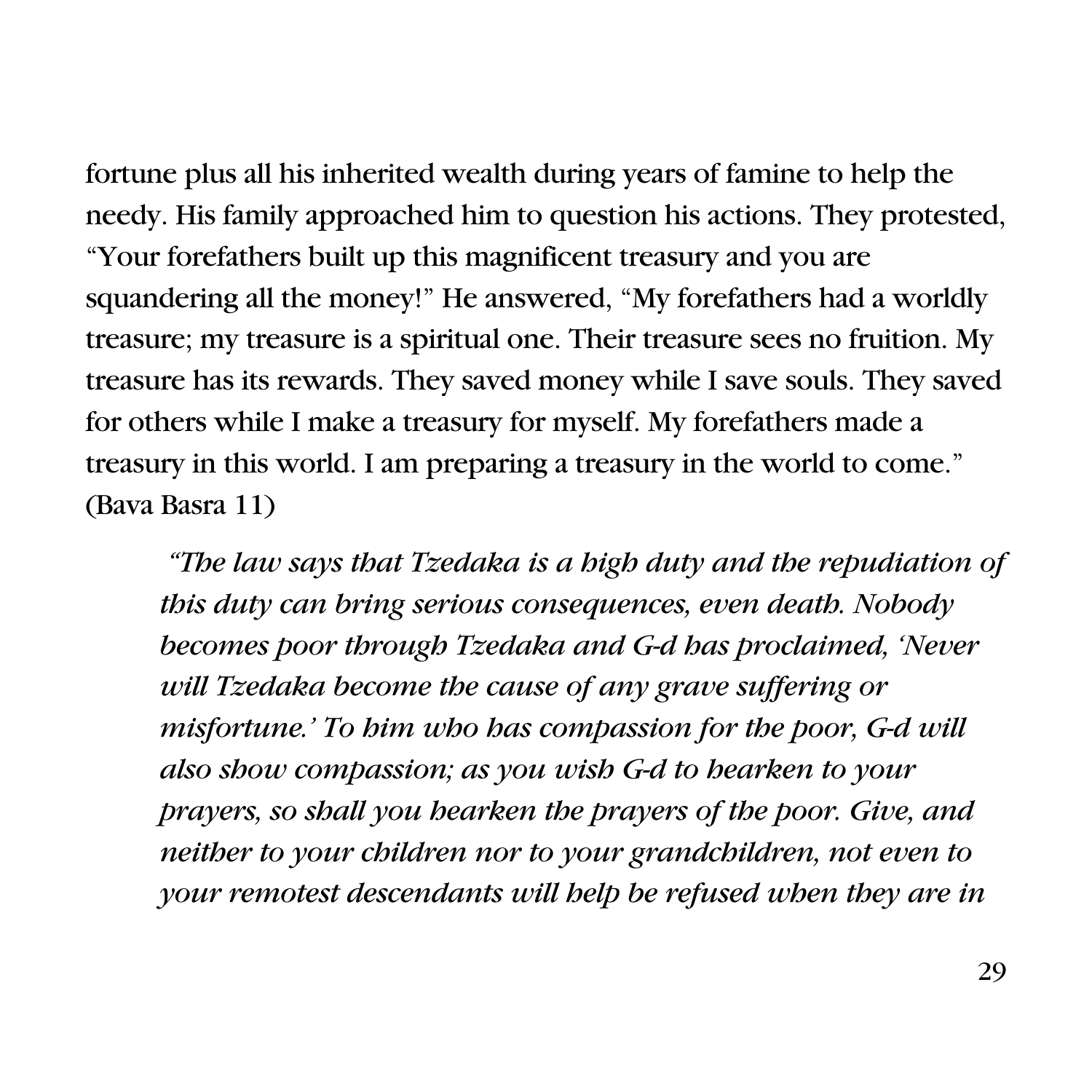*need, for riches and poverty come round in their circle and there is never a whole succession of generations that entirely escapes poverty. It is your finest deed. As long as you practice it, misery and suffering, hunger and death will not come near you. Even the custom of vowing Tzedaka in memory of the dead makes sense. If they have been charitable in heart and deed and you feel yourself spurred on to good works by their memory, you are enabling them to do good even after their passing; and by continuing their good work, which had come to an end, you render them immortal. The surest way to get rich is to do good with that which is in your keeping, for then G-d is glad to make you the custodian of His gifts." (Rabbi Samson Raphael Hirsch – Horeb)* 

It has been suggested that to strengthen the observance of this important mitzvah, groups be organized to meet each month, where one can attend lectures and hear words of inspiration concerning Tzedaka. If only a small nucleus, of a few dedicated individuals, would commit themselves to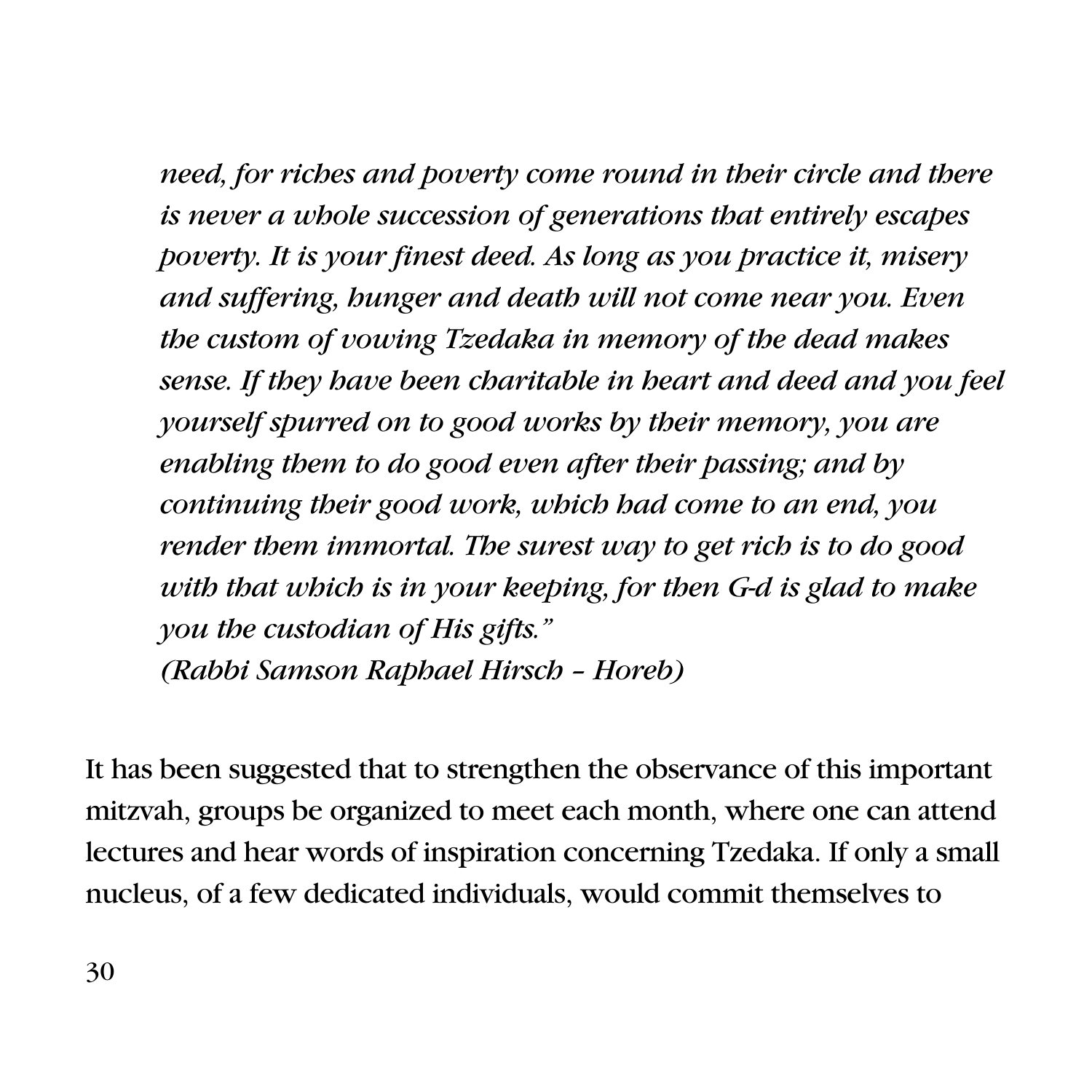regular attendance to these groups and at their conclusion write out their charity checks for ten percent of their income to the charity of their choice, they would generate within the Jewish community a new wave of commitment to the holy task of caring for the needs of our people.

The laws dealing with giving charity in its most precise and halachically prescribed manner are very complex, varying with a multitude of situations that may arise. The best approach is to calculate and set aside 10% of one's income for Tzedaka, commonly known as Maaser.

The following guidelines and suggestions for properly determining and distributing Maaser funds have been taken from "Ahavas Chesed," the monumental classic of the great Chofetz Chaim that deals with laws of charity. They should prove useful for those who have not yet had the opportunity to give proper time and attention to the study of these laws.

### How To Fulfill One's Obligation

1) At the time one undertakes to observe the mitzvah of giving Maaser, he should declare that he is not binding himself to any vow. This will save him from a Torah transgression if he inadvertently miscalculates or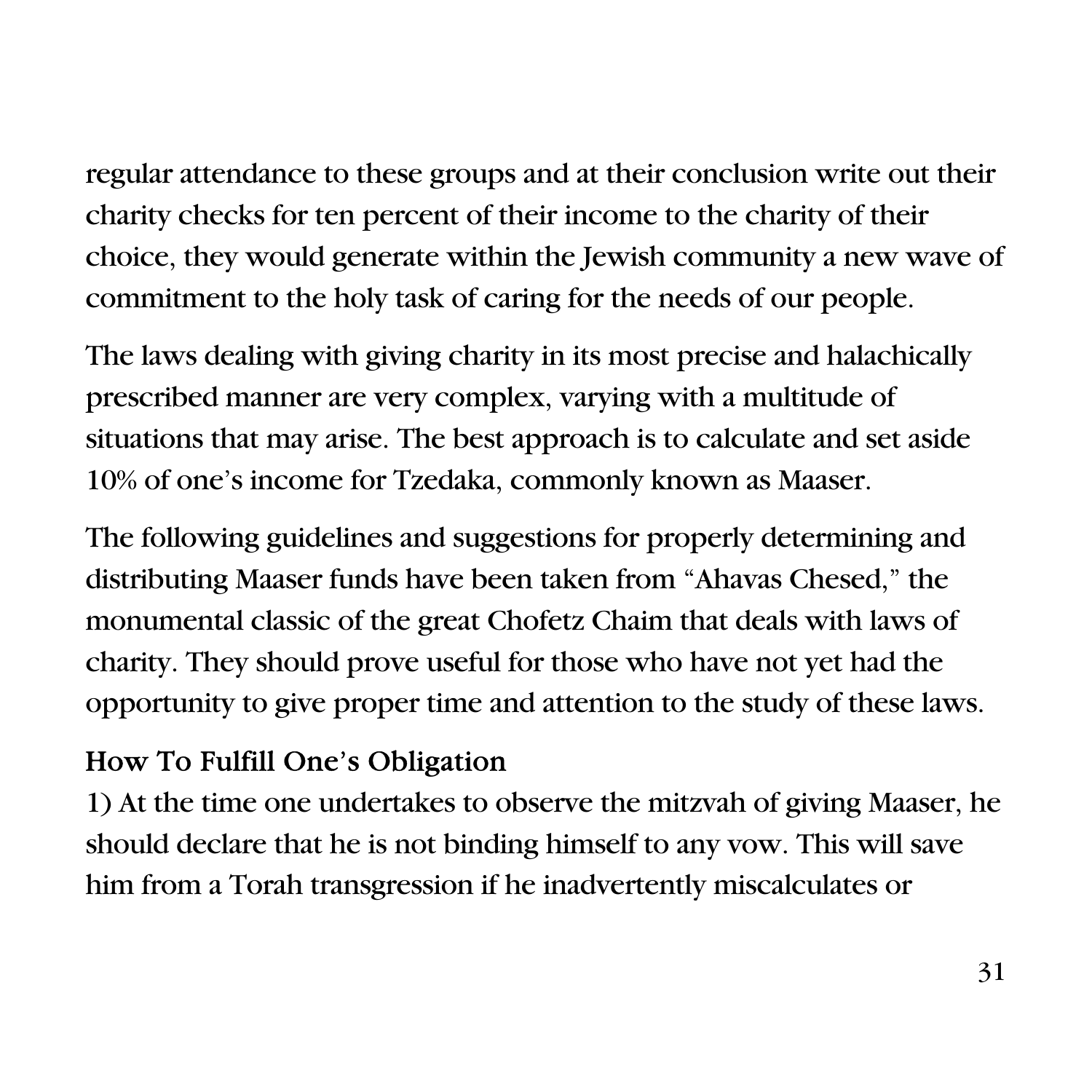misappropriates his Maaser funds.

2) To begin, one first sets aside 10% of his total capital for Maaser. After that, he separates 10% from all future earnings. Those who begin by setting aside 10% from only their profits, without first separating 10% from their present assets, are not properly fulfilling their obligation. For individuals finding it difficult to put out 10% of their capital, it is advisable to set aside that money for interest-free loans for those in financial straits. He may even lend the money to himself on the condition that should someone in need approach him, he can borrow the amount he has lent to himself and advance it to the needy individual. However, there are some stricter opinions that permit this practice only if this condition was expressly stipulated when he originally began separating Maaser.

3) In general, it is advisable to distribute 2/3 of one's Maaser for charitable gifts and 1/3 for interest-free loans.

4) One should keep a meticulous tally to assure an accurate record of the Maaser funds he is obligated to dispense.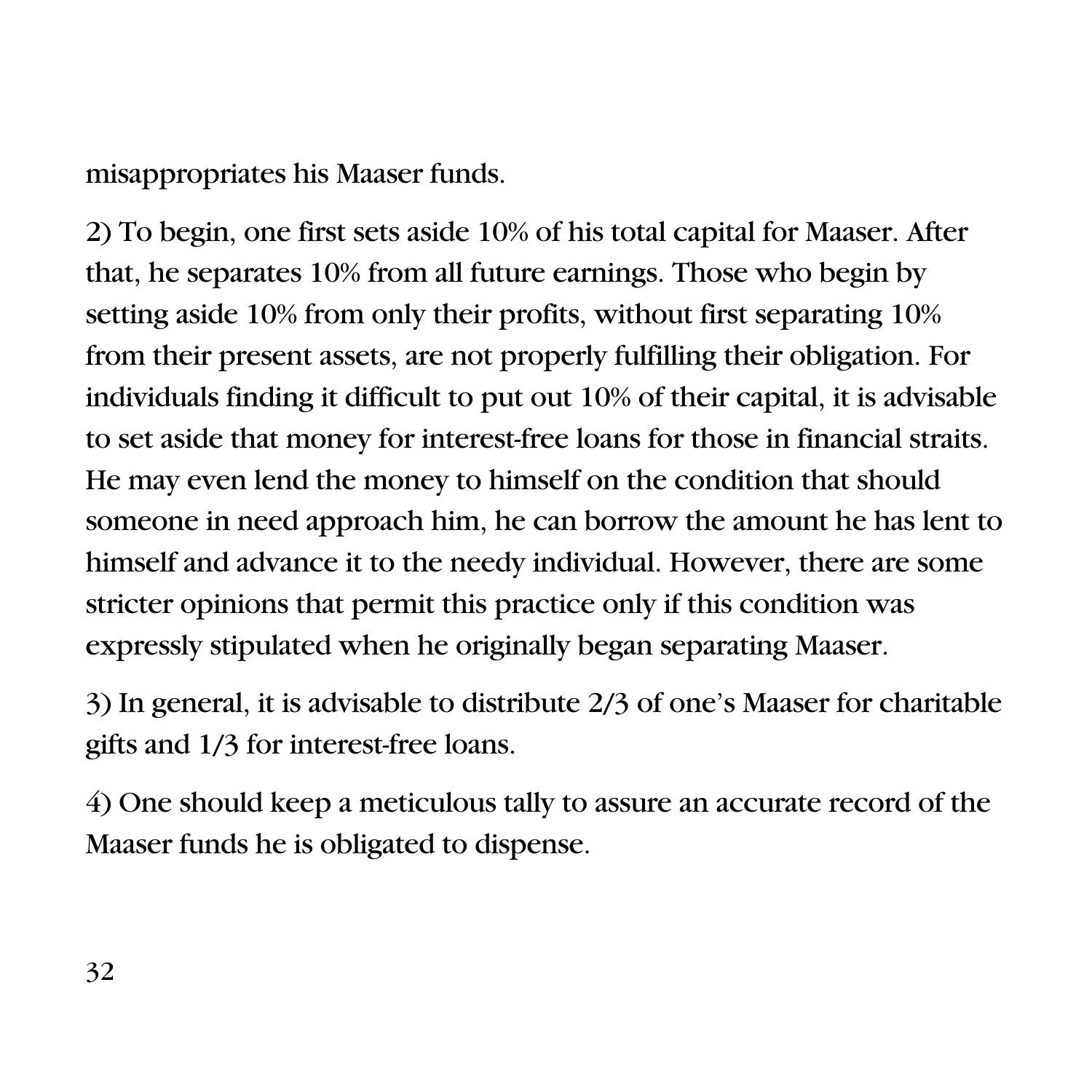### Order Of Distribution

1) Poor relatives take precedence over strangers. As such, one may allocate Maaser funds for his older children, whom he no longer is obligated to support, if they have no means of supporting themselves. He may do so even if he can provide for them from other sources.

3) If his own relatives are not in need, it is preferable to use Maaser funds to support those who study Torah.

4) Maaser funds can be used to enable a groom and bride to marry, if they could not do so otherwise. The same applies to a Bris Milah or the purchasing of seforim to be lent to others who otherwise could not afford them. You must indicate that these books were bought with Maaser funds so that the donor's heirs cannot claim them after his death.

5) According to all opinions, one may buy the right to be called to the Torah or any other honor, if the money will be used for the needs of the poor. According to the Aruch HaShulchan, he may even do so if the funds will be used for the Bais HaMedrash or those who serve it.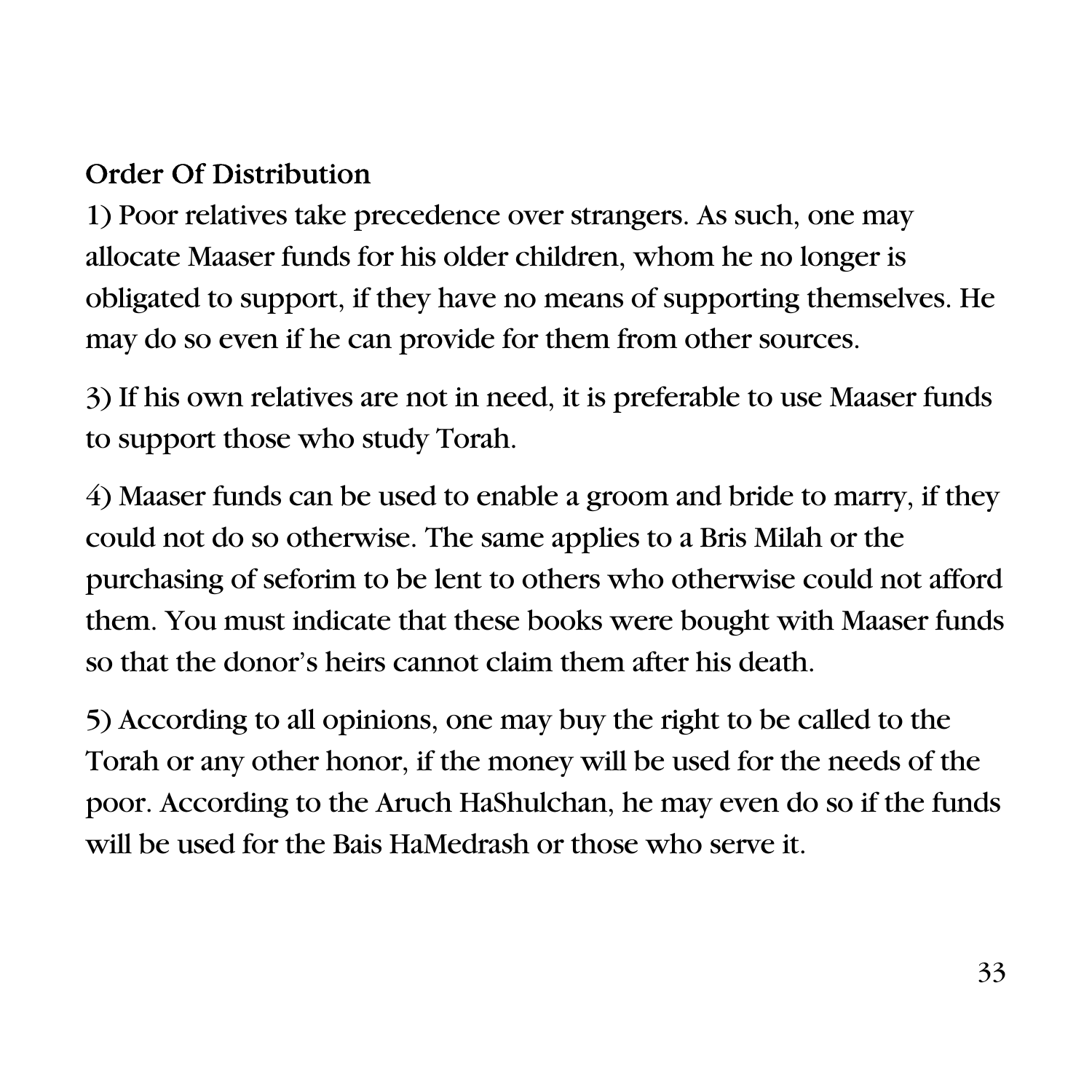6) One may not deduct tuition payments for his children's education from Maaser funds. However, donating Maaser funds to defray the tuition expenses of the needy is permitted and considered a great mitzvah.

7) Some authorities declare that although the contribution of 1/5 of one's earnings is regarded as exemplary, but not strictly required, this applies only where there are no immediate cases of poor people in need of food and clothes. However, if one knows of widows, orphans or the like, one is duty bound by law to separate 1/5 of his possessions. This is the opinion of the Vilna Gaon. This responsibility is only in effect if the donor is capable of contributing such a proportion of his earnings. One need not experience undue hardship to give this second tenth.

As we perform our charitable acts with a newfound sense of enthusiasm and purpose, let us remember the eternal words of the prophet Isaiah, "ציון במשפט תפדה ושביה בצדקה - Zion shall be redeemed with justice and they that return to her with the merit of Tzedaka."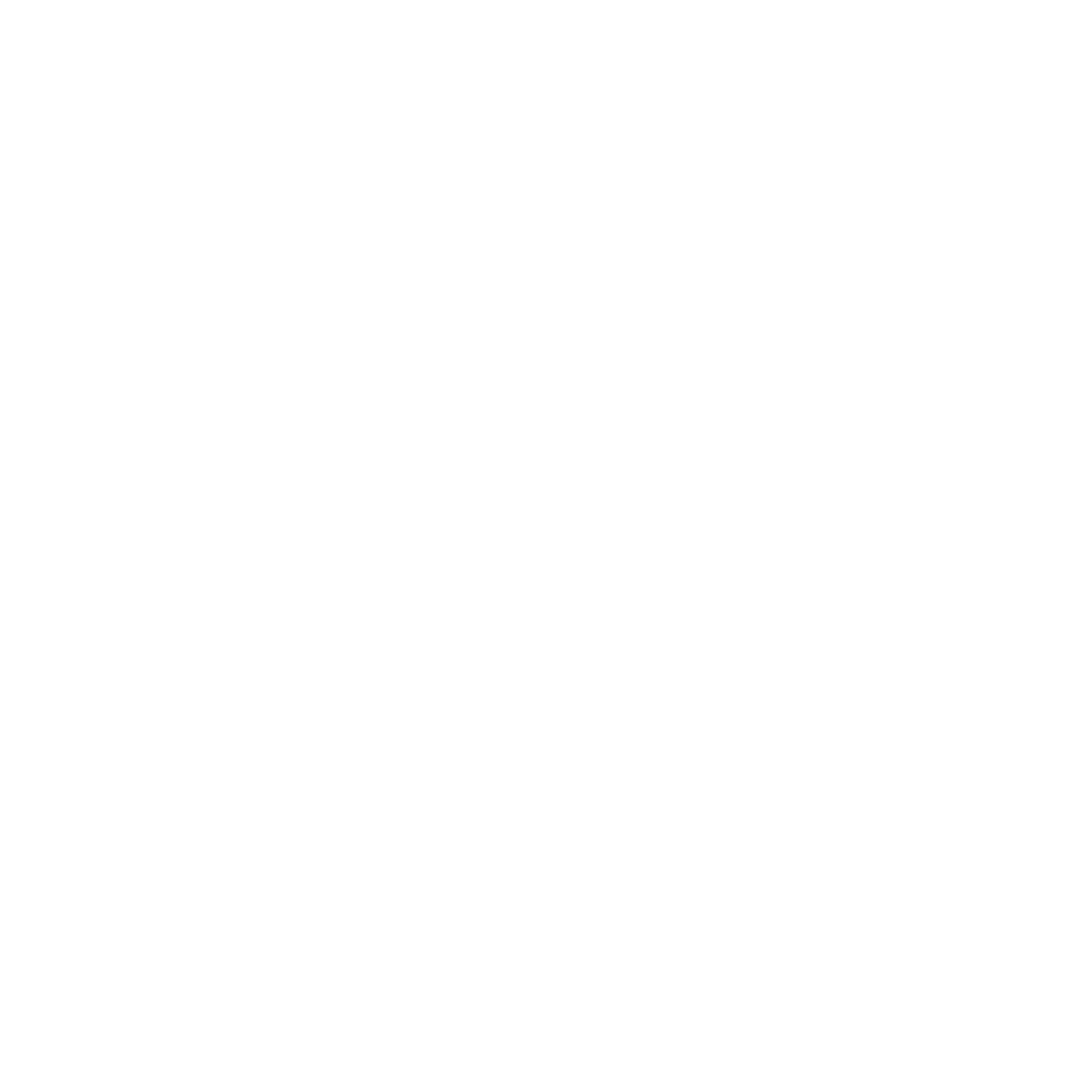## THE SEFER TORAH

The Sefer Torah is referred to by the Torah as "The Testimony." Rashi explains that it serves as a testimony between G-d and the Jewish people that He commanded them the laws therein.

How does the Sefer Torah testify to its own authenticity? The answer is simple: To the Jew it bears real testimony. When we merely gaze upon the Sefer Torah, it touches something within us powerfully. It is as if the millions of people who actually witnessed that fateful day at Mount Sinai thousands of years ago were to come and offer sworn testimony of its authenticity. It penetrates the Jewish heart with unparalleled confidence in the truth of its eternal message.

This is the power of the Sefer Torah and the extent of its influence upon us. Throughout the ages, its mere presence has inspired and strengthened the Jew as a written testimony that G-d Himself has commanded him the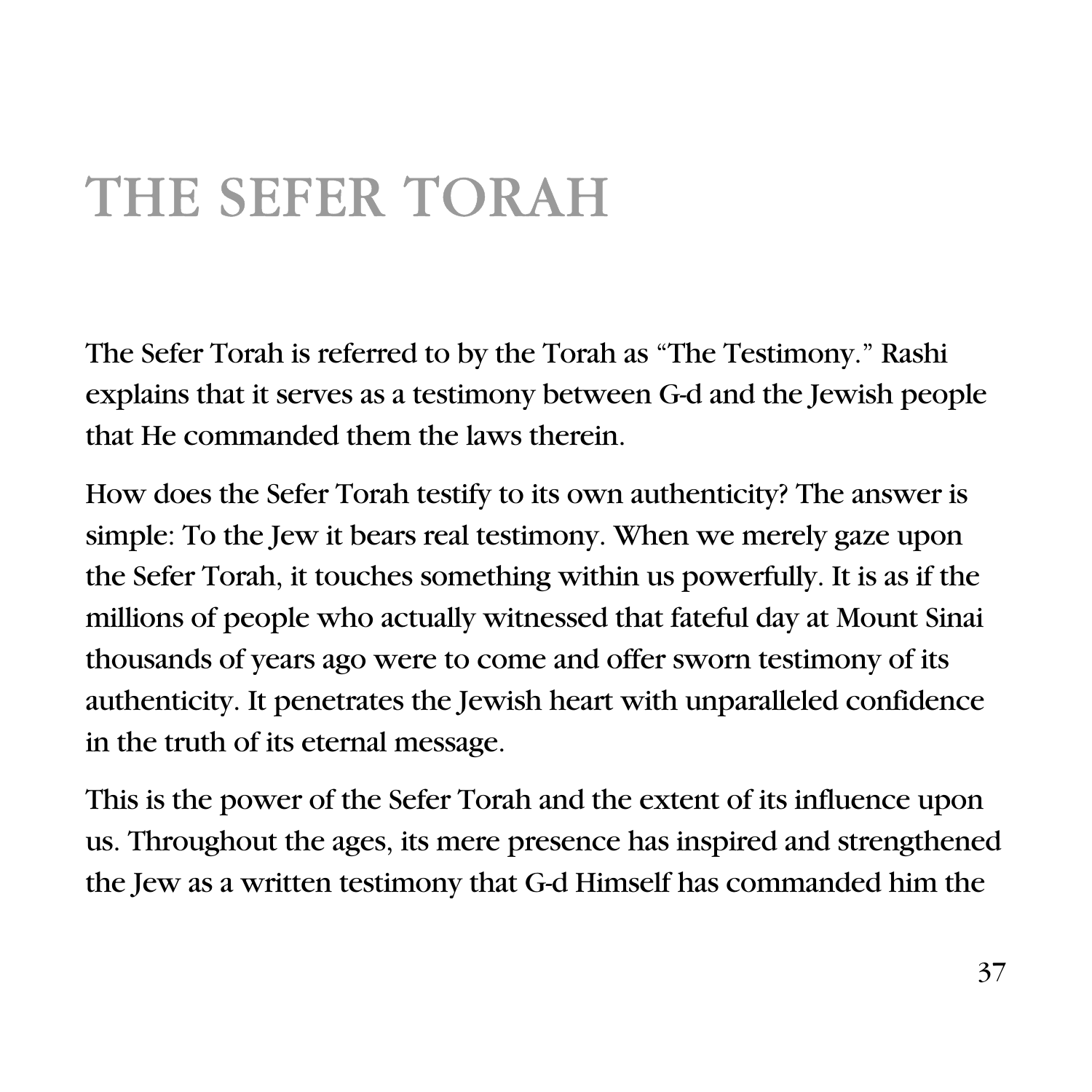Mitzvos. It has inspired him to limitless spirituality and helped overcome the most insurmountable difficulties.

The Torah instructs every Jewish man to write a Sefer Torah. If he cannot write one, he must have one written for him or at least purchase a Torah. Traditionally, everyone is given the opportunity to fulfill this great mitzvah when a Torah is dedicated to a community institution, either by finishing a letter or word or by purchasing the same.

Interestingly, the Halacha indicates that even if one has inherited a Sefer Torah from his father, he is nonetheless obligated to write another Torah himself. Imagine a person inheriting a Torah from his father. Imagine that this Torah was a family heirloom, passed down from father to son for many generations. With it, this person inherits the knowledge that his ancestors believed in these same truths that he is living today. Could any Sefer Torah bear a more powerful message of authenticity?

Yet, the Torah, in its infinite wisdom, tells us that even under such circumstances, the greatest effect will only come to this person when he personally writes one for himself. When the Jew writes or purchases a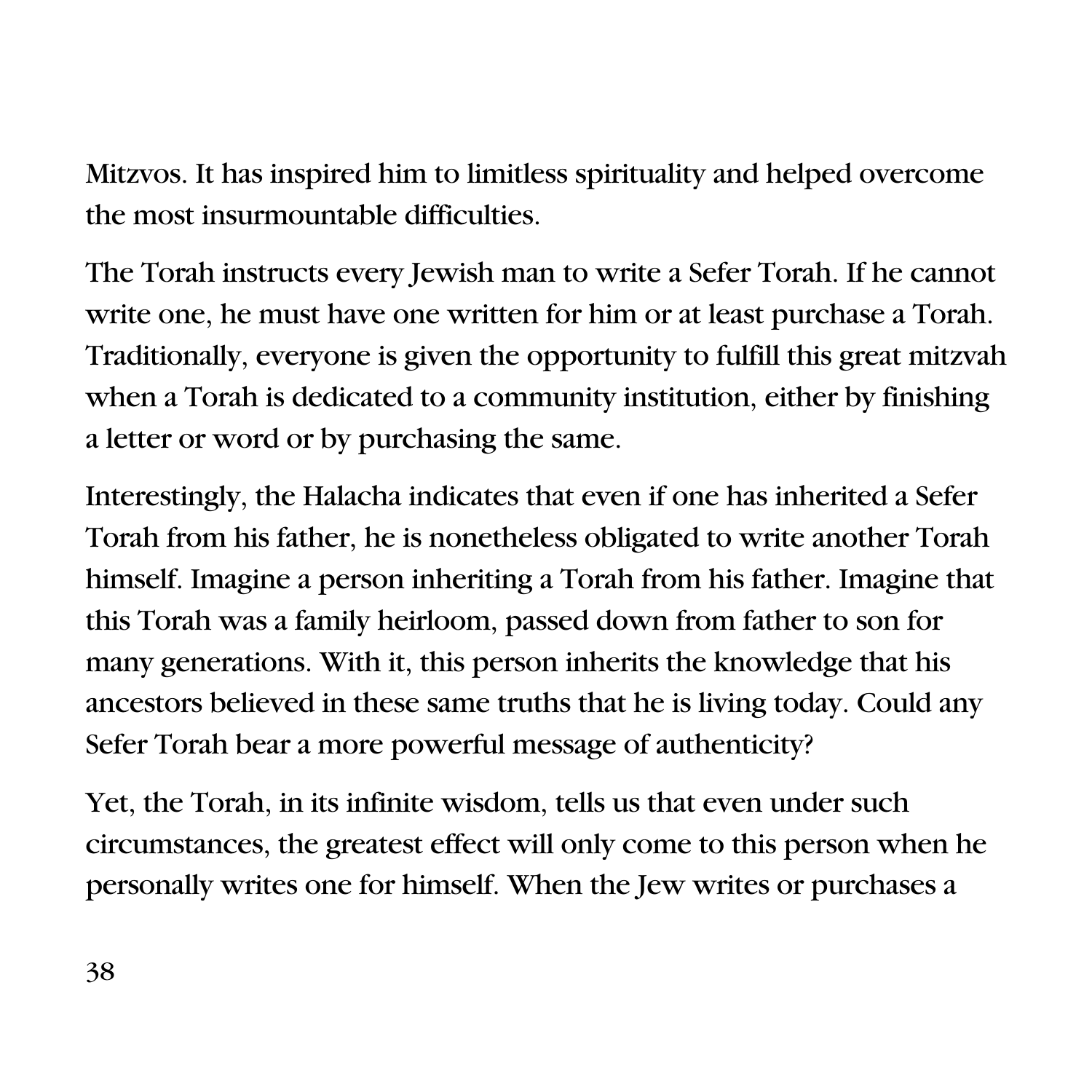part of the Torah himself, his personal involvement expands the ability of its testimony to affect him.

The Torah is read in public every Shabbos, Monday and Thursday, so as not to allow three days to pass without hearing its words. The Talmud tells us that we derive this practice from an incident that took place just as the Jewish people left Egypt. After having seen the greatest of miracles in Egypt and the Red Sea, three days passed and they found no water to drink. These great people, who had achieved such spiritual heights through the miracles they had witnessed, began to complain to Moshe about the lack of water. For people of their stature this was considered improper.

The Rabbis indicate that the cause of their improper action was that for those three days they were without Torah study (which is compared to water). Therefore, the Rabbis instituted that the Torah should be publicly read on Shabbos, Monday and Thursday so that three consecutive days never pass without hearing its words.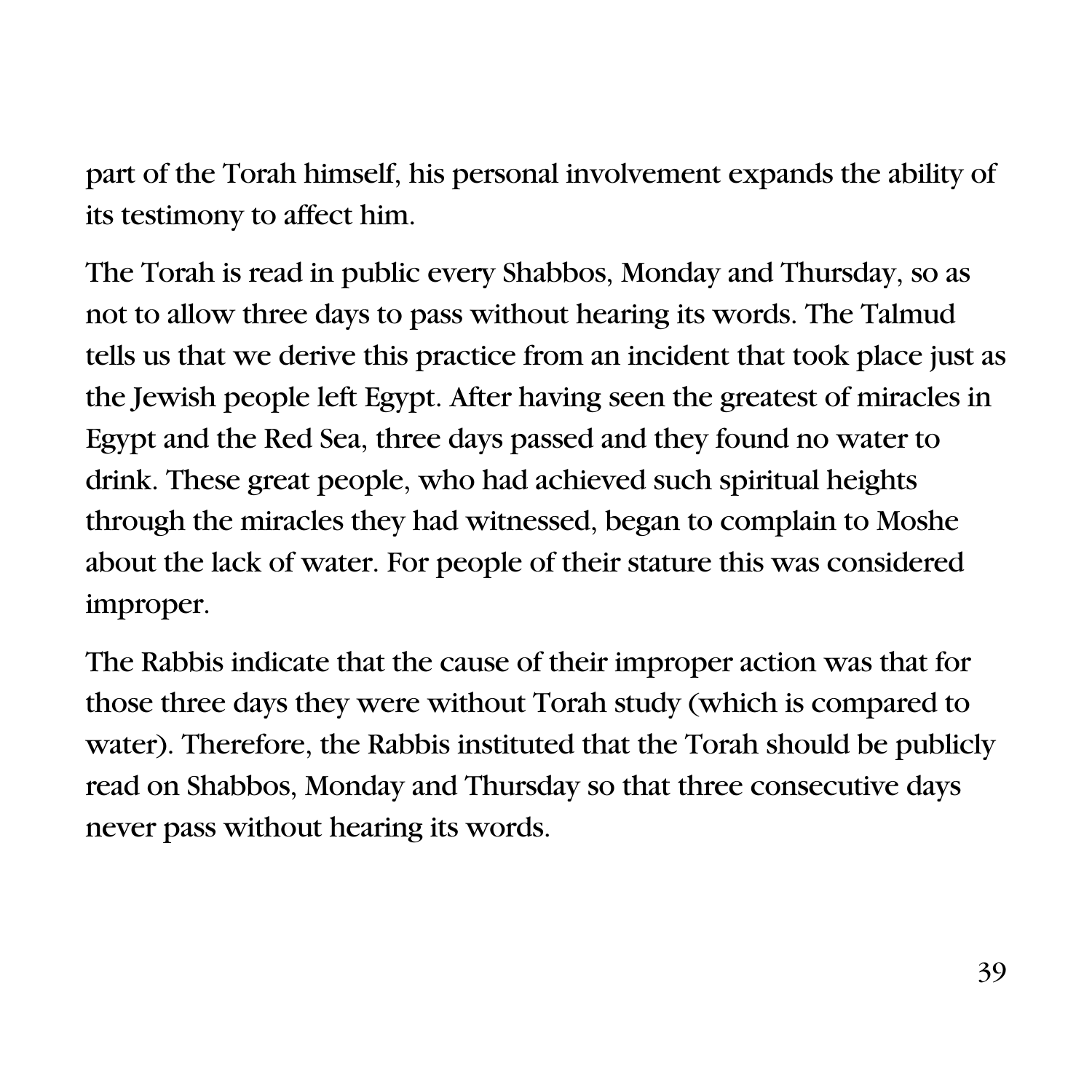The people who witnessed the greatest revelations of all times and whose belief was so complete, were not strong enough to withstand the effects of three days without Torah. A fixed schedule had to be established to constantly reinforce its lessons. We see that the few lines that we read from the Torah every week seem to carry more meaning than even experiencing the greatest miracles.

The words of Torah that we hear and study call out to us with the message of Sinai and sustain in us an unswerving loyalty to our Creator. The words of the Sefer Torah can reach the Jewish heart in a way that nothing else can.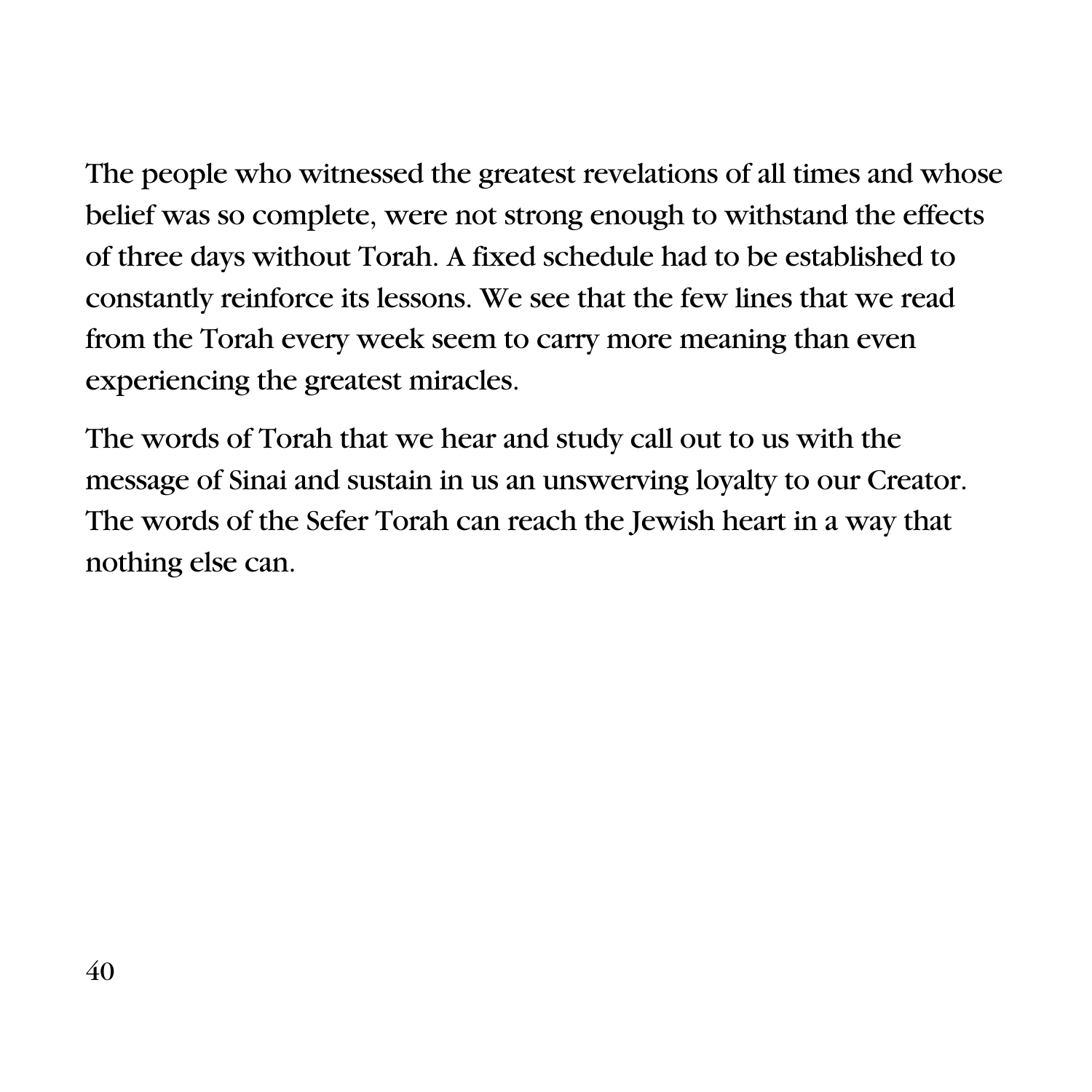## THE SECRET OF TRUE HAPPINESS by an anonymous author

I live in the land of Disney, Hollywood and year-round sun. You may think people in such a glamorous, fun-filled place are happier than others. If so, you have some mistaken ideas about the nature of happiness.

Many intelligent people still equate happiness with fun. The truth is that fun and happiness have little or nothing in common. Fun is what we experience *during* an act. Happiness is what we experience *after* an act. It is a deeper, more abiding emotion.

Going to an amusement park or ball game are fun activities that help us relax, temporarily forget our problems and maybe even laugh. But they do not bring happiness, because their positive effects end when the fun ends.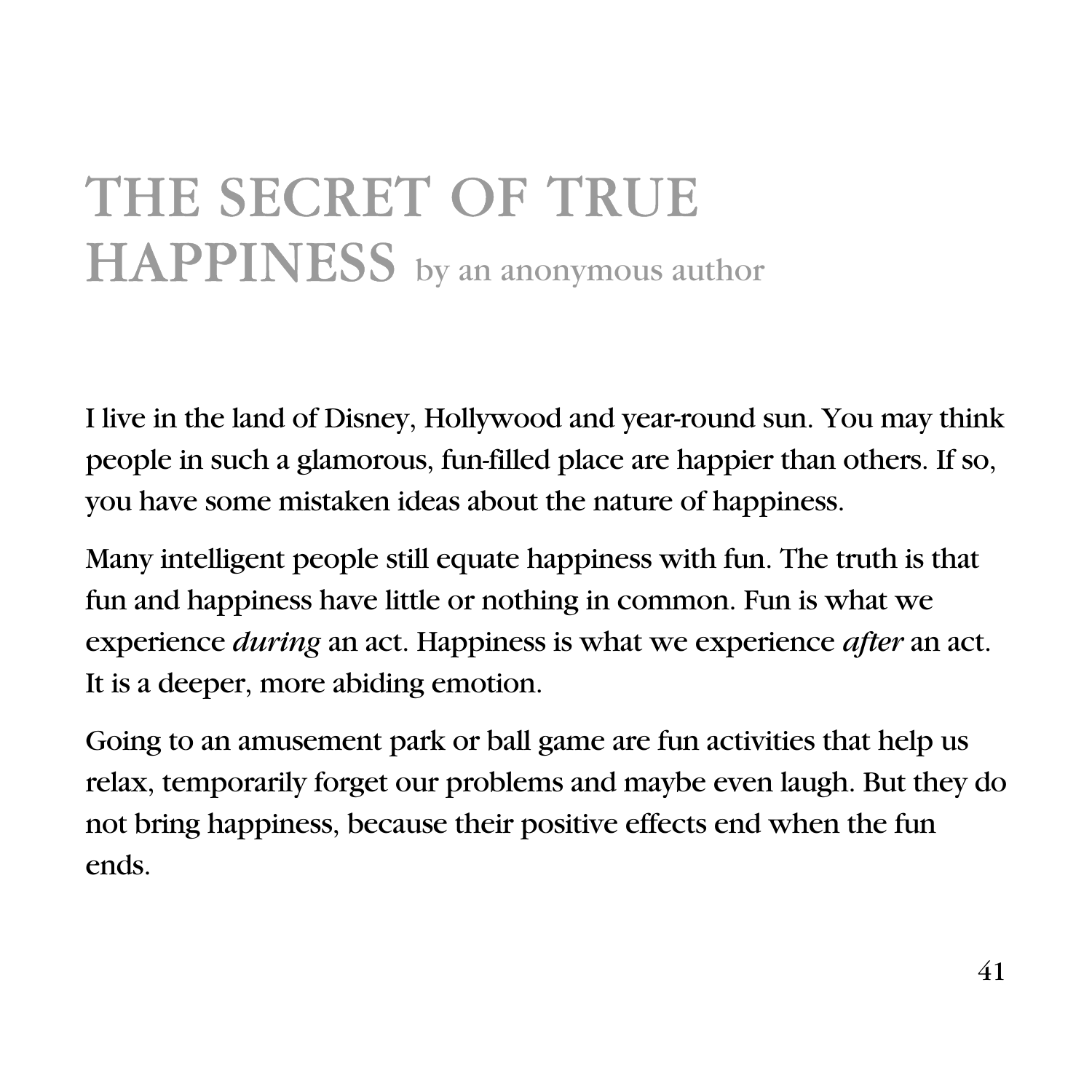I have often thought that if celebrities have a role to play, it is to teach us that happiness has nothing to do with fun. These rich, glamorous individuals have constant access to upscale parties, fancy cars and expensive homes, everything that spells "happiness." But in memoir after memoir, they reveal the unhappiness hidden beneath all their fun: depression, alcoholism, drug addiction, broken marriages, troubled children, and profound loneliness.

Yet people continue to believe that the next more glamorous party, more expensive car, more luxurious vacation, or fancier home will do what all the other parties, cars, vacations and homes have not been able to do.

The way people cling to the belief that a fun-filled, pain-free life equals happiness actually diminishes their chances of ever attaining real happiness. If fun and pleasure are equated with happiness, then pain must be equated with unhappiness. But, in fact, the opposite is true: *More times than not, things that lead to happiness involve some pain.* 

As a result, many people avoid the very endeavors that are the source of true happiness. They fear the pain inevitably brought by such things as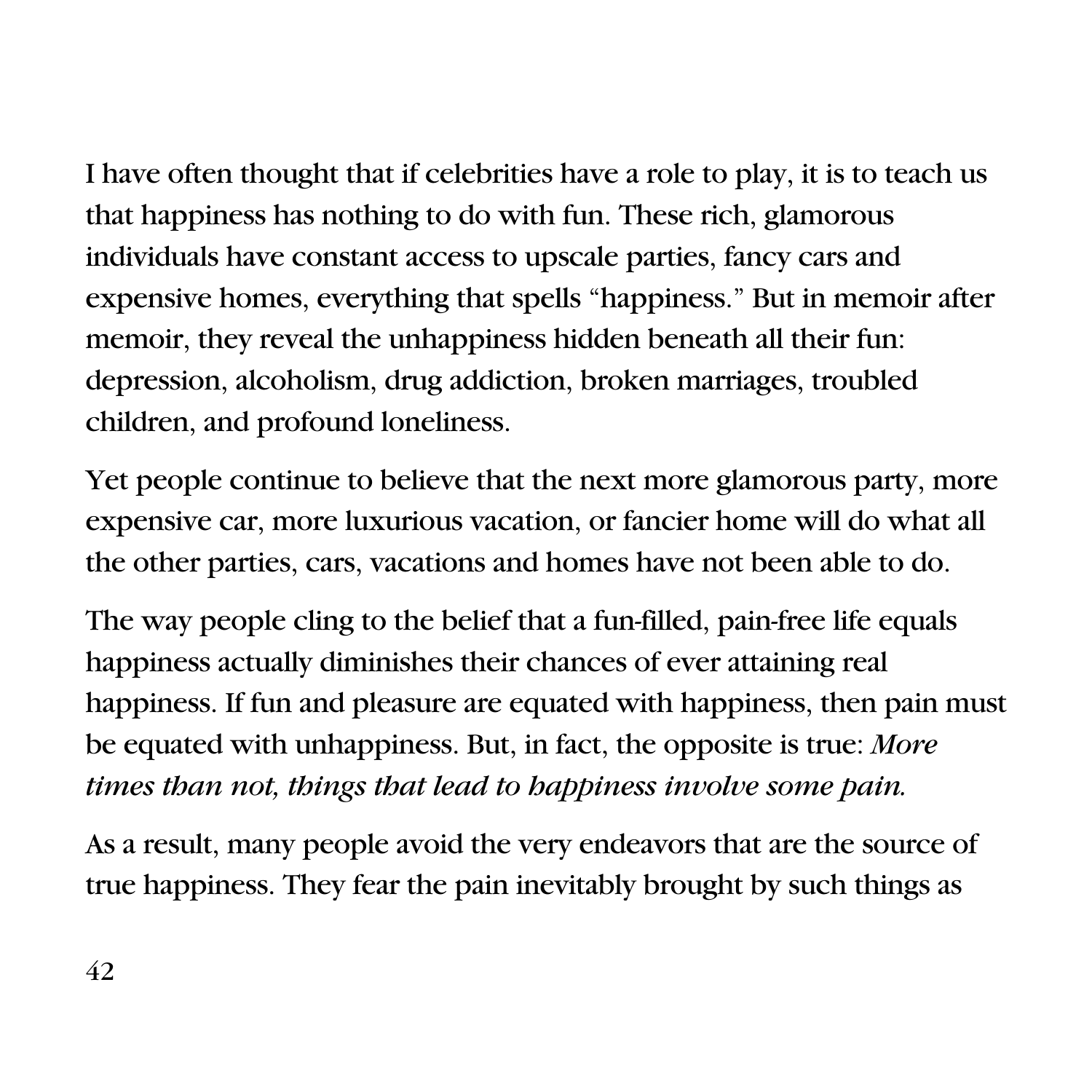marriage, raising children, professional achievement, religious commitment, civic or charitable work or self-improvement.

Ask a bachelor why he resists marriage, even though he finds dating to be less and less satisfying. If he's honest, he will tell you that he is afraid of making a commitment. For commitment is, in fact, quite painful. The single life is filled with fun, adventure and excitement. Marriage has such moments, but they are not its most distinguishing features.

Similarly, couples that choose not to have children are deciding in favor of painless fun over painful happiness. They can dine out whenever they want, travel wherever they want and sleep as late as they want. Couples with infant children are lucky to get a whole night's sleep or a three-day vacation. I don't know any parent who would choose the word *fun* to describe raising children.

But couples that decide not to have children never experience the pleasure of hugging them or tucking them into bed at night. They never know the joys of watching a child grow up or of playing with a grandchild.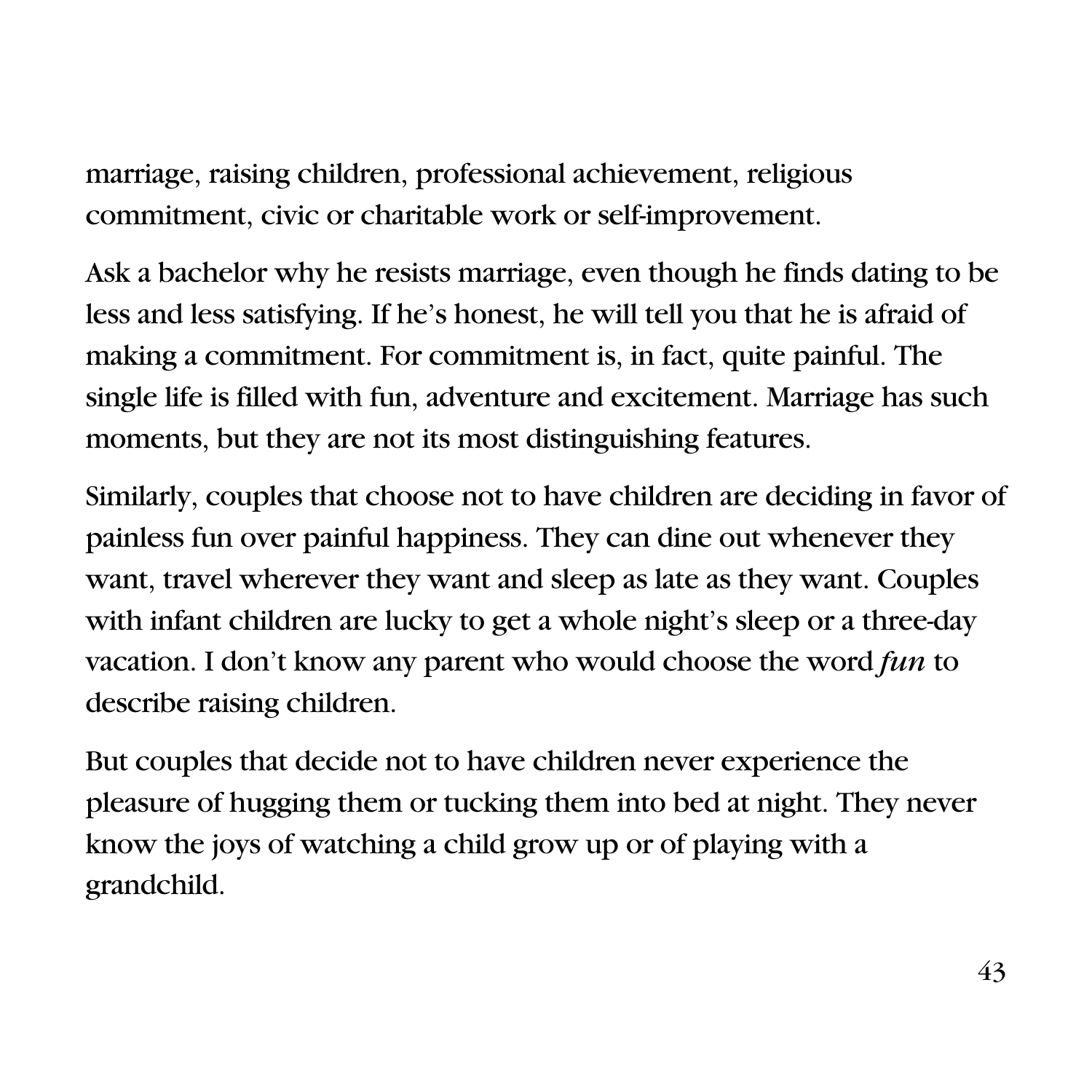Of course I enjoy doing fun things. I like to play racquetball, joke with kids (and anybody else) and I probably have too many hobbies. But these forms of fun do not contribute in any real way to my happiness. More difficult endeavors – writing, raising children, creating a deep relationship with my wife, trying to do good in the world – will bring me more happiness than can ever be found in "fun," that least permanent of things.

Understanding and accepting that true happiness has nothing to do with fun is one of the most liberating realizations we can ever come to. It liberates time: now we can devote more hours to activities that can genuinely increase our happiness. It liberates money: buying that new car or those fancy clothes that will do nothing to increase our happiness now seems pointless. And it liberates us from envy: we now understand that those rich and glamorous people we were so sure are happy, because they are always having so much fun, actually may not be happy at all.

The moment we understand that fun does not bring happiness, we begin to lead our lives differently. The effect can be, quite literally, lifetransforming.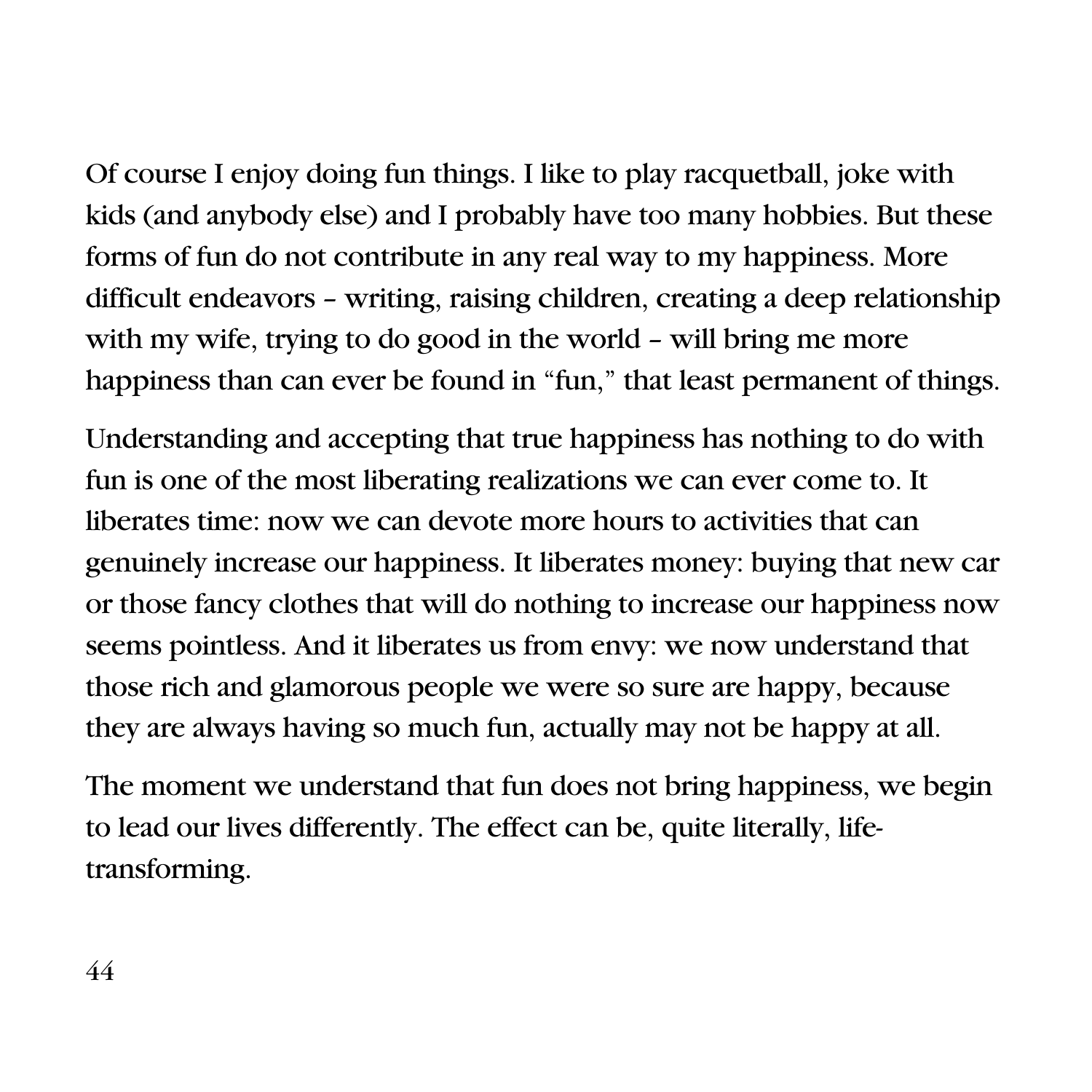## WHAT CAN I DO?

We live in very unusual times. So many of our people have drifted from Yiddishkeit, due to the lack of proper Jewish education, yet so many are coming back to Judaism that the terminology "Teshuva Movement" is appropriate.

This phenomenon is promised to us in the Torah (Devarim 4: 25-31) and in truth it almost defies any explanation other than, "It says so in the Torah, so therefore it is."

The need is great; so many of our people are the victims of assimilation, intermarriage, missionaries, and cults, but the extent of the Teshuva Movement proves that so much can be done. Shortly before his passing, Rav Moshe Feinstein, *zt"l*, wrote that today, since we see such an amazing return to Torah, we are *obligated* to do everything possible to influence our not-yet-committed brethren. Since it is definitely within our power to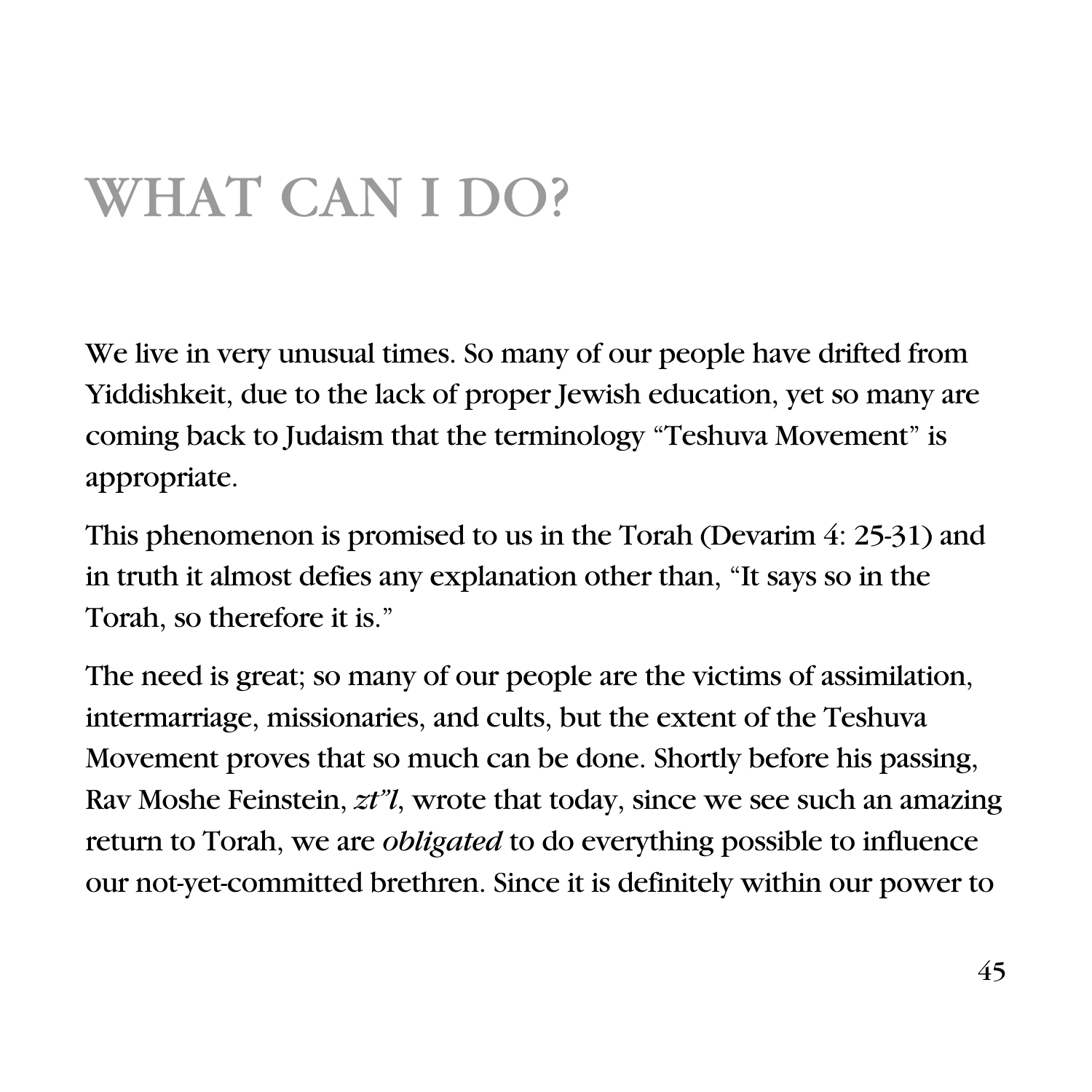do so, the halacha of *arvus* (responsibility for one's fellow Jew) therefore applies to obligate us to help our lost brothers and sisters return to Yiddishkeit.

Knowing the halacha that we all have an obligation to reach out to our unaffiliated brothers and sisters inevitably evokes the question, "What can I do? I am not an outreach professional, I am not trained, I don't know what to say and I am afraid that I won't know how to answer all of the questions that I will be asked."

The following is a brief attempt to deal with this concern.

As a layman interested in assisting the Kiruv process, your goal should be to bring your fellow Jew into contact with a mentor in an ongoing program of Torah study, or to eventually see to it that he or she attends a long-weekend Kiruv Seminar. These seminars, developed by Arachim in Israel and presented by a number of different organizations in the U.S., have brought tens of thousands of Jews throughout the world back to a life of Torah observance. They are the primary way to inspire an amazing desire to embrace Judaism anew.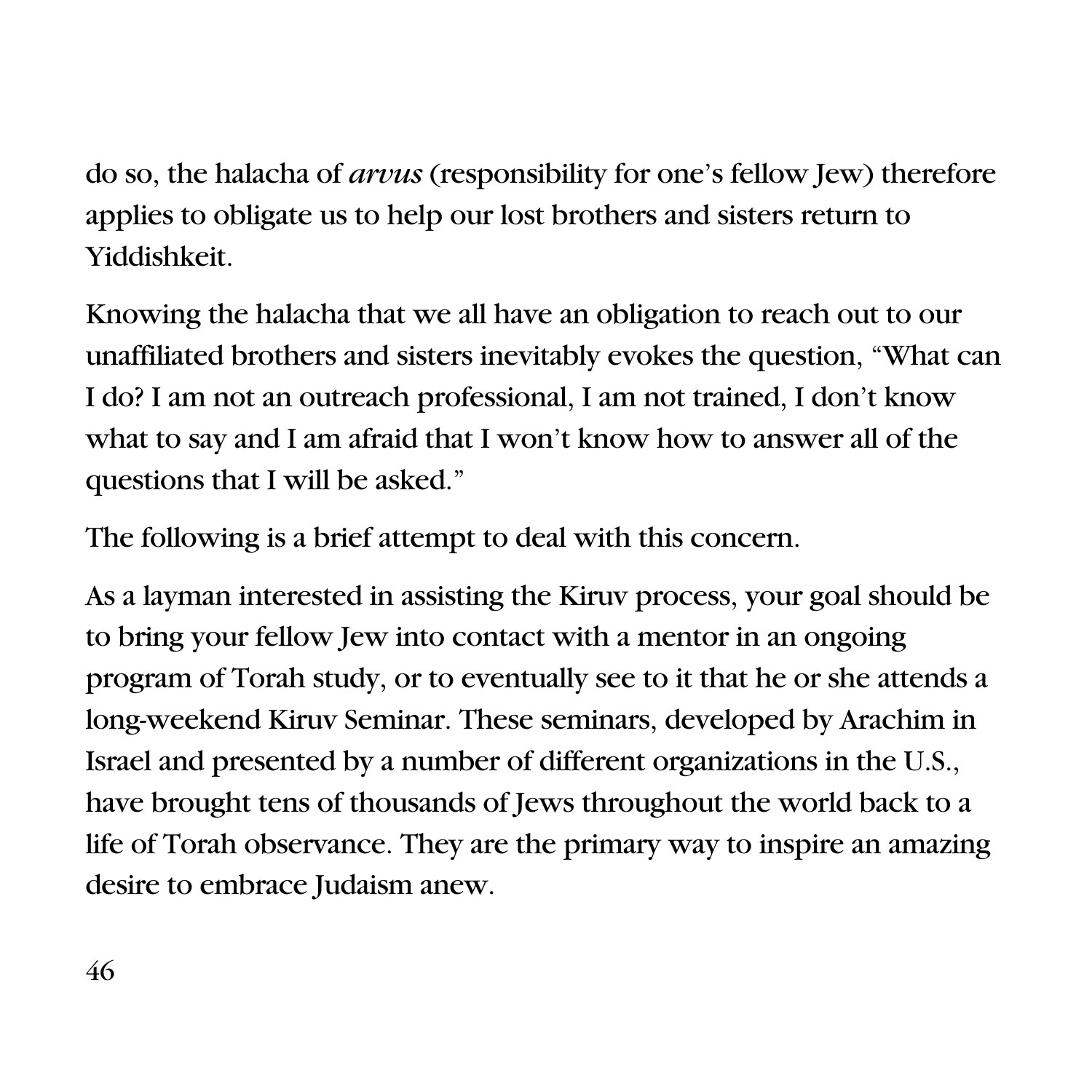There are three steps along the way:

- Establish a relationship and a friendship.
- Try to make your friend feel comfortable with religious people and practices.

• Help your friend develop an appreciation for the importance of Torah (depth, relevance, truth, wisdom, etc.)

When these goals are achieved to some extent, the next step is to arrange an ongoing Torah study situation for this individual. At that point your responsibility is to simply maintain your friendship. If we truly wish to accomplish in this area, Hashem will undoubtedly crown our efforts with great success.

The following points should be kept in mind while you are involved in this process:

> 1. Just be yourself – warm, friendly and genuinely concerned for the other person's welfare, not just his religious affiliation.

> 2. When some type of relationship develops, invite the person for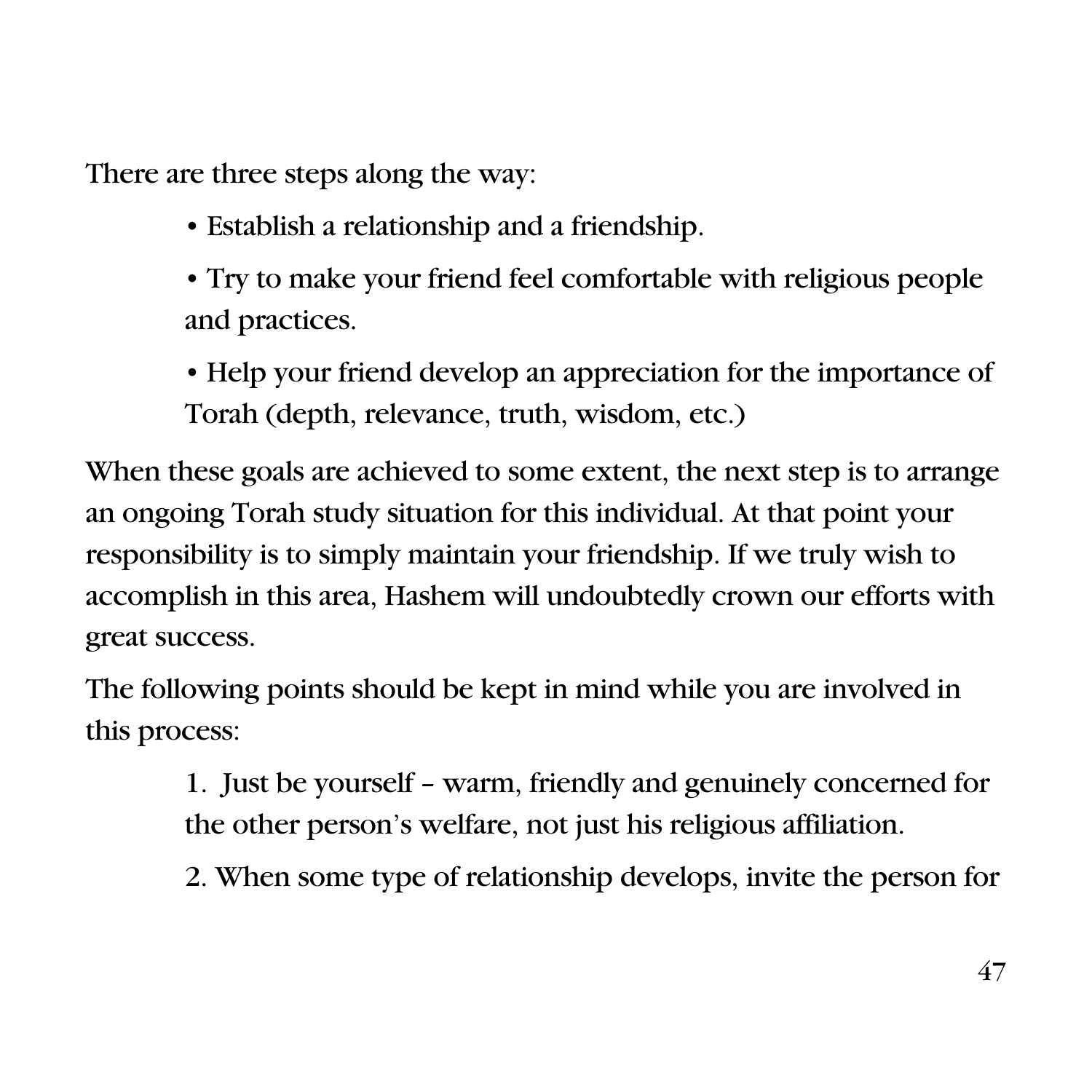a Shabbos or a Shabbos meal.

- 3. Just make him or her feel comfortable.
- 4. Don't push for observance.
- 5. Don't rush the process. It takes time.

6. Don't sermonize, preach, or try to convince him or her of anything.

7. Show respect for his views and try not to argue.

8. Offer brief explanations of what you are doing.

9. You are not expected to know all the answers to his or her questions so don't be embarrassed to say, "I don't know, but we can ask someone or look it up."

11. Explain that since you have full confidence in the truth of Torah, questions are not debilitating, but you too would enjoy more insights.

12. Remember again and again that your goal is not to make him instantly religious, but rather to be a friend and make him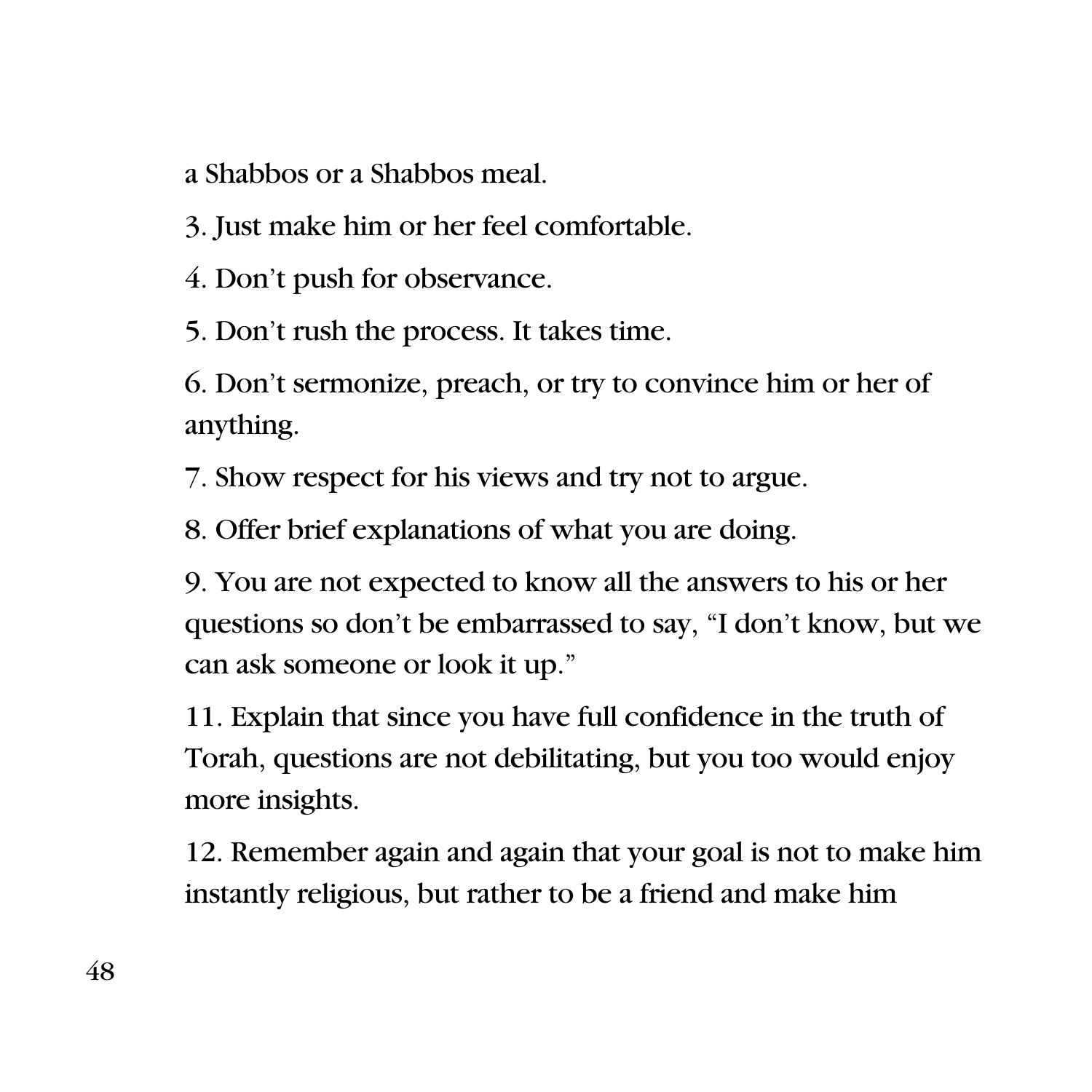comfortable so that eventually he will appreciate the importance of Torah enough to want to learn further.

13. After a friendship is established over a period of time and some degree of comfort develops, brief attempts to inspire him with the importance of Torah are appropriate. Divrei Torah which show the beauty or sensitivity of Torah to man's relationship with his fellow man should be helpful.

15. It can also be useful to show insights from the Torah that show the great wisdom or relevance of its teachings in light of modern society.

16. The more the use of these insights is directed at other people present, rather than your not-yet-religious friend, the more effective they can be.

17. When you have the opportunity to share Torah insights and you see some sign of respect or interest, gently suggest that you are willing to study with him on a regular basis (if you feel properly equipped). If you do not feel properly equipped, you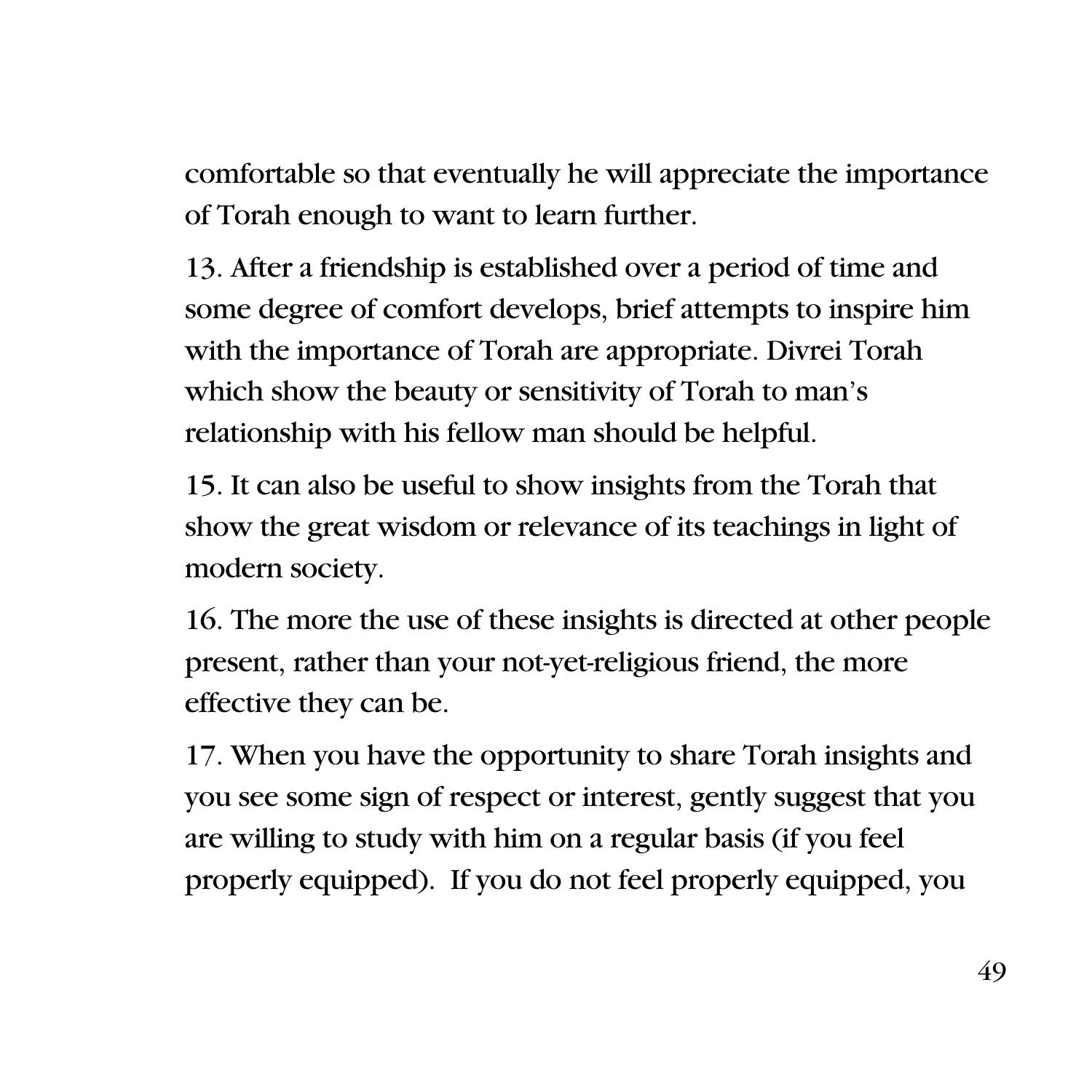can recommend a convenient class, *chavrusa* or outreach program with a sensitive mentor.

19. You should make available appropriate literature, tapes, videos, etc., to expand his Jewish knowledge (see list below).

20. Even if you are not successful in getting your friend to learn more, you must remain friends. You never know when the right moment may arrive and at that time your friendship may be the crucial link between him and Yiddishkeit.

21. Don't wait for someone to assign a person to you — go out and begin the process yourself. You will be amazed at how receptive not-yet-religious people are to a Shabbos invitation or the like.

There are some additional ideas that can be used either to stimulate interest or to respond to an expression of interest on the part of your unaffiliated acquaintances.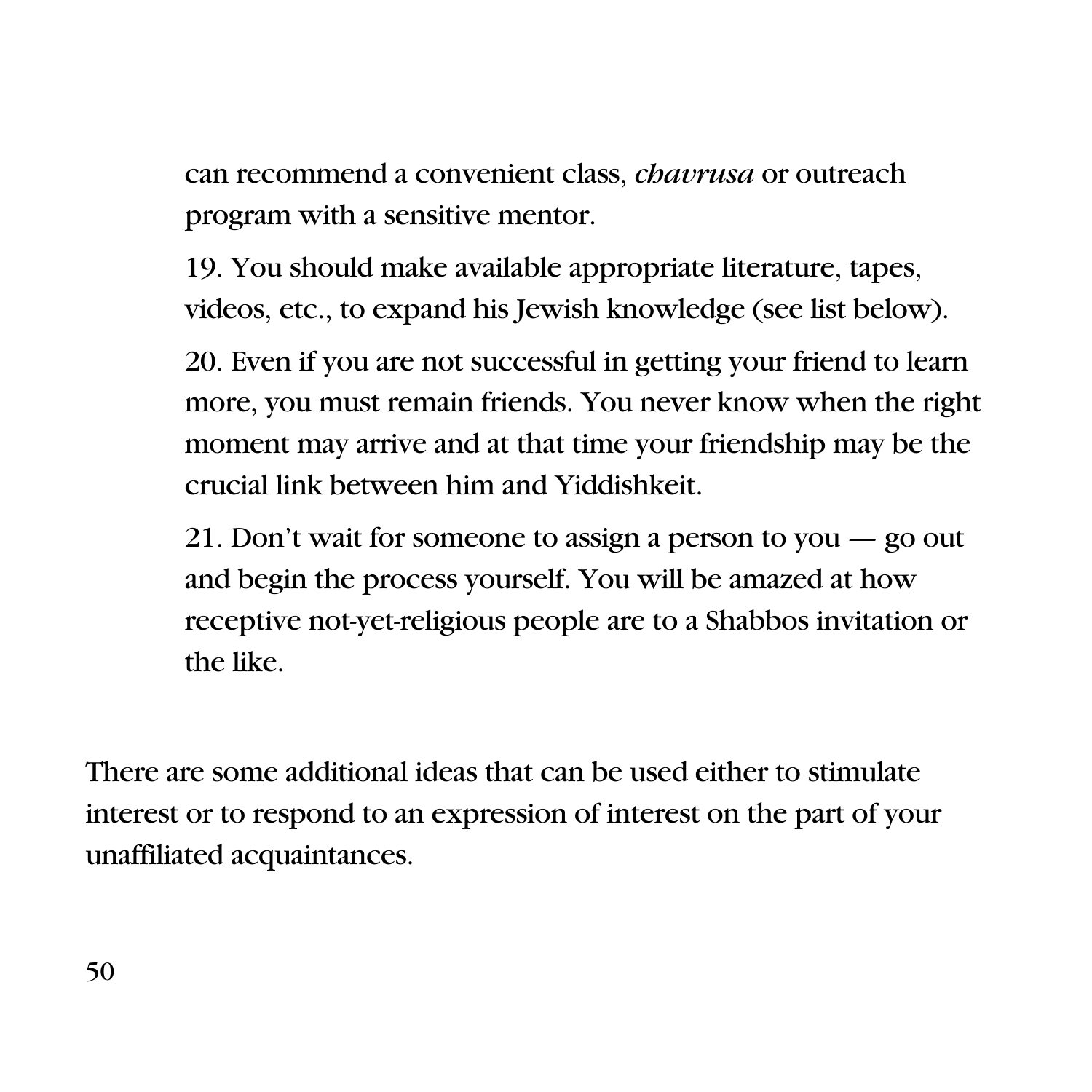• An evening of study and discussion in your home or office, with a specially trained dynamic teacher (see note).

• A gift of a book, video or the like (see list below).

• Provide his phone number to an organization equipped to call him and follow up or, alternatively, give him an address and phone number where he can get further information. (This is sometimes appropriate when you meet someone only for a short time and it is impractical to develop an extended relationship.)

Priority-1 can help anyone get involved in Kiruv by providing information, advice, tapes and resources to help with the process. Contact our office at 516-295-5700 for more information or visit www.priority-1.org for online resources.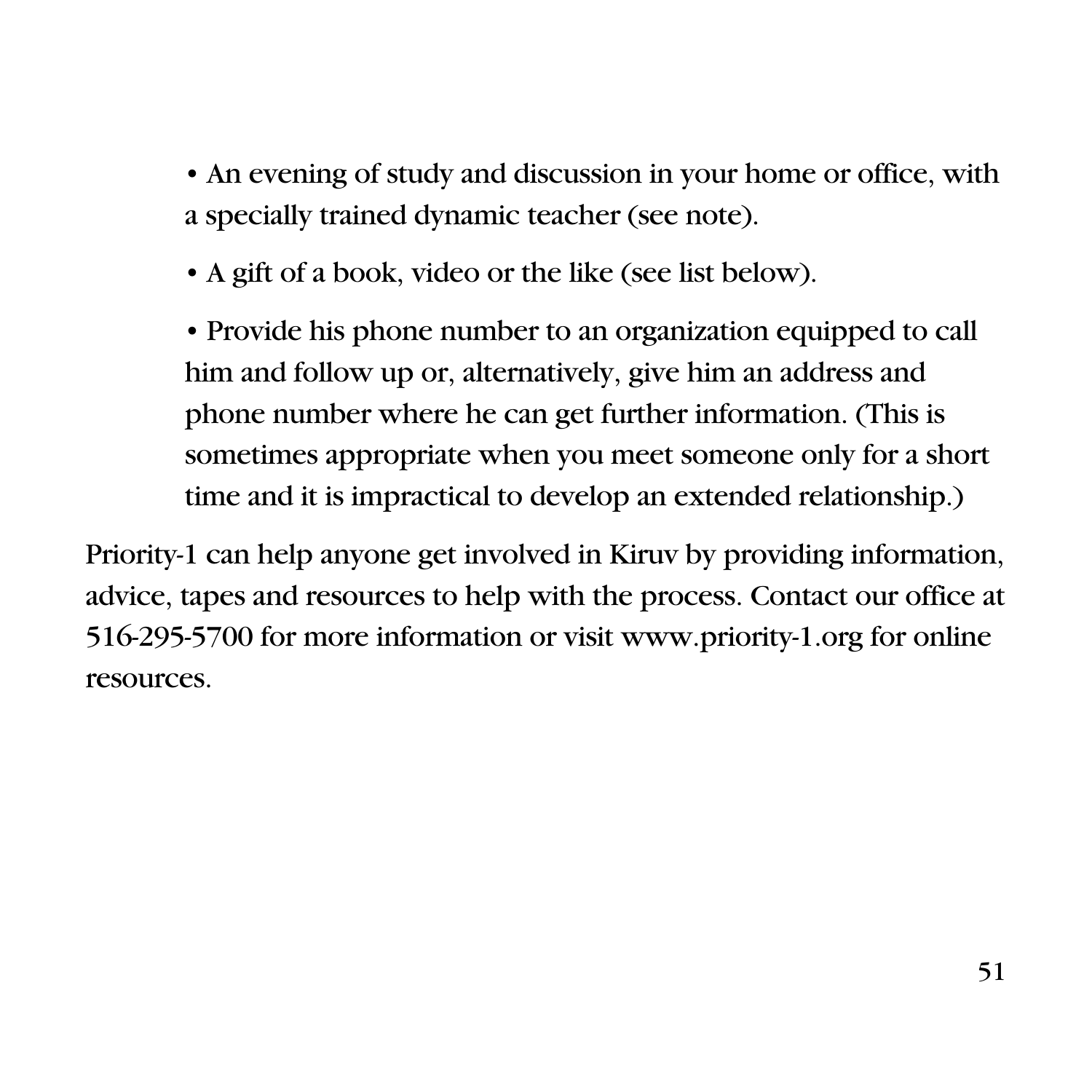PLEASE NOTE: Sending people to an Arachim-style Seminar should be a primary goal since they have the most powerful track record of influencing its participants to become observant. A home study group, where you invite some not-yet-religious friends to meet with a dynamic, specially trained mentor, is probably the best way to spark interest in the Seminar. Priority-1 can provide such speakers or train qualified people to become home-study mentors.

#### RECOMMENDED READING

The following books are appropriate for a non-observant person and can also be helpful to religious people guiding not-yet-religious friends:

| <b>TITLE</b>                                | <b>AUTHOR</b>  |
|---------------------------------------------|----------------|
| Prophecy & Providence                       | Sokolovsky     |
| My Friends We Were Robbed (Ch. $11 \& 12$ ) | Zohar          |
| Final Resolution (Ch. $2 \& 10$ )           | Allswang       |
| Permission to Believe/Receive               | Kelemen        |
| Fingerprints on the Universe                | <b>Pollack</b> |
| A Tzaddik In Our Time                       | Raz            |
| Pathways                                    | Wolbe          |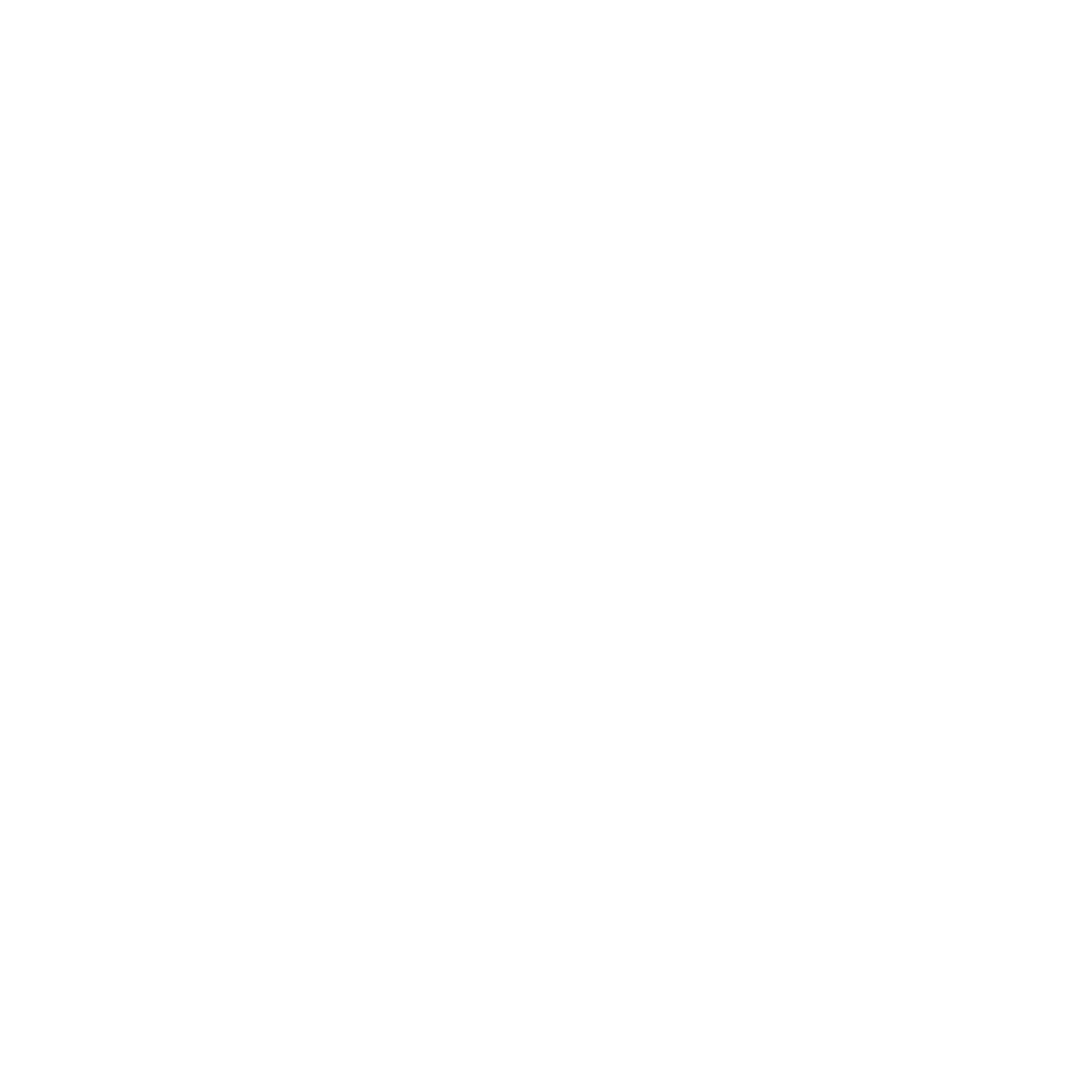### Life's Difficulties

#### Dear Friend,

Needless to say, I was very saddened and disturbed by the problems that you shared with me. They certainly are enough to upset anyone, and together not only pose formidable difficulties, but also cause great pain.

We know that everything is from Hashem and everything that Hashem does is for the good. We also know that the problems and challenges of life are all part of a process spurring us on to greater Bitachon. This Bitachon can then turn situations around dramatically, and in the merit of our enhanced Bitachon and deepened relationship with Hashem, we can merit even greater kindness and assistance from Him.

Maybe a few words about suffering are in order. After that we can suggest to Hashem that we have benefited from the difficulties and then turn our Bitachon to Him to get us out of these problems.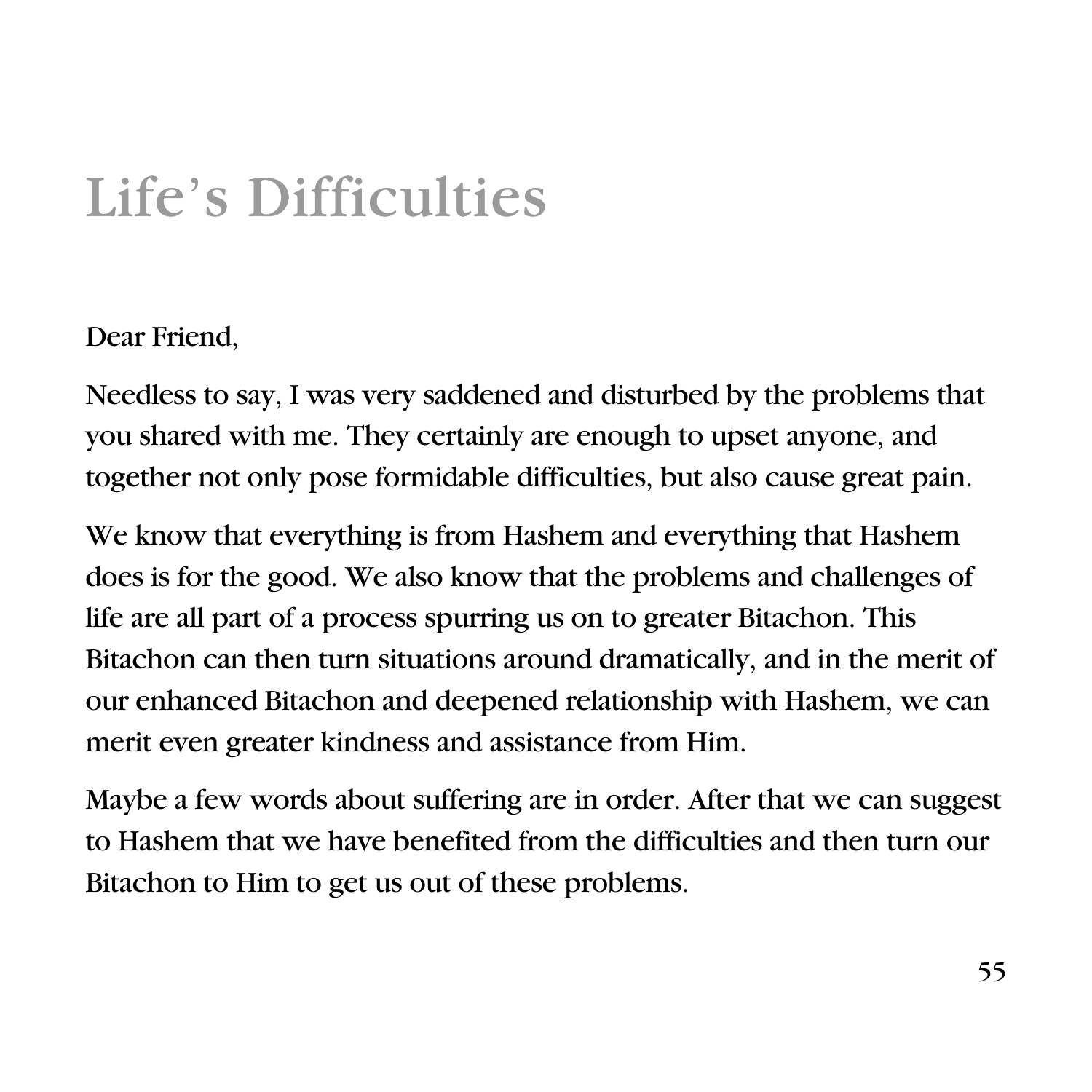The challenges of pain and suffering fall into two broad categories: The irrevocable finality of tragedy, and the pain and suffering of a work in progress. The ability to see Hashem's goodness and kindness in the former enhances our capacity to rely on Him in the latter. The more deeply and thoroughly we recognize His love in the most tragic of situations, the greater our awareness of His loving kindness, which helps us to rely on Him that He will extricate us from life's most difficult challenges.

About two days after we spoke, a young man, a teenager, approached me with a question. For about a week before a snowboarding trip, he prayed to Hashem that he should not get hurt. However, he did get into a painful accident. "How does Hashem expect me to continue Davening to Him, if He does not show me some response?" he questioned. We know that Hashem is the שומע תפלה, the One who hears and answers our prayers. We also know that תפלה עושה מחצה, prayer always accomplishes at least a partial result. Yet, when we pray with a specific request, and we should do so, and we do not see any apparent response, it can be discouraging. Especially when one Davens over and over again and there are still no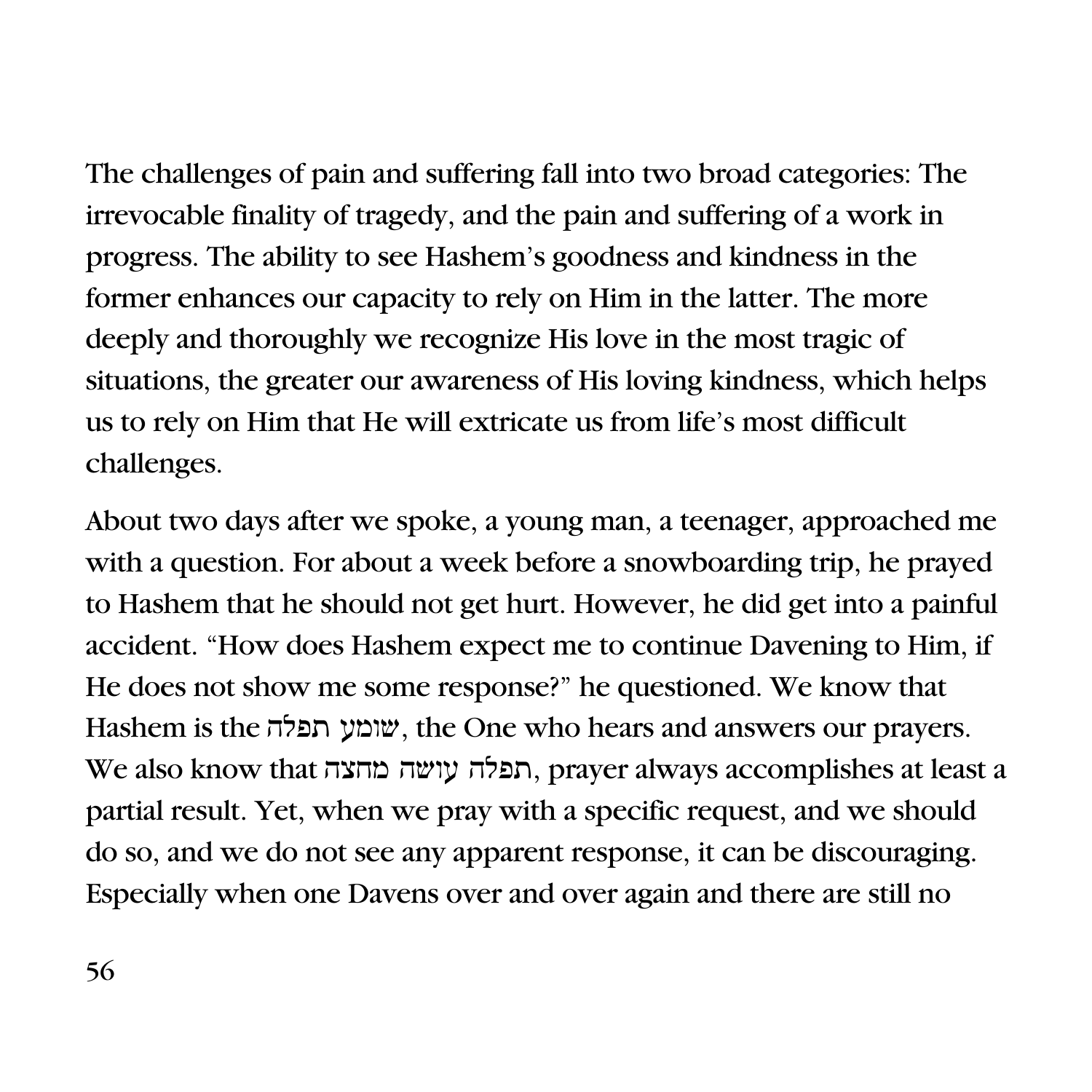visible results, it can become more and more difficult to continue. When these feelings are compounded by a sense that one really trusted that Hashem was going to help him, and still he is left disappointed, it becomes a serious challenge to his faith to be able to continue praying and trusting.

Yet, this challenge seems to be an integral ingredient to the Tefila/Bitachon human development system. The perseverance in prayer and trust, despite the apparent lack of results, spurs one onto even higher and higher levels of closeness to Hashem, bringing the relationship to new heights and deeper feelings of hope and reliance.

This lesson is even relevant after the fact, as in the case of the young man's accident. Bitachon and Tefila are part of an infinite continuum. The more we develop and grow in them, the more assured the results, since their purpose in the first place was to bring us closer to Hashem.

Our Rabbis in the Medrash express this concept in the following comments: "Why were our matriarchs, Sara, Rivka, Rochel, and even for a while, Leah, not able to bear children? Because Hashem craves the prayers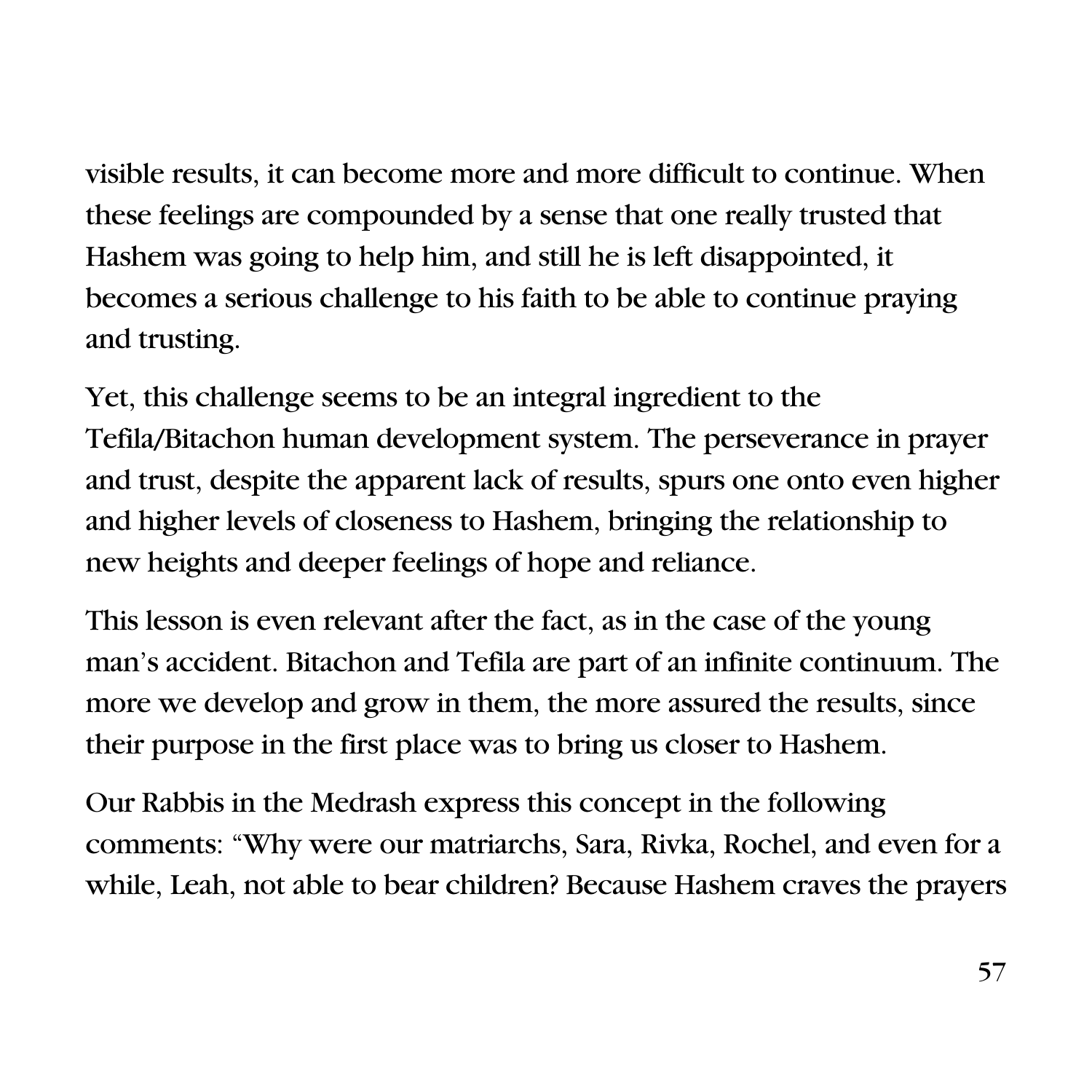of the righteous." It certainly does not mean that Hashem uses their prayers for His need. It can only be for the benefit that the prayer affords those who Daven. It seems that Tefila performed again and again has a profoundly beneficial impact on the one who prays. It brings the person ever closer to Hashem regardless of the results.

A question arises: Why didn't Hashem arrange that Sara, for example, could pray until she was 60, have a child, and then spend the next 30 years thanking Hashem for answering her prayers after so many years of being childless, instead of praying until she reached 90 years of age and then having a child? It seems that Tefila in need brings us closer to Hashem than Hallel, thanks for granting our requests. When we are in need, we keep at it again and again, until we see some results. With Hallel, first we are very thankful, and then as time goes on we tend to forget the kindness that was given us. It therefore cannot enhance our relationship with Hashem as much as does prayer in need.

We know that the Tefila that is most irresistible to Hashem, בביכול, so to speak, is the Tefila born of an intimately close relationship with Him.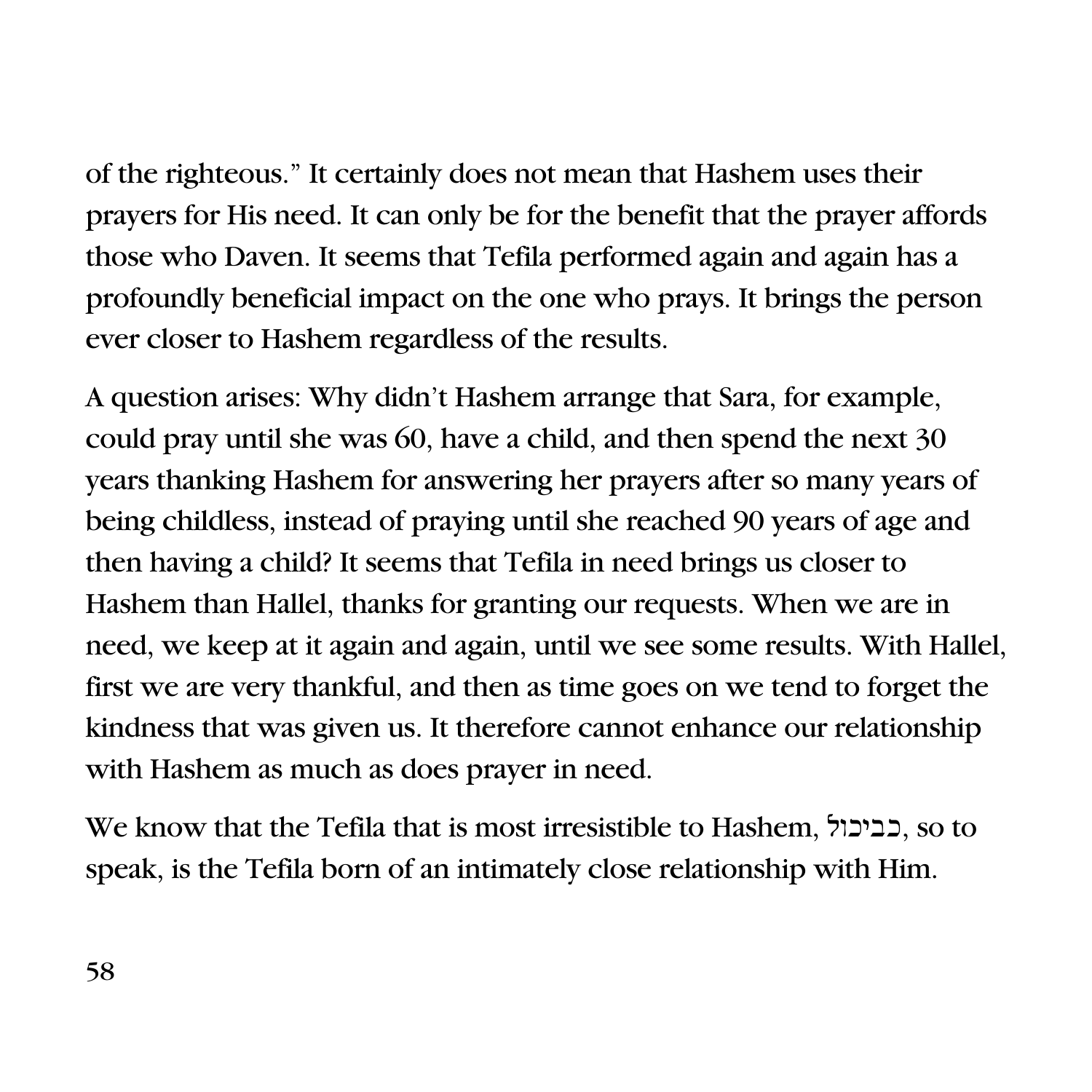Therefore, the Tefila that must be repeated over and over again to bring us closer to Him is also more powerful and effective. So it may well be that the continued repeated Tefillos are not only necessary to bring us closer to Him, but the enhanced quality of the latter Tefillos may be the merit needed to achieve our difficult goals.

A similar dynamic applies to the system of Bitachon, placing our total and complete trust in Hashem that He will come through for us and not disappoint those who rely solely on Him. Sometimes, we really feel trust in Him and confidence that He will not let us down, and yet, nothing seems to be happening. One of many such situations comes to mind. I remember an occasion when I needed \$30,000 for a payroll with absolutely not more than a day deadline. I recall not being concerned that day, because I felt an unusual surge of Bitachon and confidence that Hashem was not going to let me down. By the next day, nothing had happened. I was perplexed. I never felt such strong, real Bitachon, and yet, nothing happened. I finally had no choice but to try to borrow the money. The individual I called on had only \$10,000 to lend for one week. When I explained to him my confusion as to why my Bitachon was being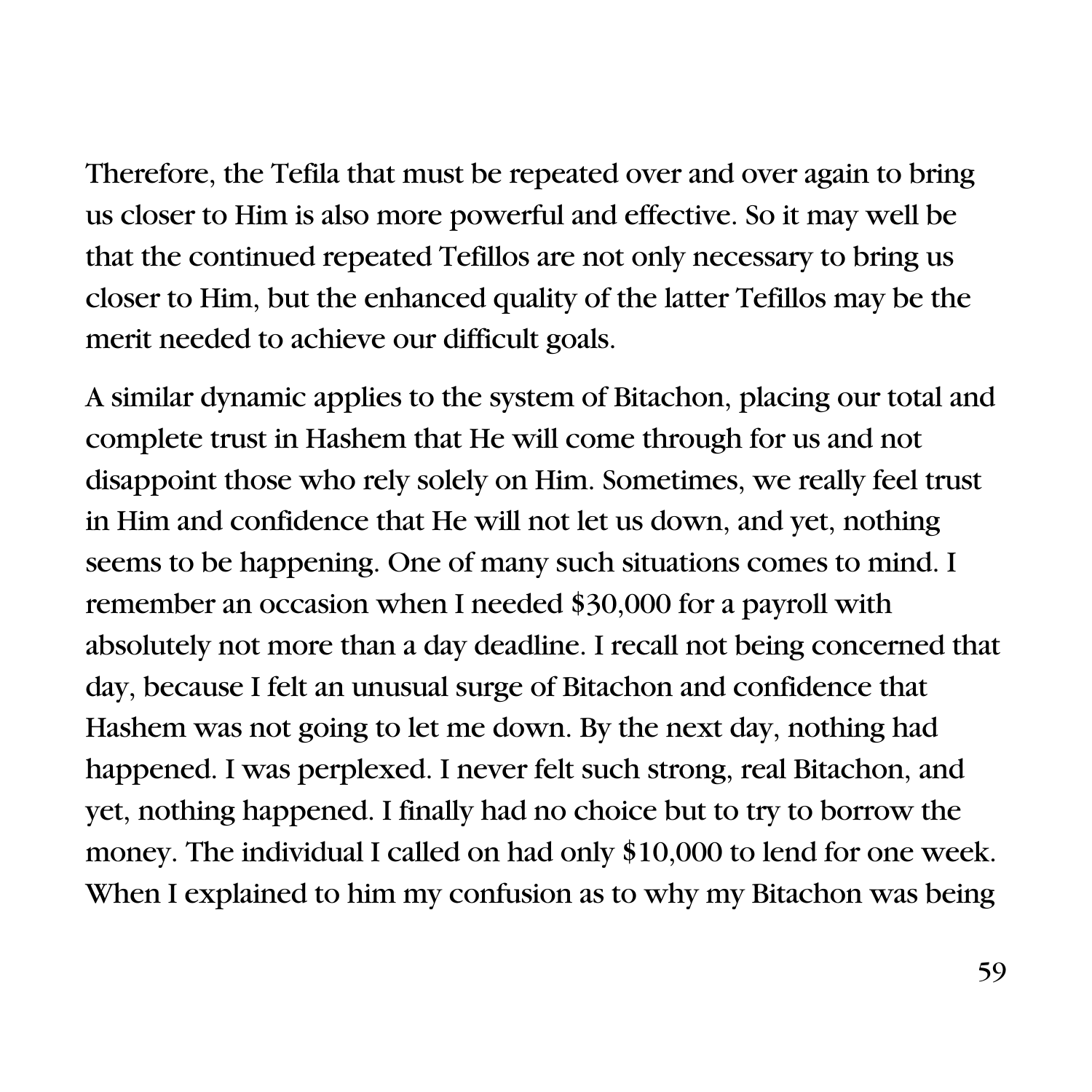disappointed, a realization hit me. It went like this: If I did not really have true Bitachon, rather, I was fooling myself in thinking that I did, then the question of why there was no response falls away. I really don't have true trust and confidence in Hashem. If, however, my Bitachon is, in fact, more real than ever before, then I bet that Hashem is giving me an even harder test to force me to an even higher level of Bitachon.

With this inspiration, I reviewed every insight and concept about Bitachon that came to mind for seven minutes, to strengthen even further strengthen my level of Bitachon. I then entered my office. In walked a young man who was dealing with some merchandise that the yeshiva had inherited. He informed me that he just closed a deal with a company in another city to purchase \$30,000 worth of our merchandise. They would mail a bank check for \$20,000 to arrive early the next morning, and would pay the remaining \$10,000 as soon as they received the merchandise. This is unheard of in normal business dealings. I borrowed the \$10,000 for one week, and they paid the rest in time.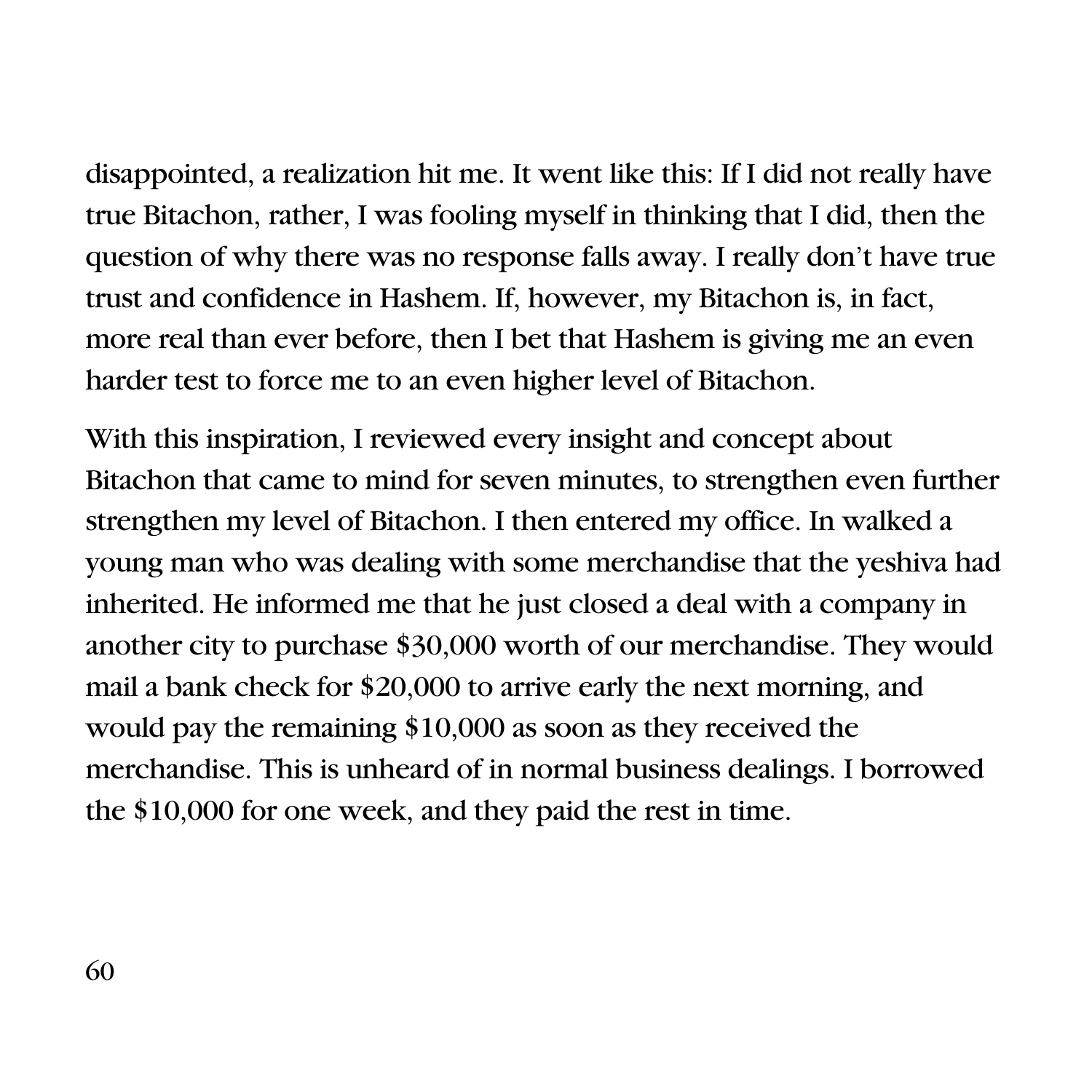In short, if we recognize Hashem's loving kindness even in the face of irrevocable tragedy, we can come to rely on that loving kindness in the face of crises and challenges. This can allow us to continue to grow in sincerity of Tefila and true Bitachon.

The elevated levels of Tefila and Bitachon can undoubtedly serve as a powerful merit, to be able to witness the positive answers to our Tefillos and the reward for our Bitachon, in the fulfillment of our hearts' desires.

With best wishes for continued heartfelt Tefila, and complete trust in Hashem leading to the fulfillment of our hearts' desires.

Sincerely,

Your Friend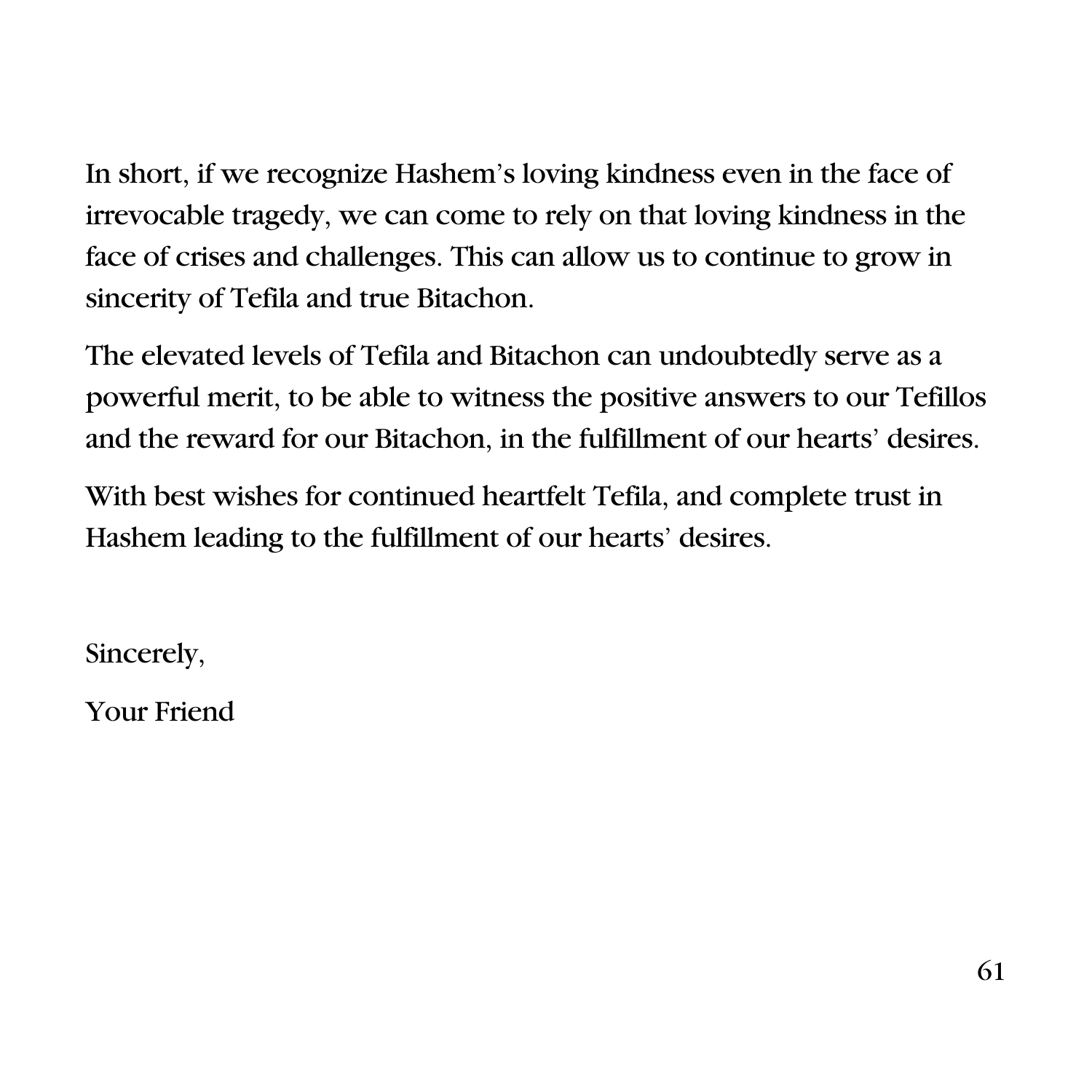Would you like to have a powerful device that you can use to help you really enjoy life, be more successful financially and socially, and assist you in developing your *ruchnius*?

Seven qualities that Hashem has that ensures our trust in Him:

- 1. Hashem loves you.
- 2. Hashem is with you wherever you happen to be, and He is ready to help you.
- 3. Hashem is stronger and smarter than everyone in the world (and can find solutions to problems that seem impossible to solve).
- 4. Hashem knows what is best for you, even better than you know yourself.
- 5. Just as Hashem has helped you many times in the past, He will help you again now.
- 6. Nobody can do anything to help or harm you other than Hashem, who has total control over everything.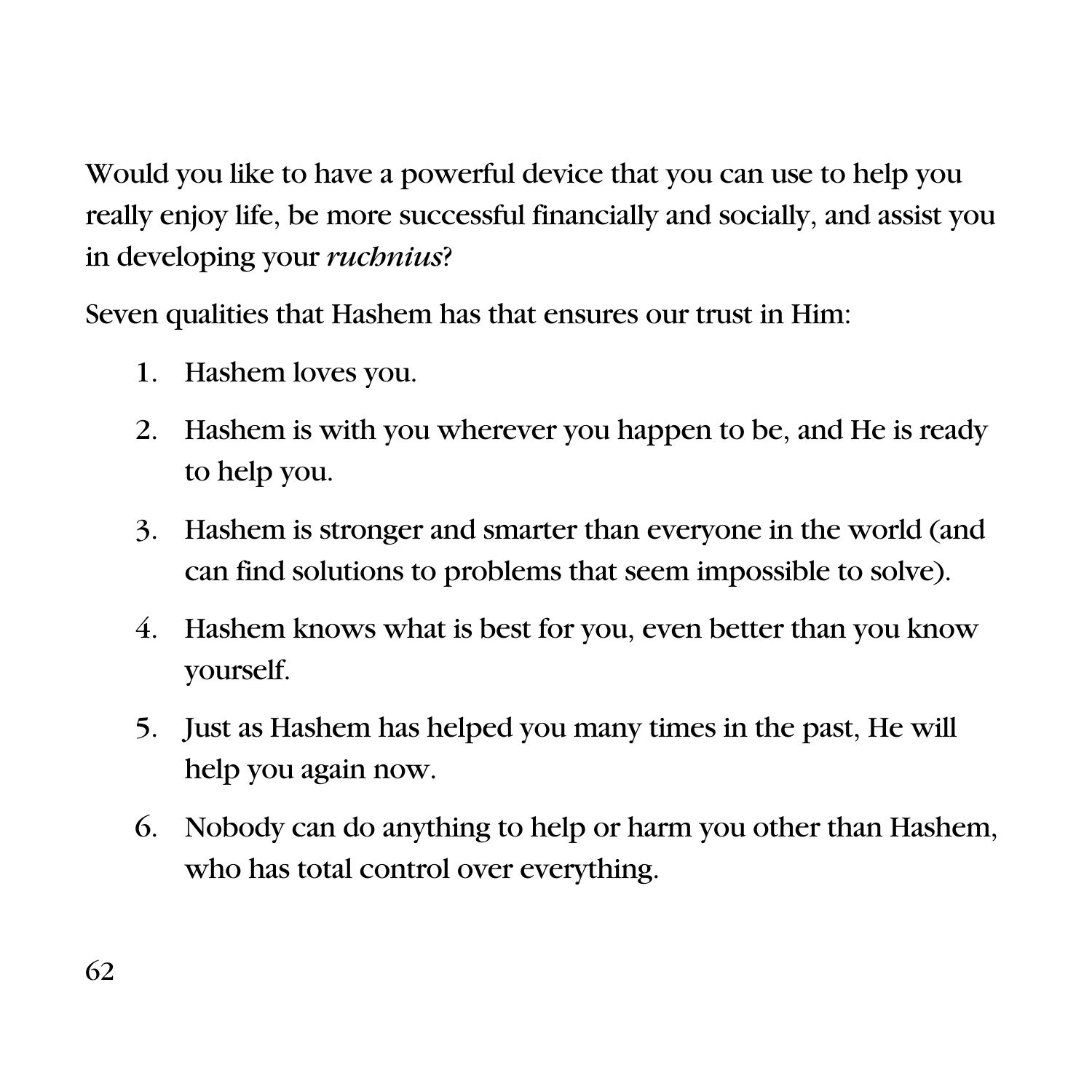7. Hashem wants and seeks to do Chessed, more than the most wonderful, kindhearted and generous person you can imagine.

If you could picture a person with these seven qualities, you would feel quite secure being with him, and all your worries and concerns would melt away. In reality, the greatest person cannot be perfect in even one of these qualities, but Hashem is perfect in all of them.

איז עוד מלבדו!

------------------------

Reprinted with permission from "You Can Learn Bitachon."

Based on Chovos HaLevavos, Shaar Habitachon.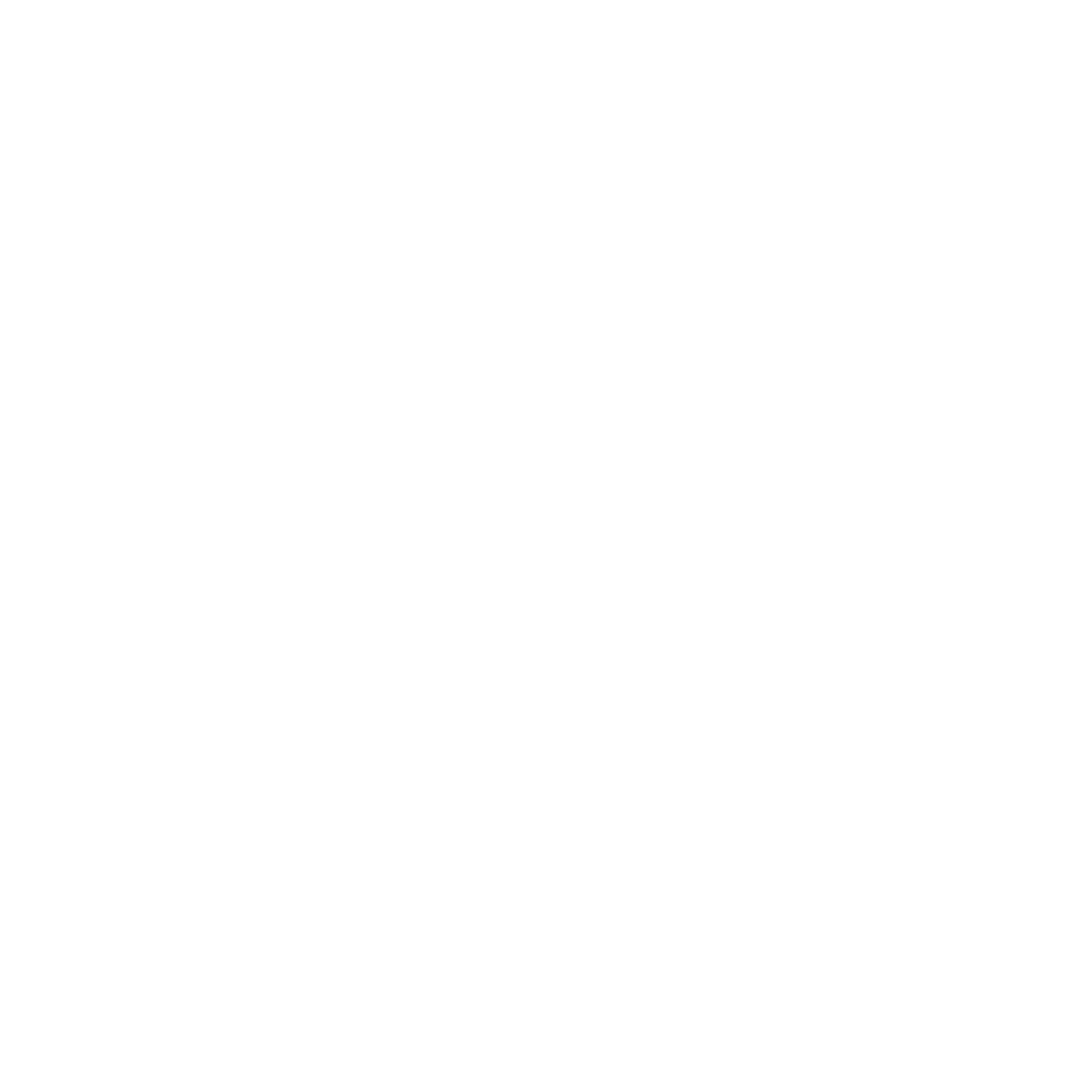# **TRAGEDY**

We are a nation experienced in tragedy. Our people have suffered the severest pain and persecution on both the personal and communal level, yet miraculously, we have endured, persevered and even flourished, despite these brutal conditions. Should not the reaction of a constantly suffering people have been one of demoralization, of rejection, of shattered faith? The answer to this question captures the very essence of Klal Yisroel with its unique understanding of the meaning and purpose of life and its special relationship with the Almighty.

In the Song of Songs (Chapter 5), King Shlomo describes the saga of the rejected lover seeking to reunite with his beloved. "Open the door, my beloved." He pleads to be allowed entrance but is rejected, "I have removed my garment, must I get up and get dressed? I have washed my feet, must I get up and dirty them?" Despite his most ardent pleas, the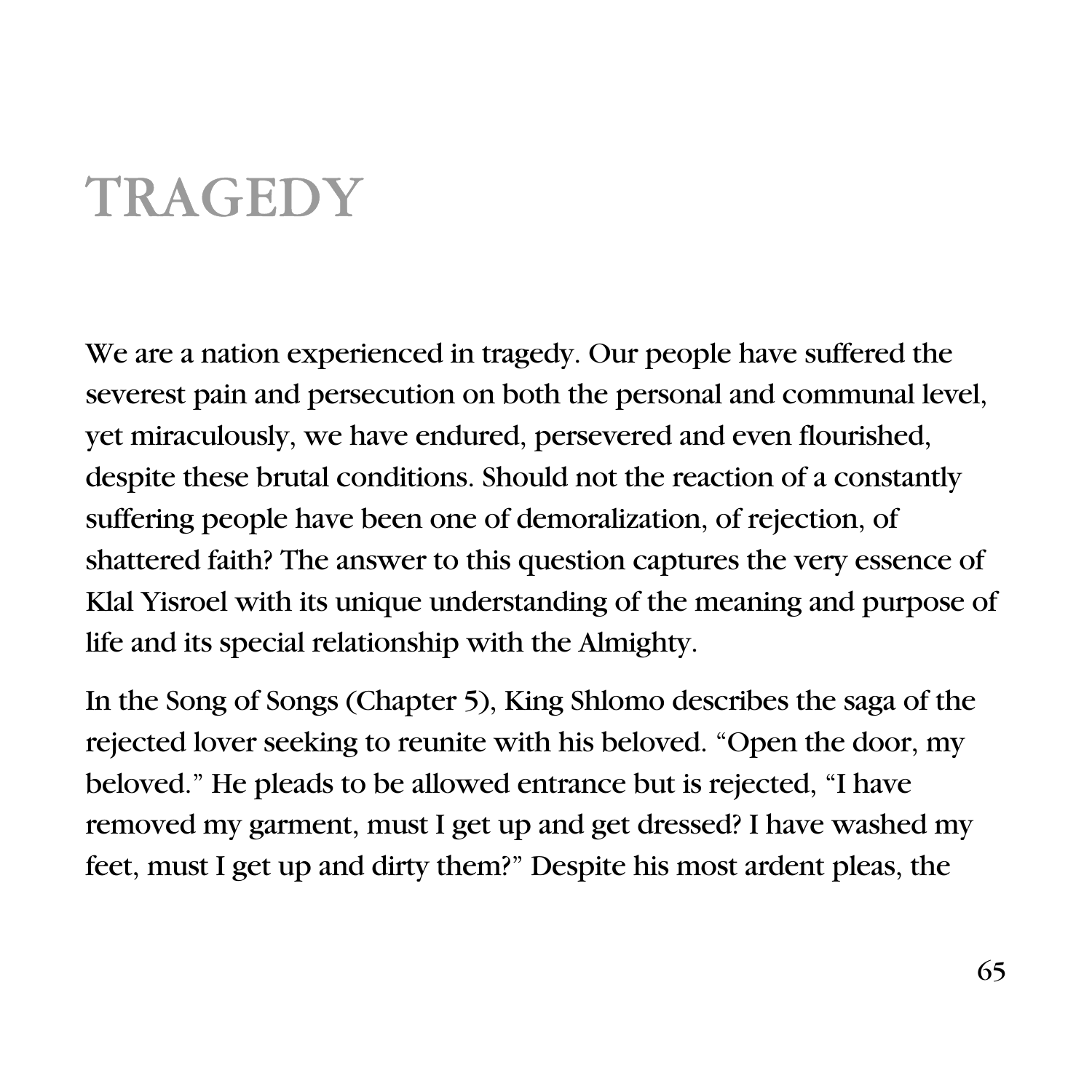woman remains cold, aloof and unmoved. Yet, suddenly, she observes his hand through a crack in the door and immediately her emotions stir. She rises from her bed and hastens to let him in.

We know that the entire Song of Songs is analogous to the relationship between Klal Yisroel and the Almighty. The Ramban interprets the previous episode in the following manner: The prophets came to Klal Yisroel and pleaded with them to repent their evil ways. Despite all their exhortations, the people turned a deaf ear and showed no response. However, when Hashem causes Klal Yisroel to suffer, there is a definite reaction and a return to righteous ways.

It would seem at first glance that the analogy here is a bit strained. How can the appearance of the man's hand through a crack in the door be compared to an act of punishment meted out by G-d to His children?

If we analyze the following sentence of the Psalms of King David, the analogy becomes clear: "Your staff and your cane, they will comfort me." A stray lamb, separated from its flock, alone, bewildered and frightened, suddenly feels the stinging staff of its master upon its back. At that very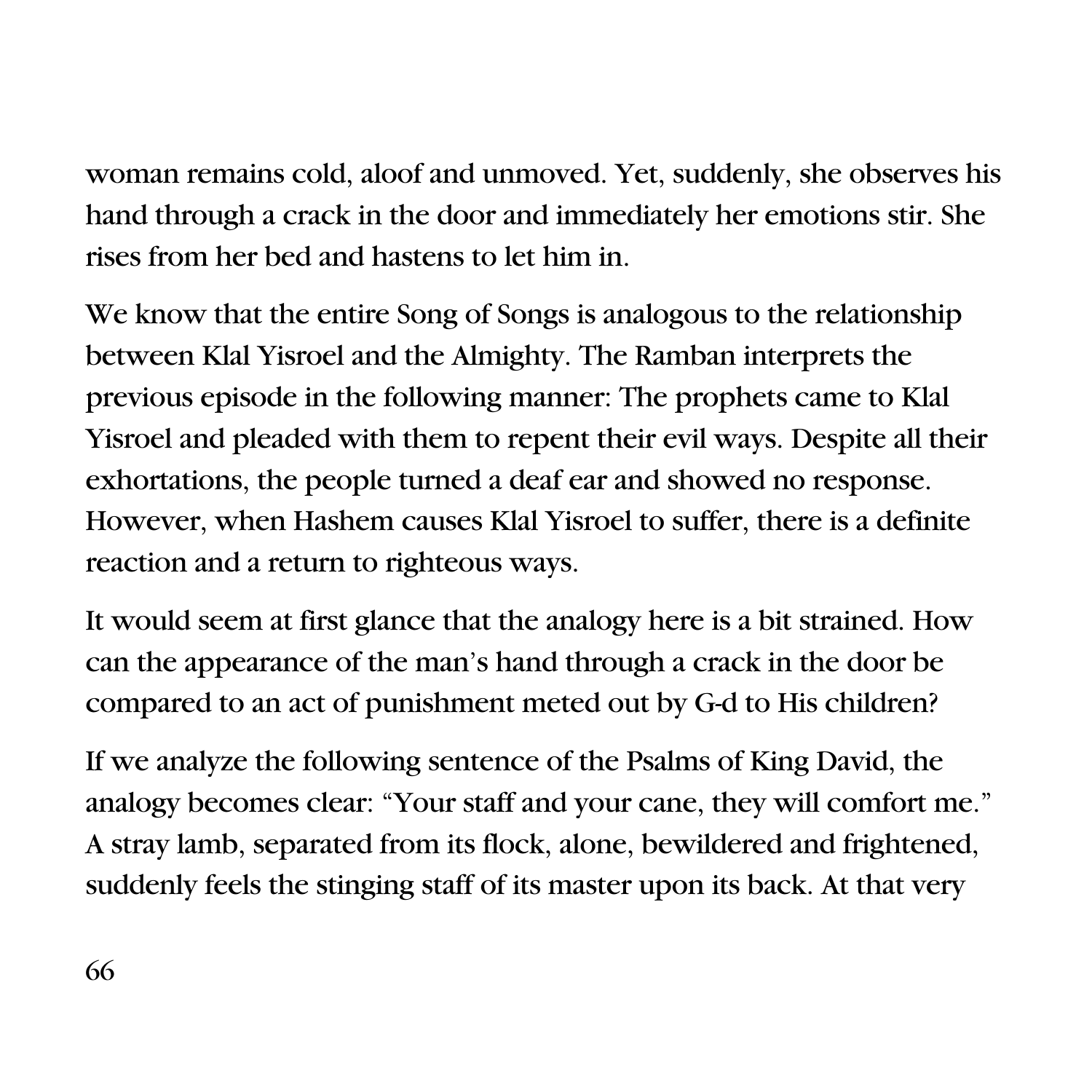moment, despite the piercing pain, the lamb feels the greatest comfort. My master is here! I am not alone! Despite the pain and suffering inflicted upon us by Hashem, it is that very same pain that strengthens our knowledge of His presence. We recognize His need to reprimand us for our wrongdoings, and, therefore, we realize that the punishment is a revelation of His existence and manifestation of His concern. It is for this reason that we respond. Not out of fear, but rather, out of love.

This approach is what has sustained us through centuries of bloodshed and torture. However, it still remains to be explained how we, as a people, have been able to reach this astounding level of perception. How, as a nation, have we been able to see through the clouds of agonizing pain and focus on the reality of our suffering?

Man lives in an imaginary world. He believes that the pleasures in which he indulges himself will last forever. The pursuit of gratification is his overwhelming concern, leaving little or no room for an honest examination of the reality of his existence. The truth is, of course, that life is just a fleeting moment in eternity and even that short period of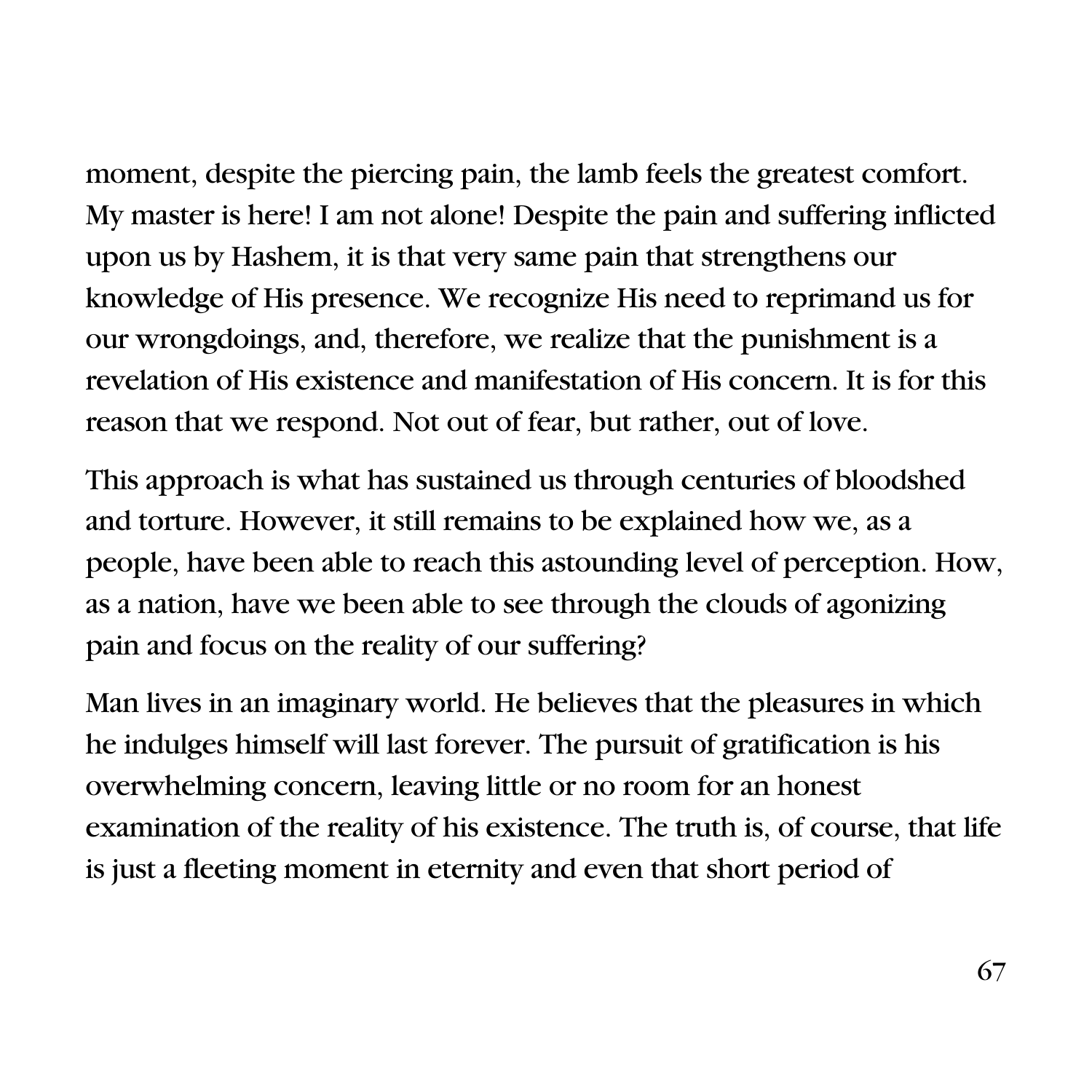existence is filled with difficulty and pain. The reality is that the soul is immortal, that a future does exist, and that this life is no more than a corridor to the World to Come. It is man's lack of control, his inability to curb and harness his passions, that distorts his grasp of reality and leads him to a life of false fulfillment and mistaken values.

The people of Israel are different. As the nation that embraced the Torah and as those who adhere to its precepts and ideals, we do not live under the haze of illusion. The Torah outlines for us a life that calls for the subjugation of desires. With the Torah we avoid being enslaved by our passions, and, therefore, we can free our minds to objectively pursue a life of significance and meaning. The Torah is the heartbeat and soul of our people. Its message as to the purpose of life is aflame within us. It is for this reason that when tragedy strikes we are not defeated. The pain and suffering help us focus on the reality of life and intensify the fires of faith with a reevaluation of our actions and a reassessment of our life's purpose, followed by a renewed commitment to the Torah and Mitzvos.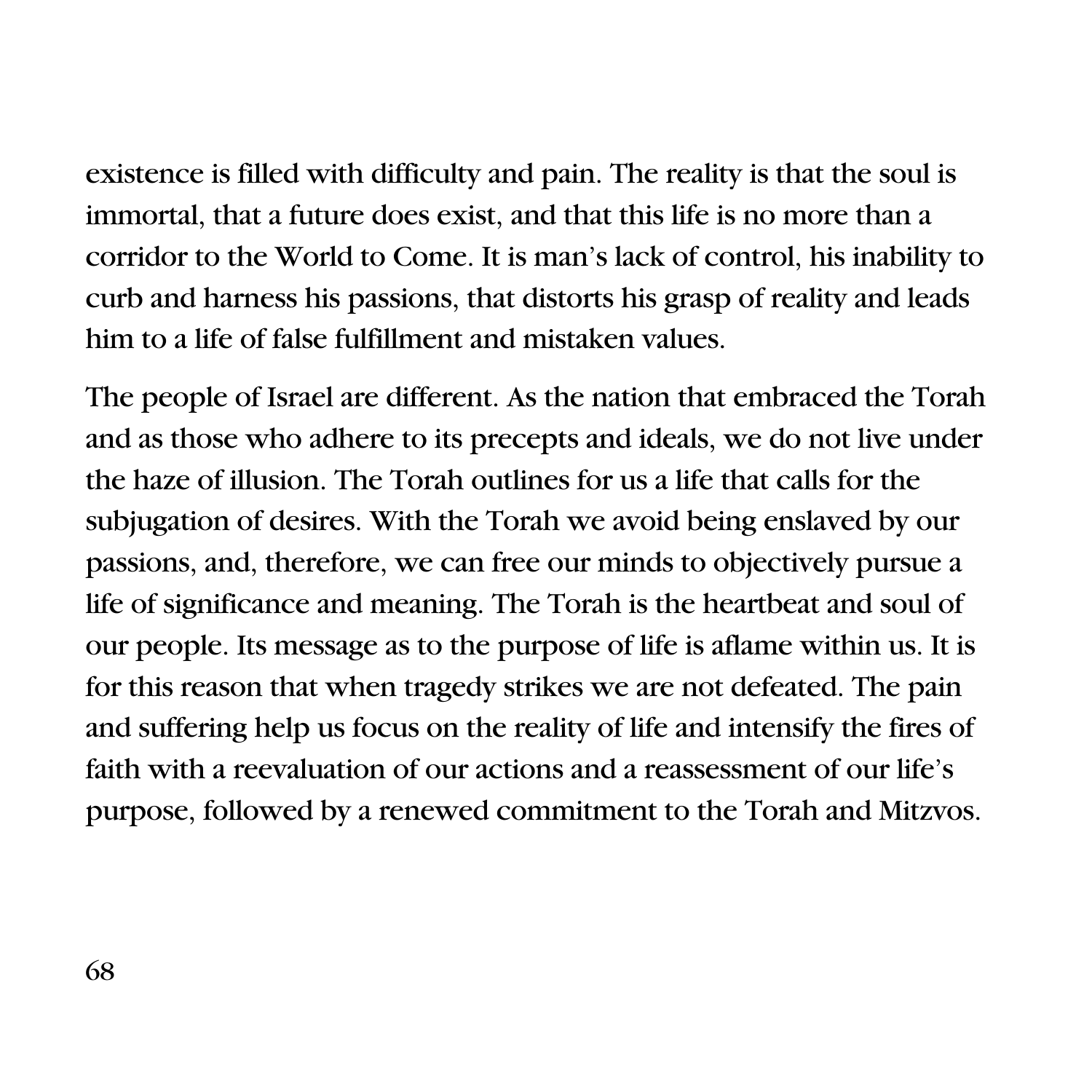Our Rabbis tell us (Smachos, Chapter 8) that Rabbi Akiva lost his beloved son, Rabbi Shimon. When Rabbi Akiva rose to deliver the eulogy and beheld the great assembly of people, he was overwhelmed with emotion and proclaimed, "Do not think it is easy to bury a child. But now that I see so many people gathered to perform [the mitzvah of] "honoring the deceased" because of my son, I am assured that he is guaranteed a place in the World to Come, and I have been consoled." The Talmud related that this same Rabbi Akiva was once traveling and stopped to spend a night at an inn. He was told that there was no room for him at the inn. At that moment, he proclaimed, "All that Hashem does is for the best," and proceeded to sleep out in the field. While in the field he lit a candle, but a wind blew it out. Again he repeated, "All that Hashem does is for the best." Rabbi Akiva again repeated the same phrase when his rooster was killed, and again, when the same happened to his donkey. The next day, Rabbi Akiva discovered that thieves attacked the inn and all the lodgers were killed. Had he spent the night at the inn, he certainly would have been killed. Had his candle been lit, had his rooster crowed, had his donkey brayed, he would have been discovered. But even had nothing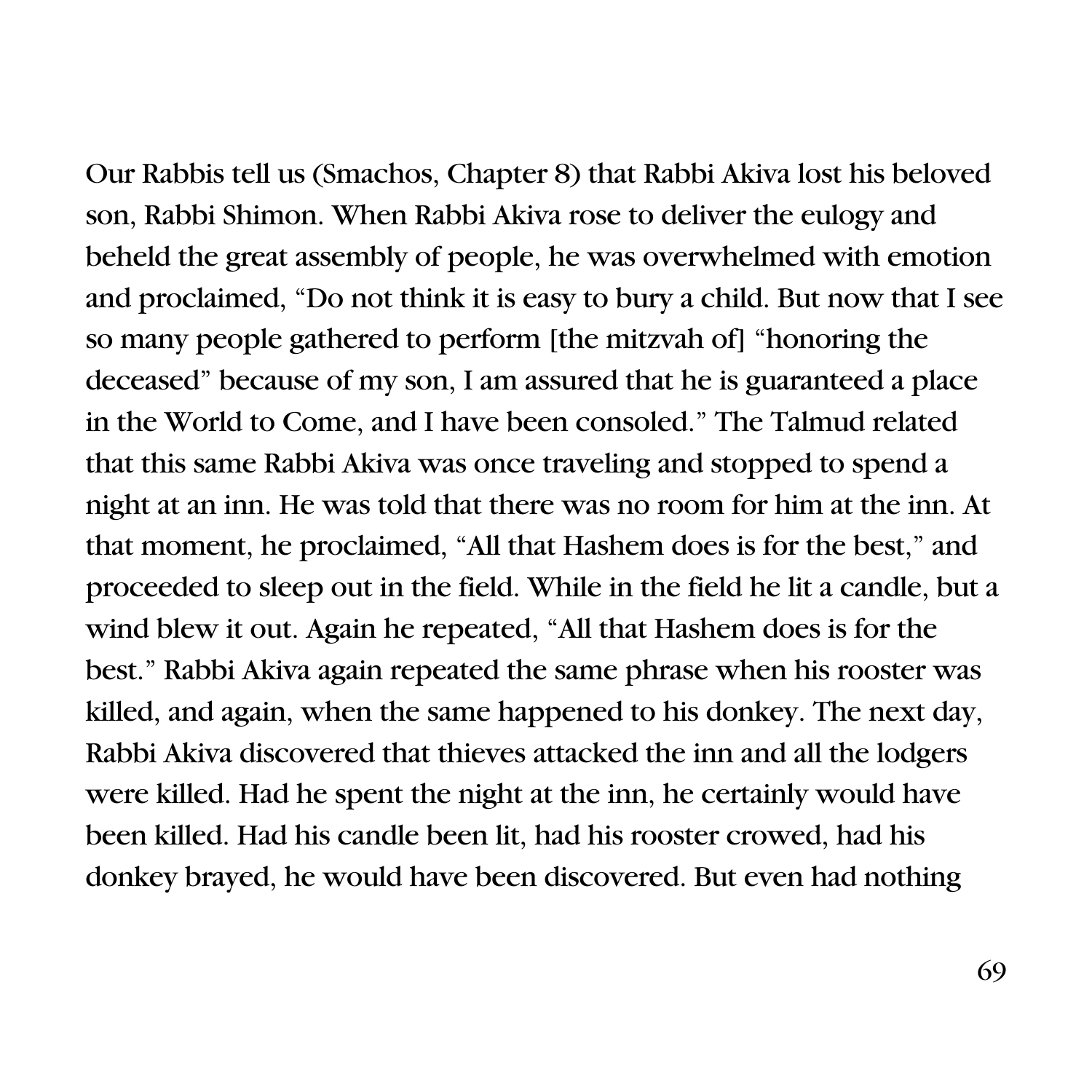happened to the inhabitants of the inn, Rabbi Akiva still would not have registered any complaint. That Hashem does everything for the best was expressed with complete sincerity even before he knew how his misfortunes were really preserving and protecting him.

Yet this same Rabbi Akiva did not find comfort for the loss of his child with, "All that Hashem does is for the best." To intellectually accept and adjust to such a loss is feasible. To find emotional comfort seems an impossible task. This is what Rabbi Akiva meant when he said, "Do not think it is easy to bury a child."

Did Rabbi Akiva have to inform us of the difficulty of burying one's own child? Rabbi Akiva knew that, logically, no one could comprehend his consolation other than with the assumption that his loss was not that profound. Rabbi Akiva explained that his loss was extremely profound, but the knowledge that his son was guaranteed a place in the World to Come, and the deep understanding that this was all that mattered, gave him solace and comfort.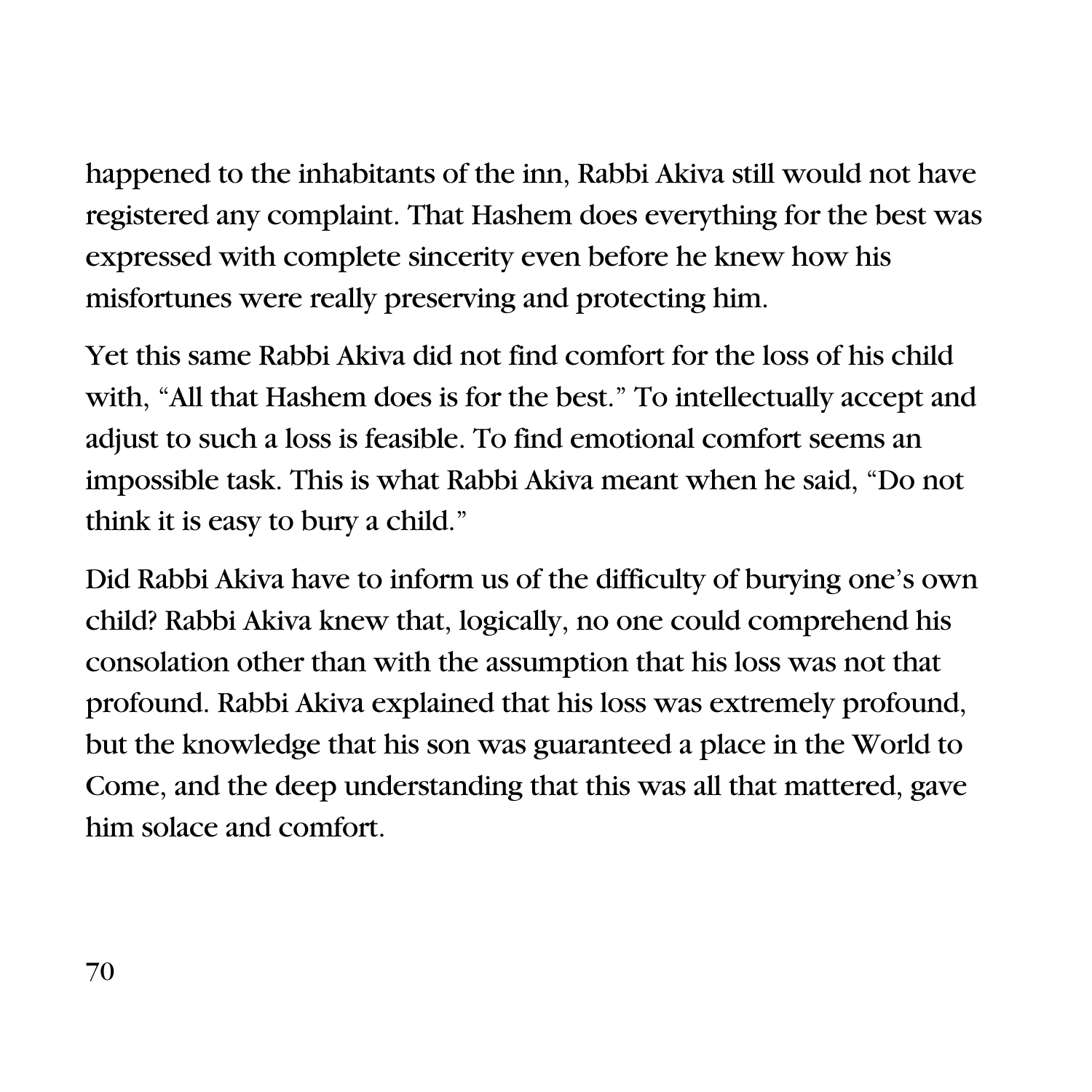Rabbi Akiva did not have a distorted picture of the meaning of life. His comprehension that our life in this world is temporary and transient was complete. When he was assured that his son was guaranteed a place in the World to Come, he knew that there had been no end. The momentary pain can only be soothed by the knowledge that eternal pleasure has been guaranteed.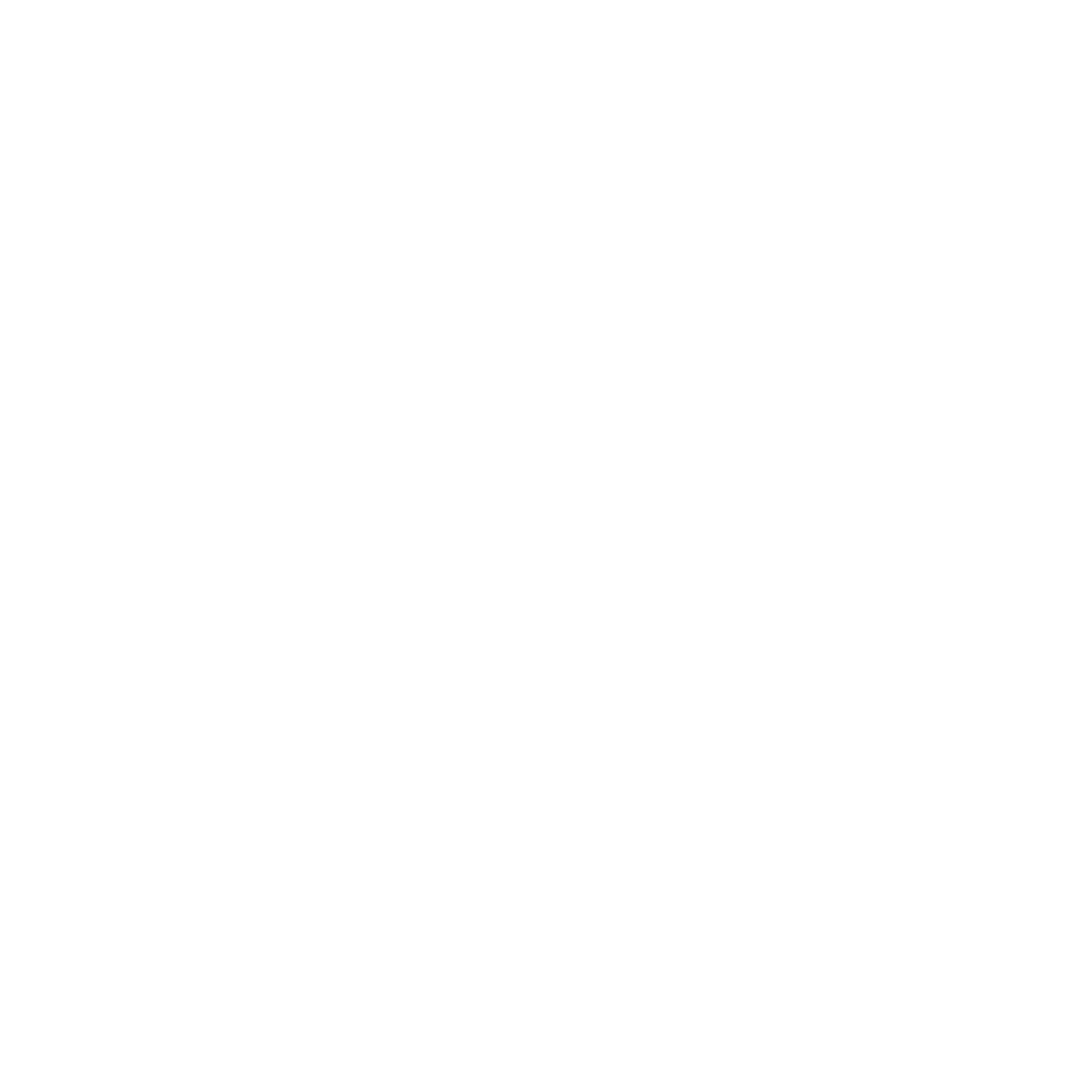## IF ONLY WE COULD SEE מאת כרוך חיים כהן לזכר נשמת חנה הינדא כהן

Parshas Re'ay gives us a very clear glimpse of the attitude the Torah enjoins us to have towards death: "בנים אתם לה' אלוקיכם לא תתגדדו...למת (You are sons of Hashem, your G-d, do not gouge yourselves over a death) [14:1]. The custom of the gentiles was to scratch and cut themselves in order to show and vent their agony over the death of a dear one. We are prohibited from acting in such a fashion. Why? Because we are the sons of Hashem.

What is the connection between being the sons of Hashem and the prohibition of gouging ourselves over the death of someone we loved?

Of the different explanations of the many commentators, the Ohr HaChaim and the Chizkuni are the most poignant.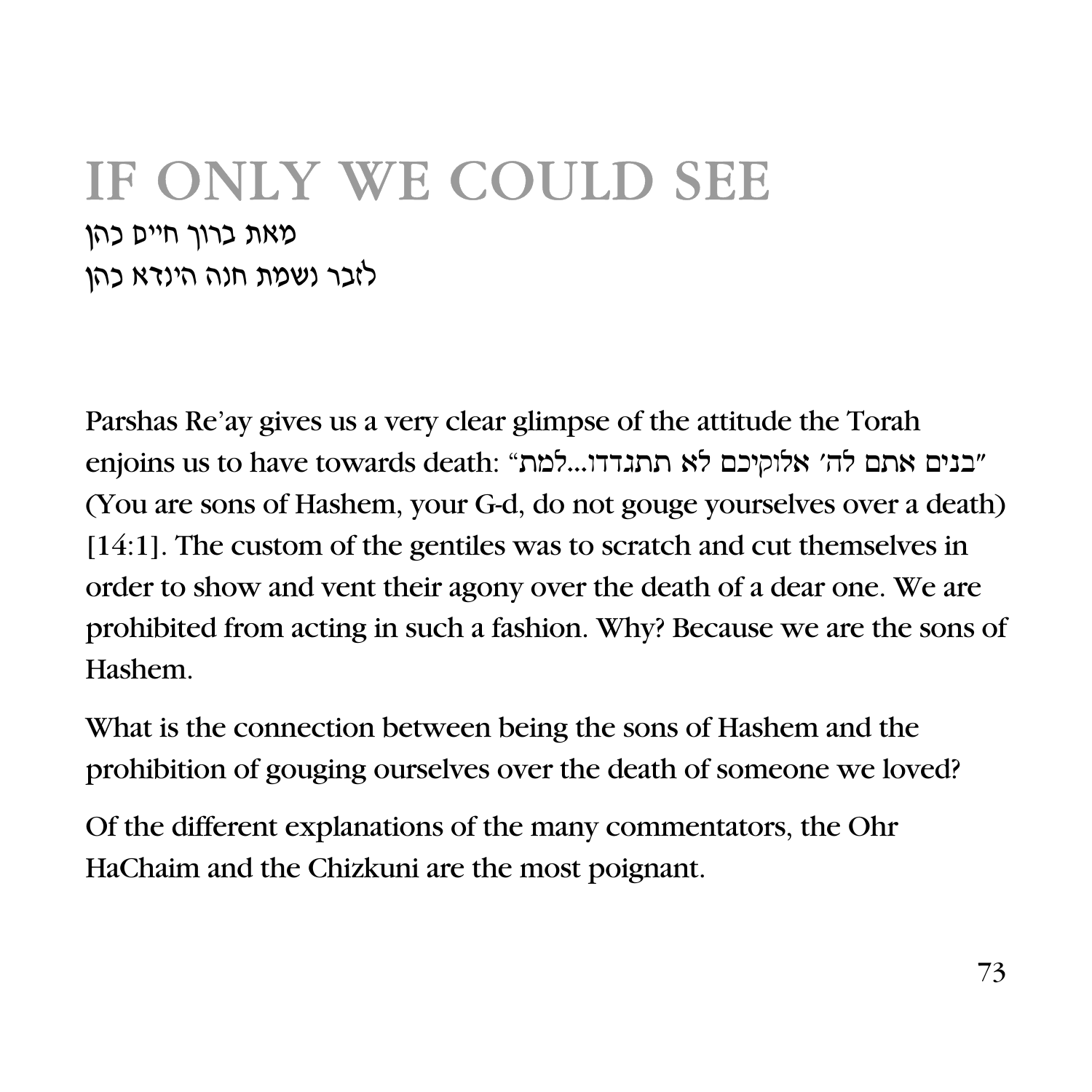The Ohr HaChaim explains that the Torah is teaching us that death is a loss to those that remain alive – not to the one that died. It can be compared to a person who sent his son to a faraway land in order to start a business there. After many years, the father summoned the son to return home and the son acceded to his wishes.

The son is not lost. Those who had grown to love him are no longer able to see him and to build the relationship further, but the son is not lost. On the contrary, the son is returning home to his father. The thought of those friends going ahead and gouging themselves over the agony of the son's departure is preposterous. Sadness and a melancholy feeling of detachment are in order. Gouging is definitely out!

שנעם" – You are the sons of Hashem your G-d." At 'death,' the person is simply returning to the Father. The duration of that person's visit to this transient world has come to a close. The time has come for the return trip – to return home. Therefore, "התגדדו...למת" gouge yourselves over a death." Reacting in such a way really contradicts our beliefs.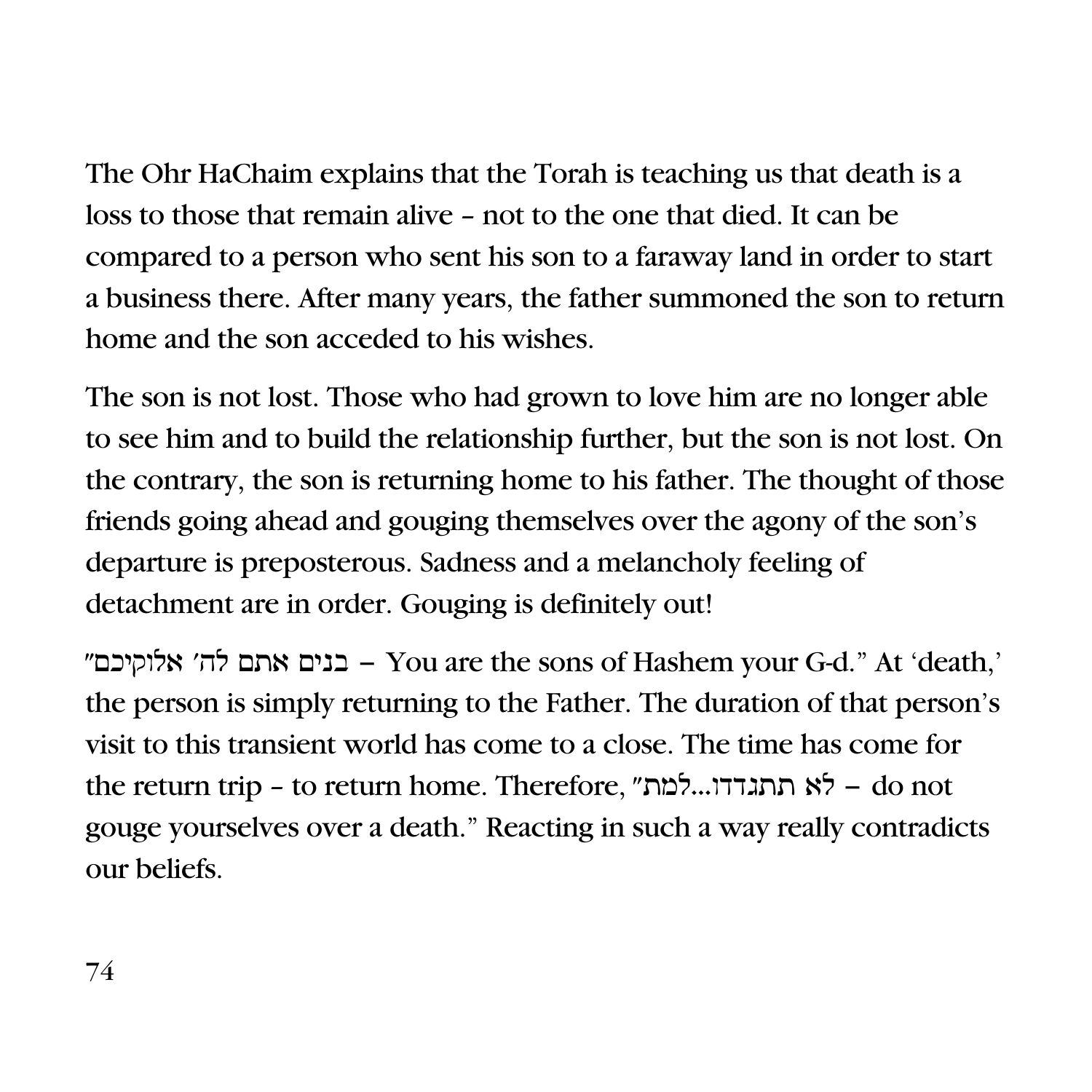The Chizkuni explains that the basis for the command not to gouge ourselves is that we are the sons of Hashem – we are mere children. Do we have an understanding of why we live and why we die? Can we fathom the Divine decisions that determine these occurrences? A child does not comprehend the decisions that a mature father makes – we too are children, "תתגדדו" - do not gouge yourselves."

What follows is a very powerful story by R' Yom Tov Ehrlich which is based on the writing of Rav Chaim Vital, the primary student of the great Kabbalist, the Ari *z"l*. This was taken from the Sefer Yalkut Lekach Tov, Emunah U'Bitachon, vol. 1, p. 284.

Newly married Chaim walked his younger brother David home from shul one Shabbos evening to wish his mother a good Shabbos. The house glowed with warmth and peace. Candles burned brightly, announcing the arrival of the holy Shabbos. The only thing disturbing the restful atmosphere was the empty chair at the head of the table, the chair that had once been their father's. Since he had gone to his eternal rest two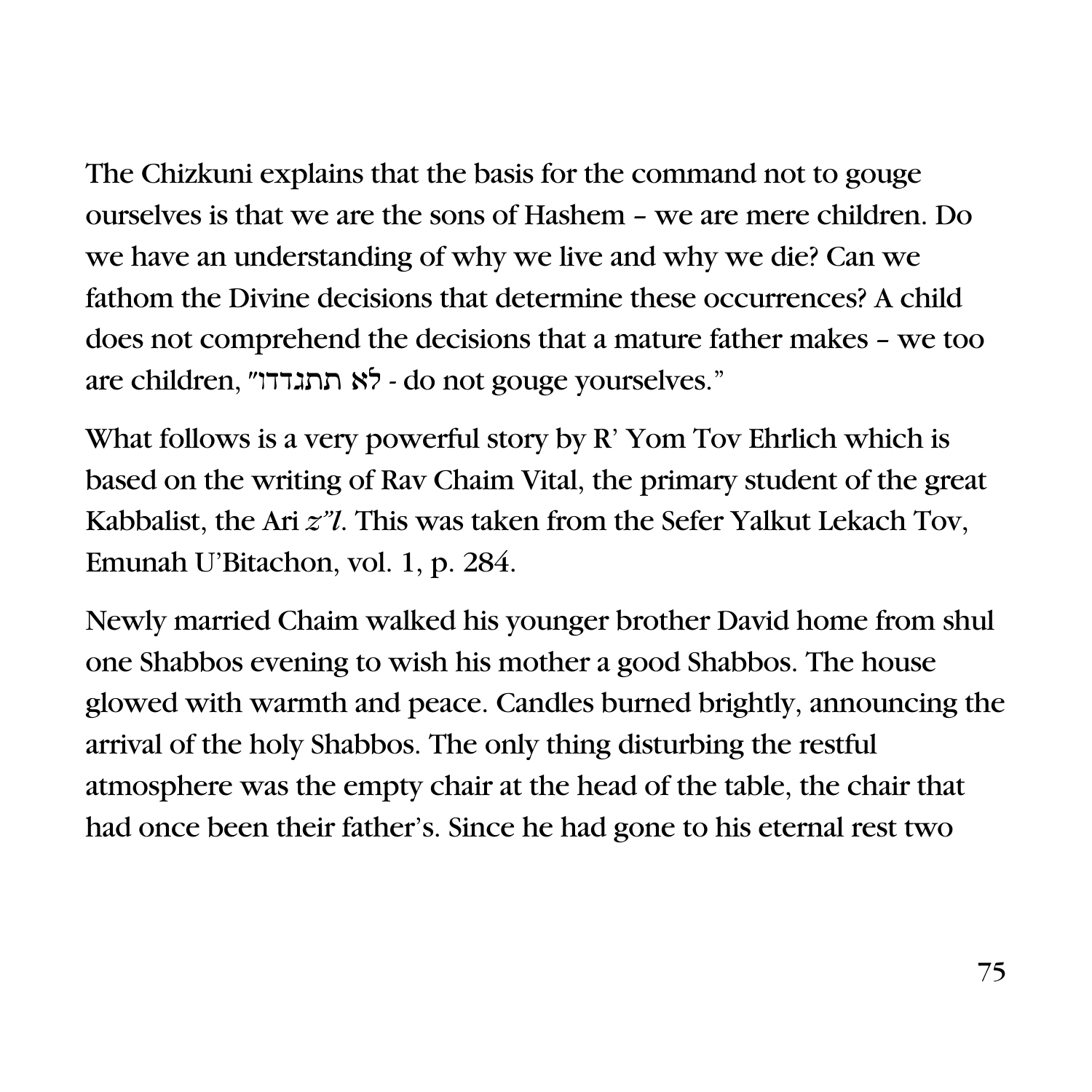years earlier, longing and anguish filled their hearts. The mother sat in her usual place, reading.

"Good Shabbos," her sons greeted her joyfully.

"Good Shabbos," she answered them, trying to hide her tears with a smile.

"Mother! You're crying again," Chaim exclaimed in distress. "Please. Today is Shabbos – crying is forbidden."

"But you know as well as I do," the widow sobbed, "that exactly two years ago today your father left this world! How can I not cry?"

"Yes, Mother," Chaim said kindly, "it is true – today you have a reason. But what about yesterday and the day before? Two years have already passed, and still you are not comforted. You continue to cry and mourn, but do you think this makes Abba happy in Gan Eden? As for our Creator – it is certainly against His will. The Shulchan Aruch tells us when to mourn and when not to mourn. If you behave differently, you are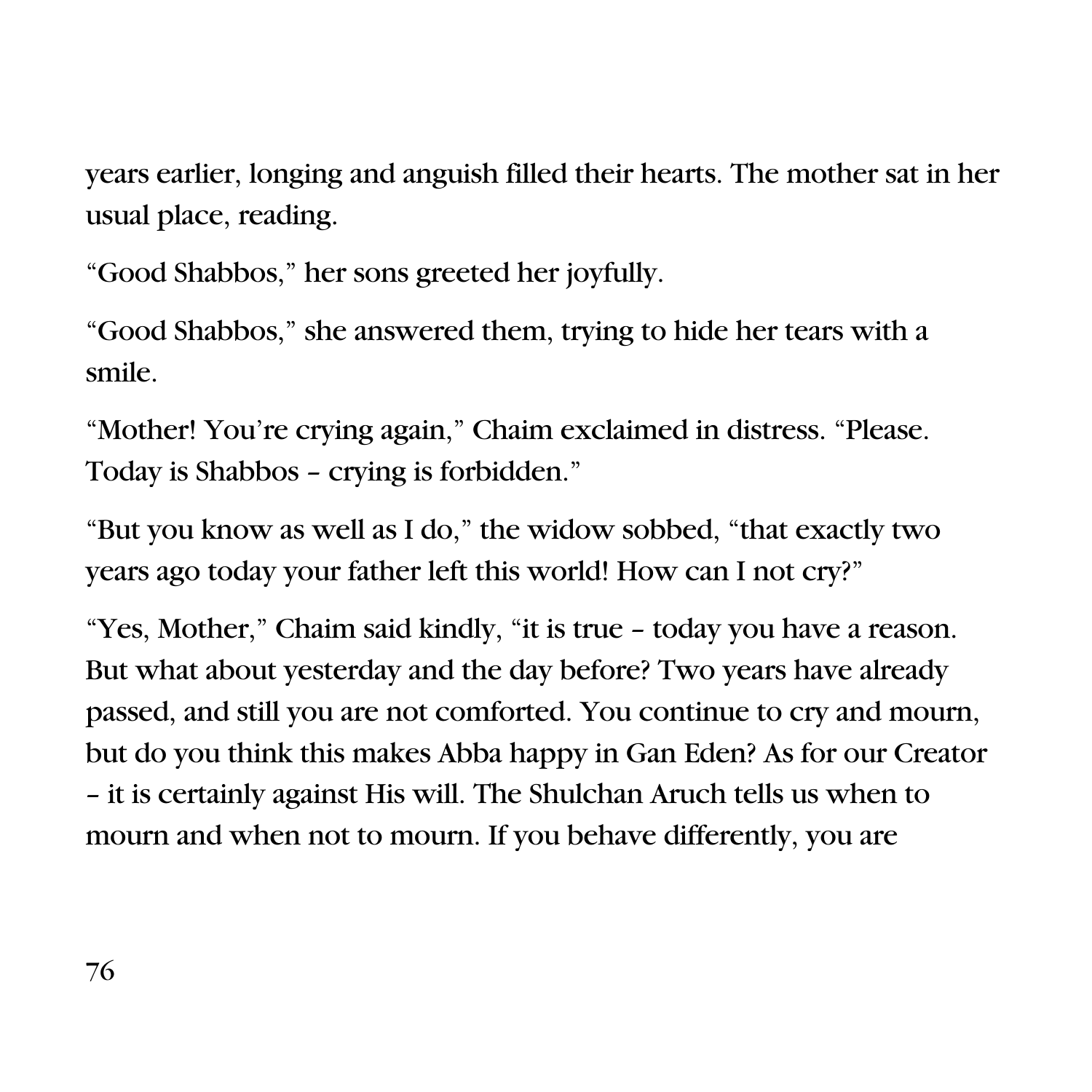disobeying Hashem's will. Forgive me, Mother, for speaking to you this way," Chaim pleaded.

His mother stood up and wiped away her tears. "You are right, Chaim. But even though I wish with all my heart to forget, I am not able to." She began to sob.

Little Shoshana begged her, "Mommy, Mommy, we want you to be happy all the time."

"I also want to be happy," the mother whispered. "I promise I will try my best."

Chaim wished his mother "Good Shabbos" and left for his own home. His younger brother, David, made Kiddush over the wine, and the whole family sat down to a wonderful Shabbos meal. A feeling of well-being enveloped the table and everyone felt the true peace of Shabbos. Their mother even laughed. The children told stories from the weekly Parsha, and their mother felt so much Nachas.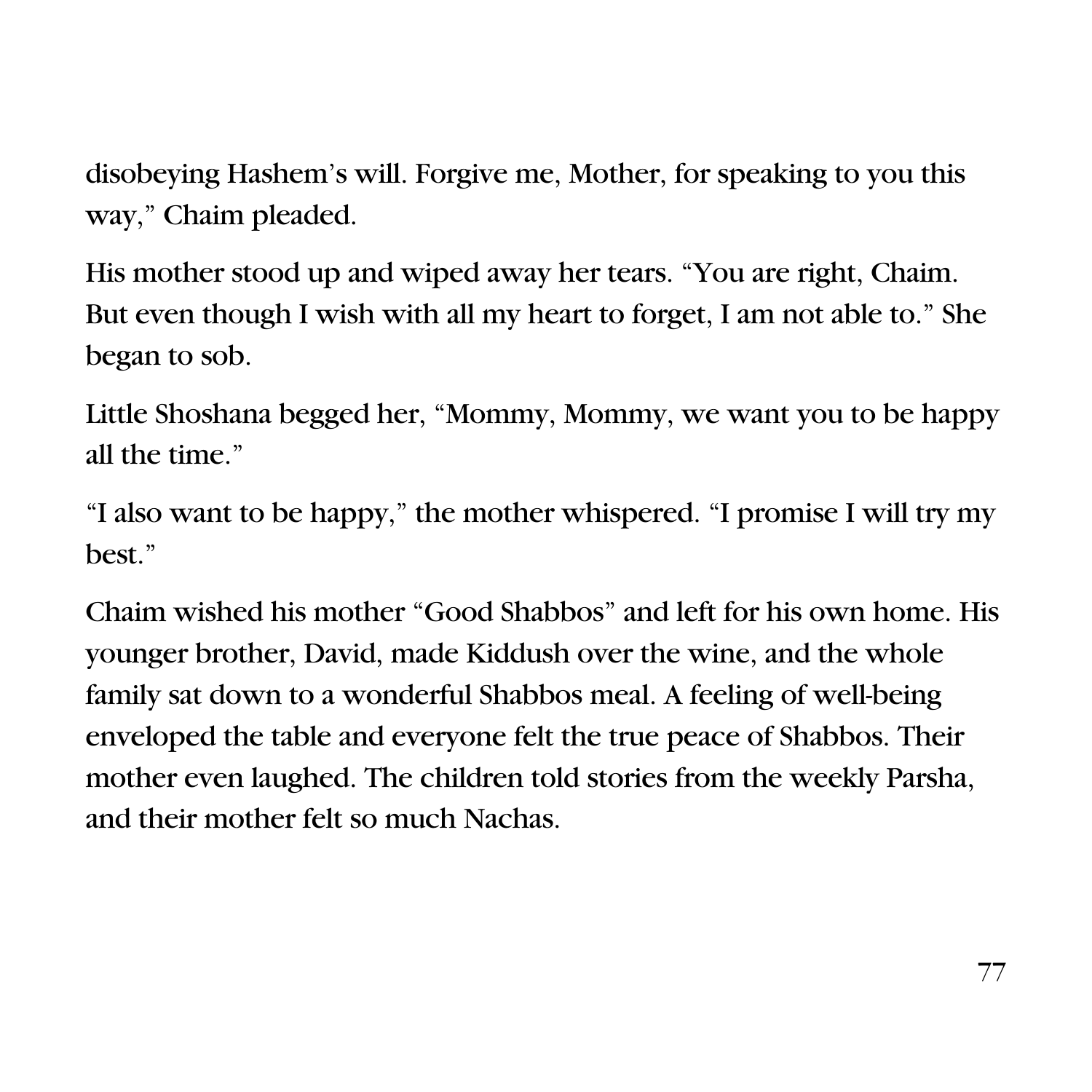By the time everyone was ready for sleep, it was much later than usual. The widow felt a sense of quiet such as she had not felt since the day her husband left her. She began to think about her fate. She realized, perhaps for the first time, that she was not the only person in her situation. But she also realized that many other young widows had found happiness again, because, unlike her, they had accepted their bitter lot. Her thoughts drifted to the shidduch that had recently been proposed to her. How could she betray her beloved husband's memory? Sleep overcame her, and she dreamt a beautiful dream.

In her dream, she saw people running, so she ran too. They all ran out of the city until they came to a thick forest. Even though it was dark, they continued to run. Suddenly, there was a burst of light and the forest ended.

The sun shone brightly and she saw before her a large garden filled with beautiful flowers which filled the air with a wonderful fragrance. The garden was filled with streams of sparkling blue water. Suddenly, a white bearded Jew dressed in a long white garment appeared before her eyes.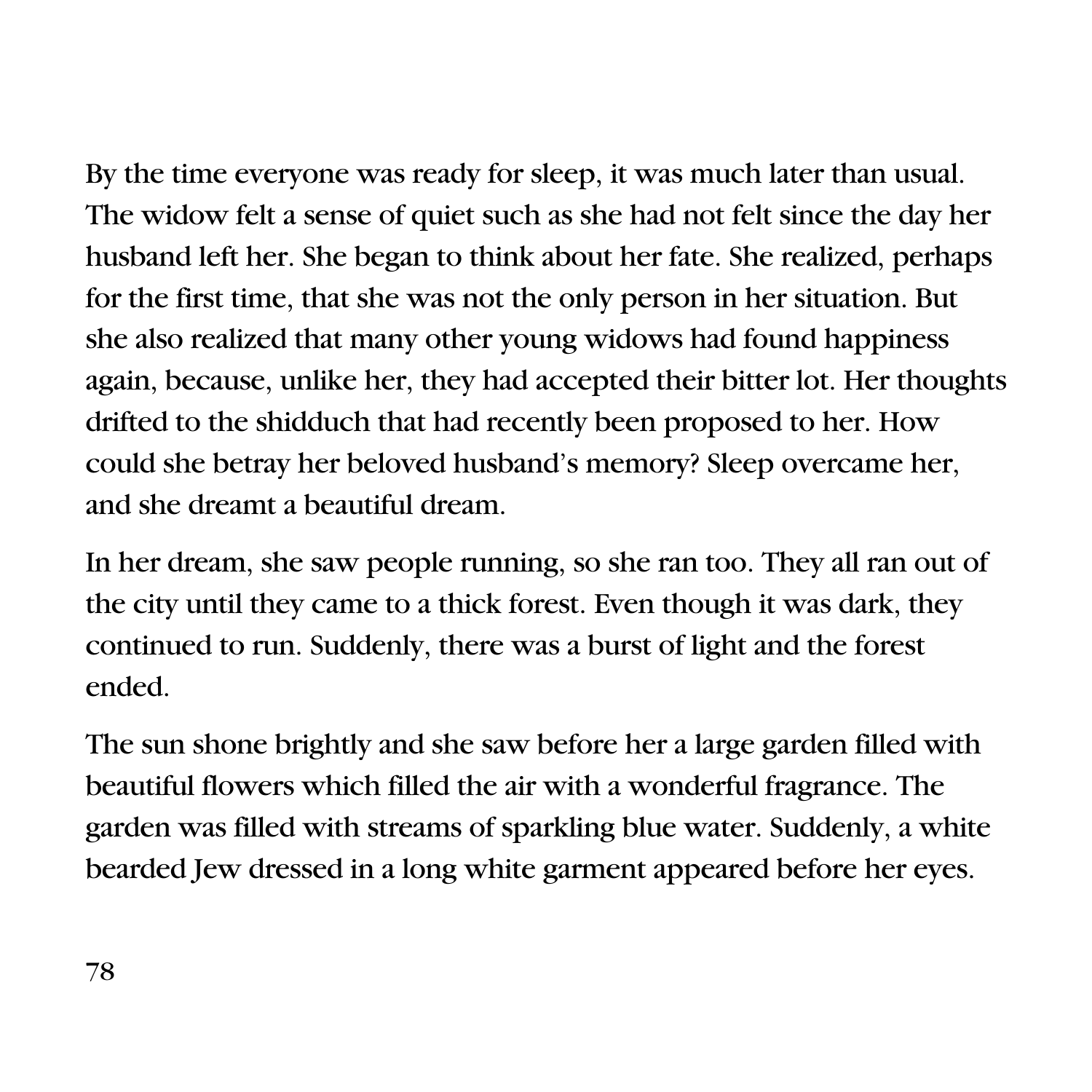He asked her if she would like to see her husband. Heart pounding, she followed him. The sage stopped near a large tree laden with beautiful ripe fruit. From afar, she saw a spacious clearing, surrounded by a golden fence. She saw colorfully dressed Jews sitting in rows learning Torah. In their midst a young man stood teaching them.

"Please wait a moment," said the elderly Jew. "Soon they will conclude the lesson, and you will have a clearer look."

She could not believe the dazzling sights her eyes beheld. When the lesson ended, the teacher began walking towards her. She almost fainted when she saw it was her husband.

"Avraham!" she cried, and swooned against a nearby tree.

"Yes, it is I," her husband replied. "Be calm."

For a long time, she remained where she was with her eyes closed. When she recovered, she opened her eyes and asked, "Why did you leave me at such a young age?"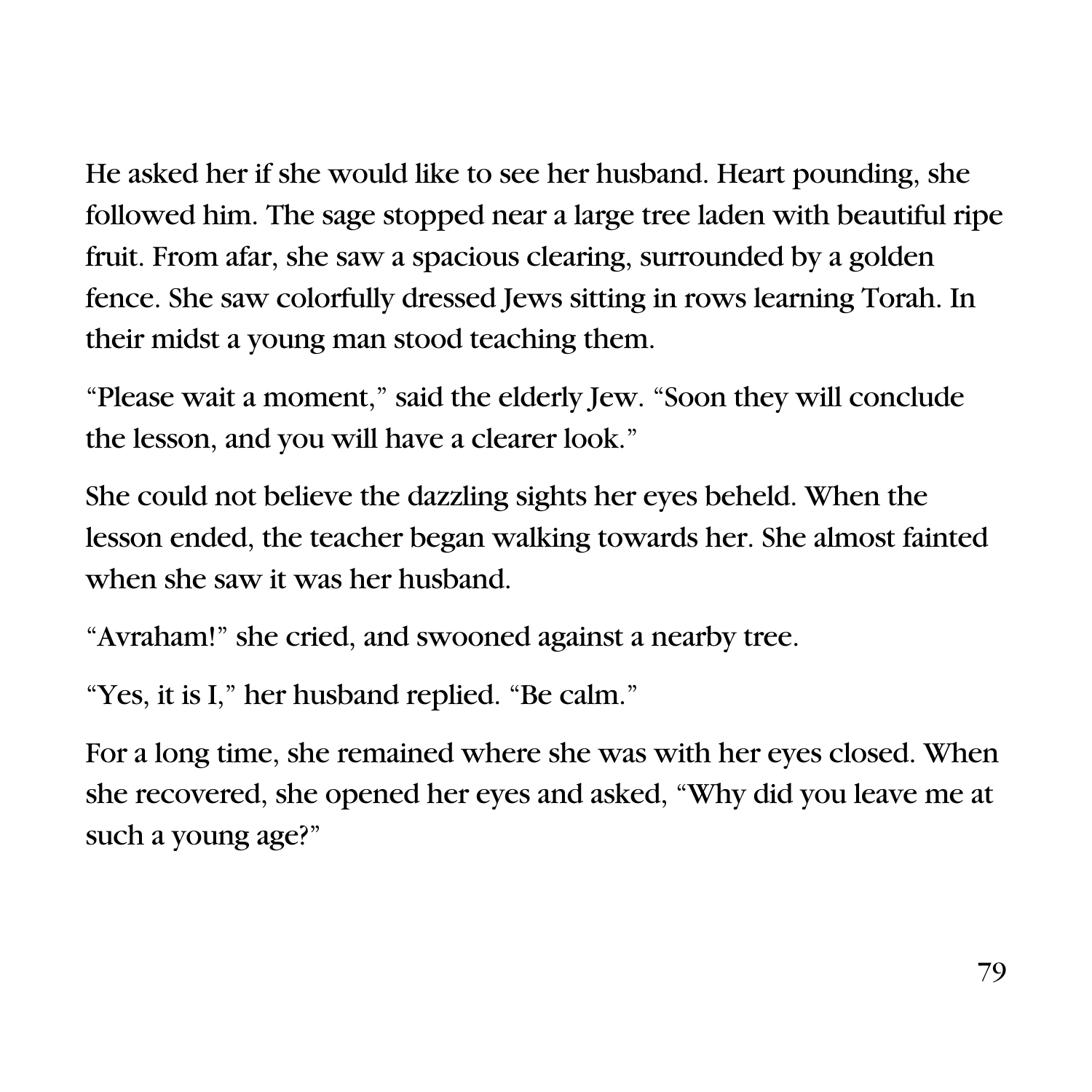"Please understand," he answered serenely, "that the world in which you live is like a land of exile. People are sent there to complete specified tasks or to suffer for earlier transgressions. The true world is here. Before you ever knew me, I once inhabited the world below. I was a Torah genius and perfectly righteous. My only fault was that I was unwilling to marry and bring children into the world because I wanted to remain undisturbed in my learning.

"When I departed from that world, I was made head of a yeshiva in Gan Eden, where I began to ascend to ever-higher levels. But when they found out that I had never married and had never had children, I was sent beck to the lower world in order to marry and bring children into the world.

"So, I married you, and, Baruch Hashem, we were blessed with children. When our seventh child was born, I was called again to return to my yeshiva in Gan Eden where everyone awaited me. Great is your merit that I am your husband, for I have a good name here. When the right time will come, we will again live together in this world in delight."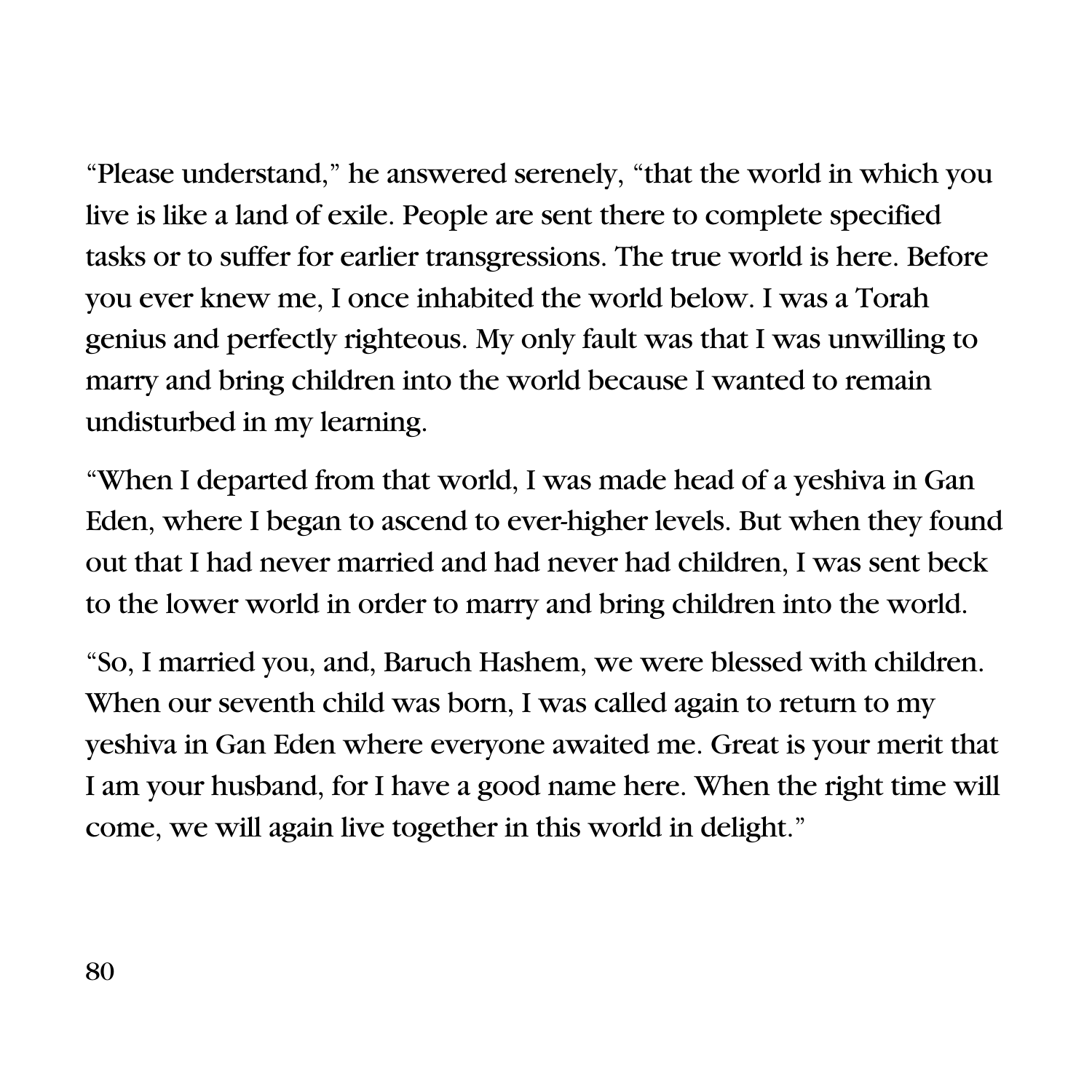"But," his widow protested, "I did not know you were such a great scholar. You never had much time to learn."

Her husband replied, "I too did not know, since I came to the lower world only to correct what I lacked – that is, to marry and have children, and to provide for them. When I departed from that world, my mind was immediately filled with endless Torah knowledge."

His wife continued her questions. "Why doesn't our Chaim prosper in his affairs?"

Her husband responded, "You surely remember the Din Torah Chaim had with a certain Jew. Although Chaim won legally, he was judged guilty of causing great pain to the other Jew, and faced a harsh sentence. I prayed on his behalf and asked that he be given only four difficult years. In just one more year, the period of his penalty will be complete, and he will begin to prosper."

"And what about our David? Not a single shidduch has been offered to him. I don't even have the money to make a wedding."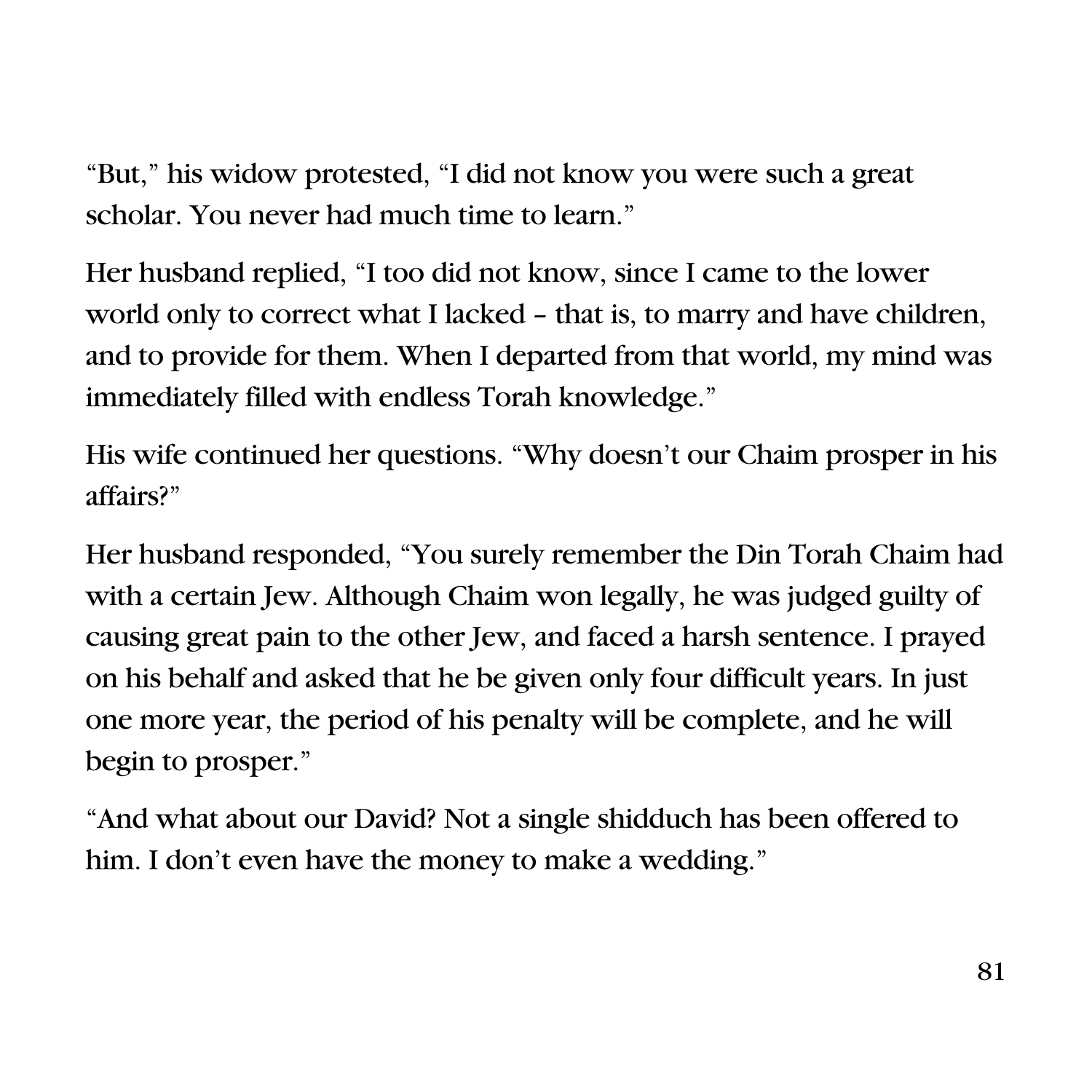Her husband smiled and explained: "The reason for that situation is that David's mate was late in coming into the world. She is now only thirteen years old and lives in a distant land. In another five years, she will come to your city. She will then become engaged to David and her parents will pay for the entire wedding."

His widow began to tremble as a painful memory arose within her. In a soft voice she asked her husband, "Why was our three-year-old son killed by a drunk?"

Her husband smiled and said, "Follow me!"

She began to walk towards a light-filled garden. Small trees lined her path. Radiant beams of multicolored light shone from above, while beautiful songbirds flew from tree to tree. She found herself able to understand their songs. Some were singing, "Light is planted for the righteous, and joy for the upright in heart." Others were singing, "To sing to your glory…" She heard: "Peace, peace to the distant and the near…" Small deer leaped back and forth singing, "I will sing of Your might; I will laud Your kindness daily." Even the grass was singing: "May Hashem's glory be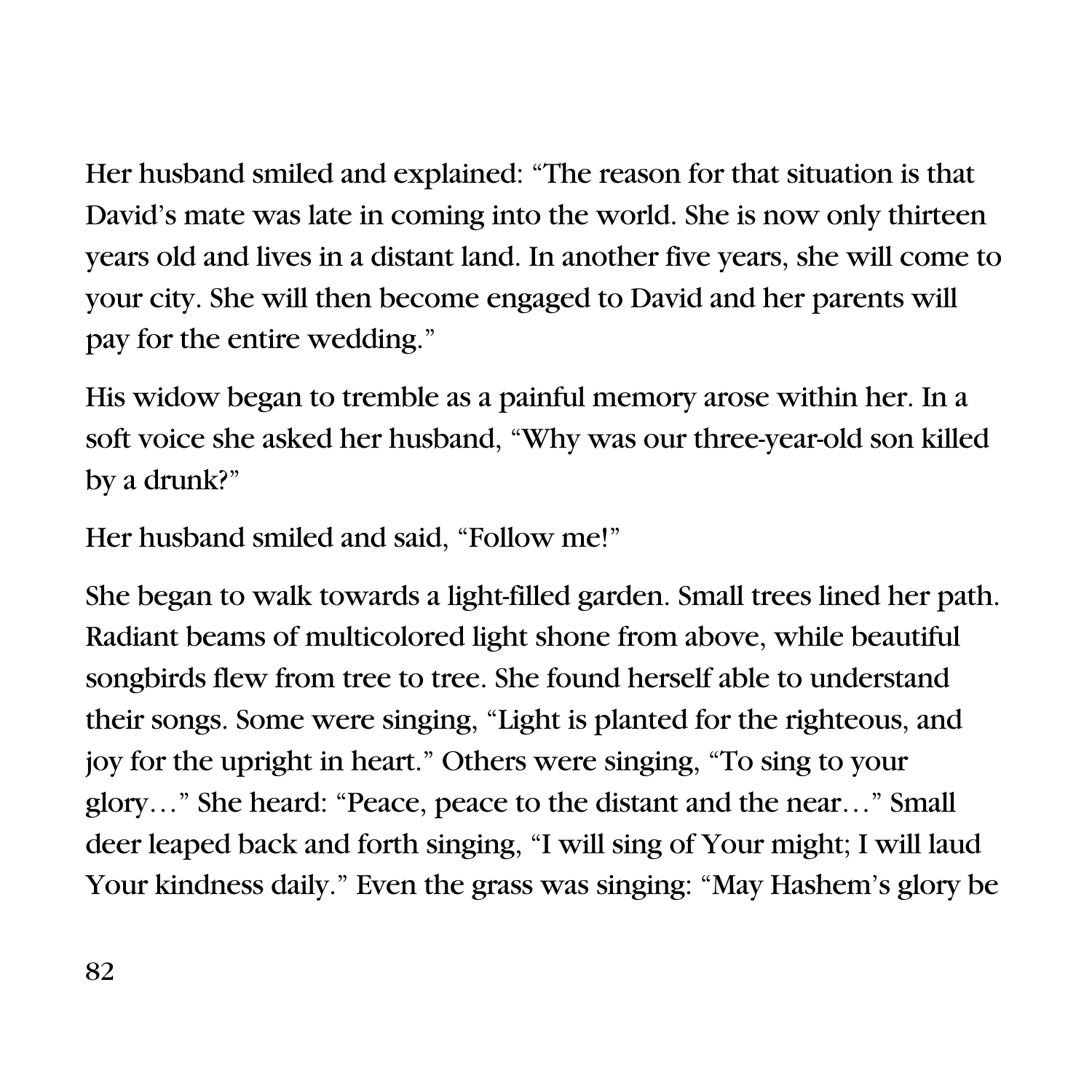forever!" The trees too joined in with: "All the trees of the forest will sing…"

Suddenly, she saw leaping circles of fire in many colors. They positioned themselves near her in column-like formations, followed by small angels who also settled down near her. A wonderful melody played by musical instruments was heard from all sides, and she felt her soul slipping away. Her husband rushed to place a flower from the garden close to her. Her strength returned, and a Chuppa canopy made of sparkling precious stones appeared before her. Under the canopy, facing her, stood a small angelic form. She recognized her murdered son, who was now laughing with great joy. Again she felt faint, and again her husband gave her the flower to smell. She opened her eyes, and saw that she was not mistaken – it really was her son.

"Why did you leave me when you were so young?" she asked.

"Everything is in accordance with the plans of the Creator," he answered. "I had already been in the world once before, as a member of a prominent family. There had been wild attacks on the Jews in our town, and the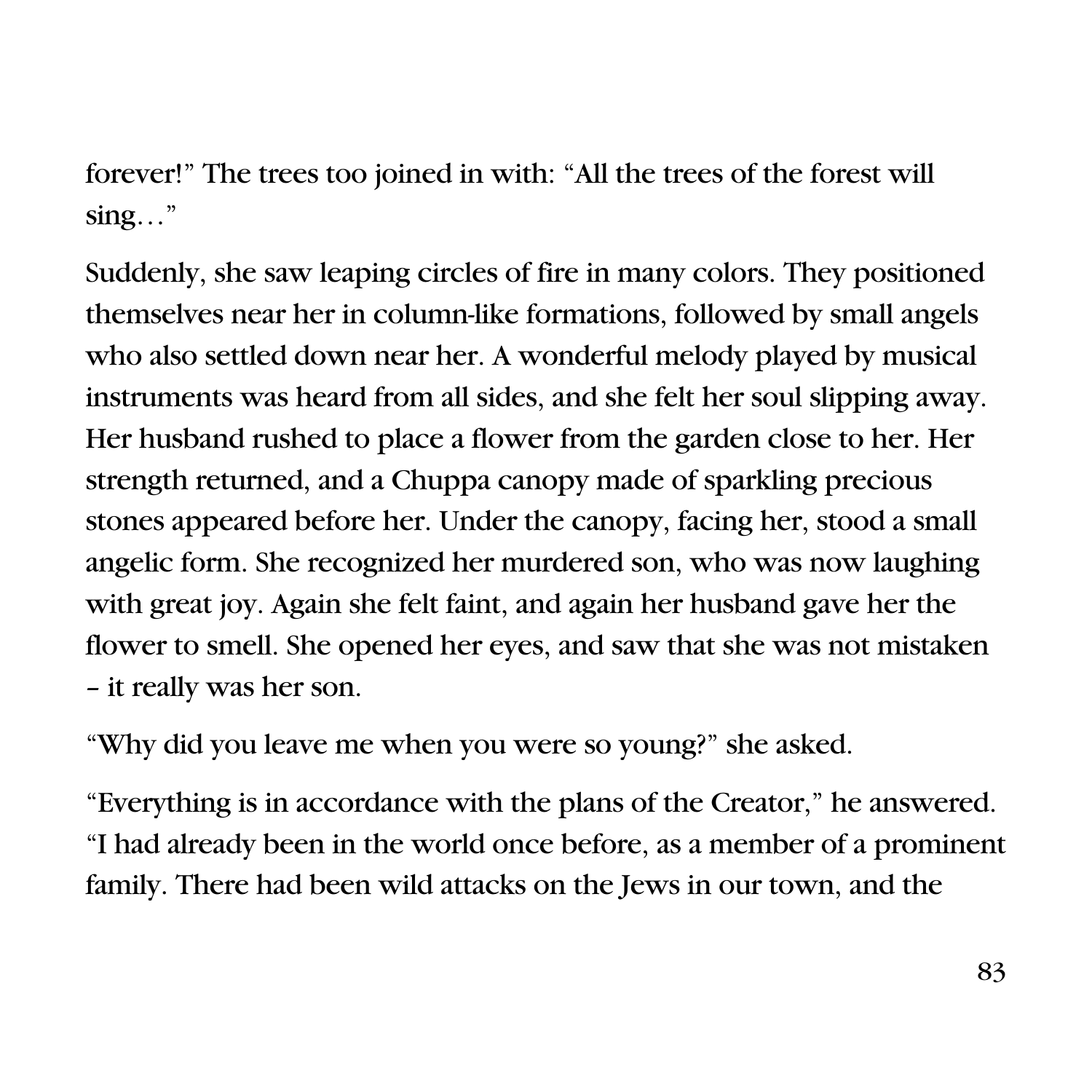gentiles murdered everyone. I was the only survivor. I was then about six months old, and a gentile woman took me into her house and raised me until I was redeemed by Jews. They taught me Torah and I studied until I became a great Torah scholar. I lived the rest of my life in comfort and peace. When I left that world, I was received in the True World with joy. I rose higher and higher until I reached a point where I could rise no higher, because I had nursed from a non-Jewish woman. It was decreed that I be born again to a Jewish mother, and live those early years in purity. That way, I would be able to continue to rise in the upper world.

"I was then born to you, Mother. It was a great merit for you. After three years, I was taken back to my place, for there was nothing left for me to do in that lowly world."

"But why were taken in such a horrible way?" his mother asked.

"When I was about to depart form the world," explained her son, "a terrible decree was issued against the Jews of our town – everyone would have died, including you and Abba. I was given the honor to be the sacrifice for the entire town. I was killed for their sake, and thus the town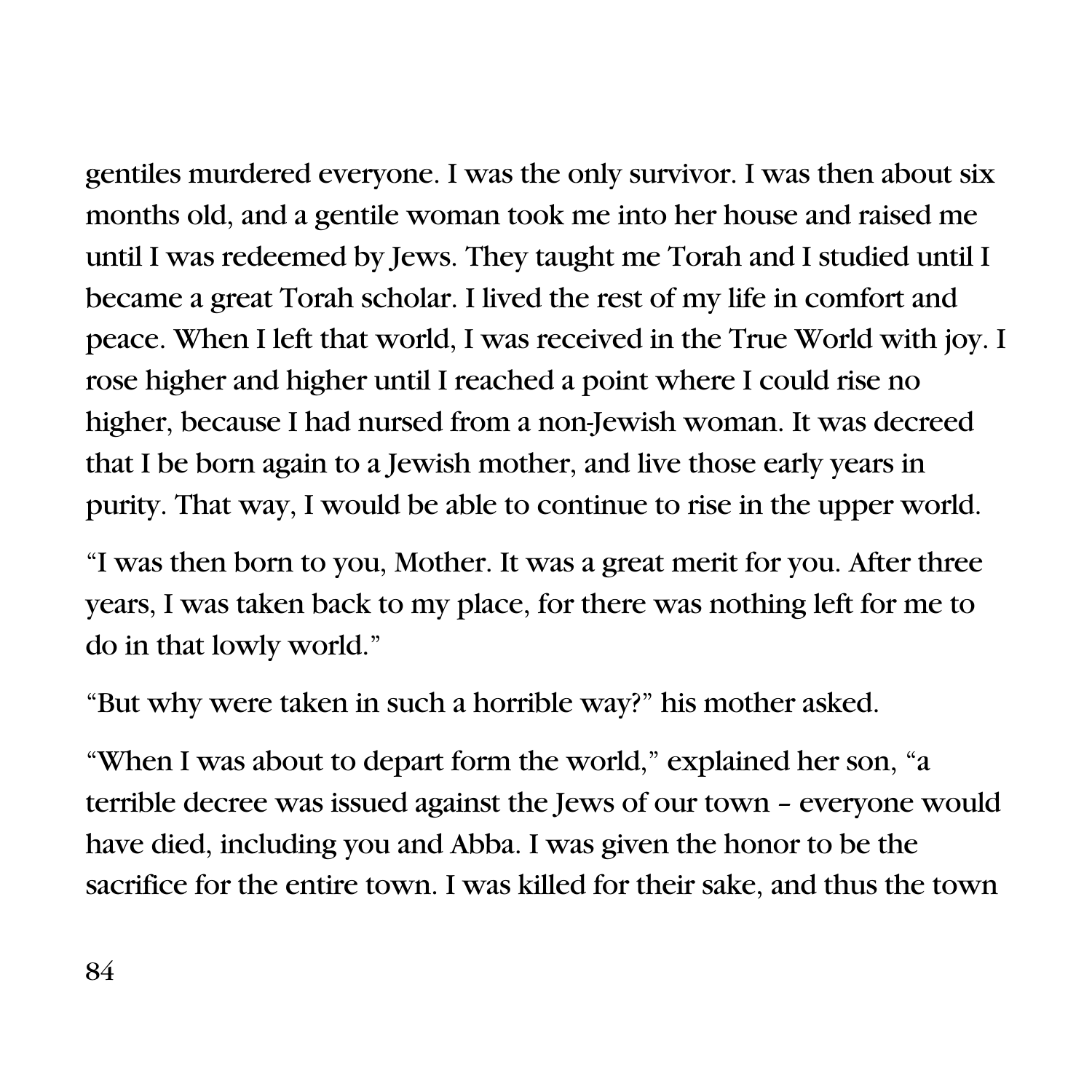was spared. For that reason I receive all this honor now. Nobody in Gan Eden is allowed to approach me except for Abba, who can see me whenever he wishes." The child laughed softly, and wandered away until he disappeared from view.

"So you see now, there is an answer to all your questions," the Torah scholar told his wife. "Our Creator does no evil."

"I must return now to my students," he concluded. He escorted her to the place where she had first opened her eyes, near the great tree, where he said to her: "It is very good here, but I cannot bear to see your suffering. You will do me a great favor if you now begin to live happily. You have been offered a shidduch – please accept it."

He vanished, and once again the old man appeared and led her back to the forest.

She awoke from her dream a changed person. For a long time she lay in bed with a smile on her face as the images of her content husband and smiling son lingered in her mind. A great stone had been lifted from her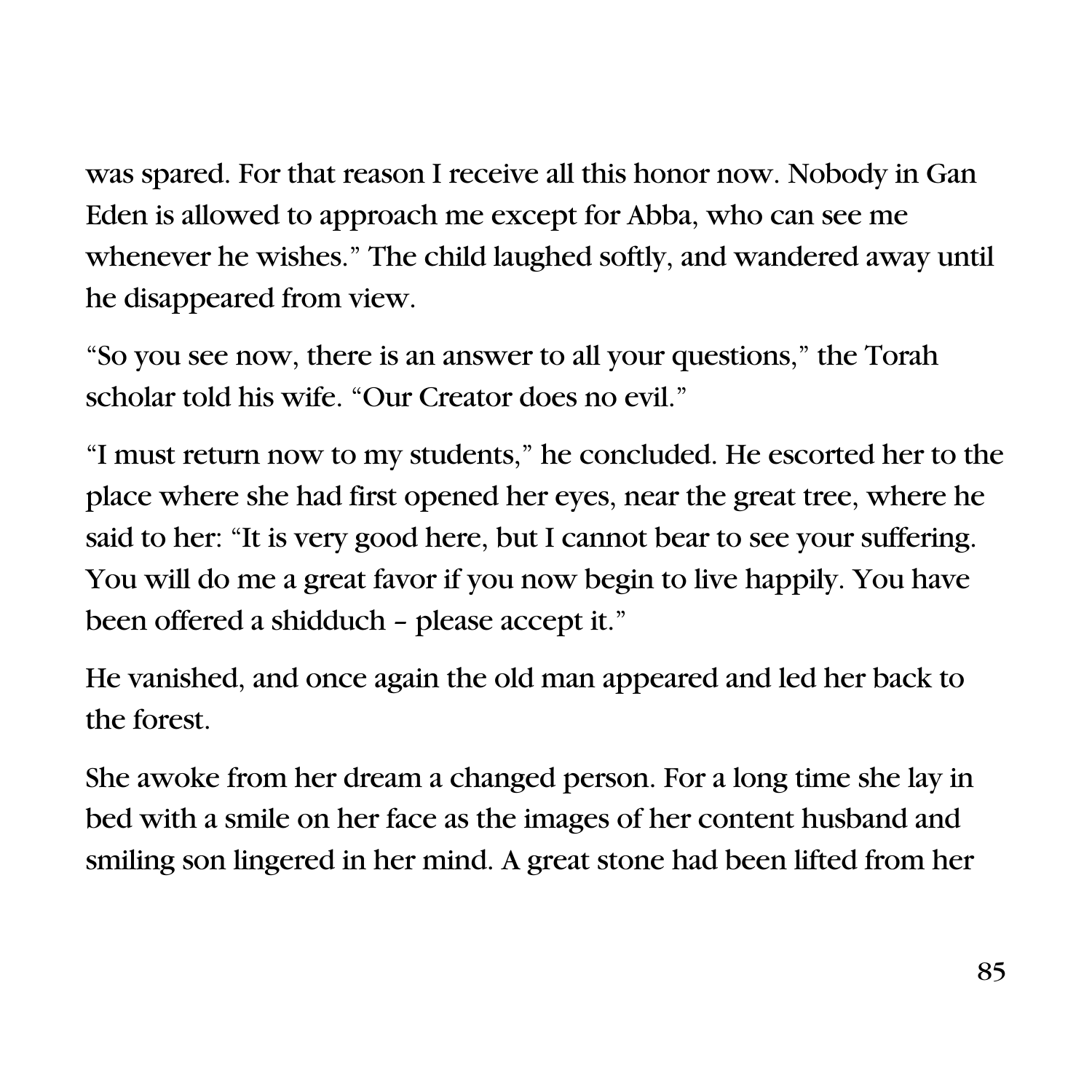heart, and she was consoled. She remarried and lived a life of happiness and contentment.

The Ari *z"l* taught deep secrets of the Torah and, in particular, the subject of Gilgulim, transmigration of souls. He taught that all creatures are like cogs in the great machine called Creation. Hashem places each cog in the world and adjusts it to suit the operating needs of the mechanism. He brings into the world souls that have a function in this world, and removes the souls that are needed Above, for this world and the Next World are both part of the same machine.

Here below, the machine operates with souls plus bodies, while Above, it works with souls alone. If we would know how it all works, we would never become upset, for in the very near future, all the souls will return to this lower world. Here, they will serve Hashem with body and soul combined, until all the physical bodies will become purified and soul-like. This last stage will take place towards the end of the sixth millennium, which will be followed by the "Great Shabbos" (Rav Chaim Vital, heard from his great teacher, the Ari *z"l*).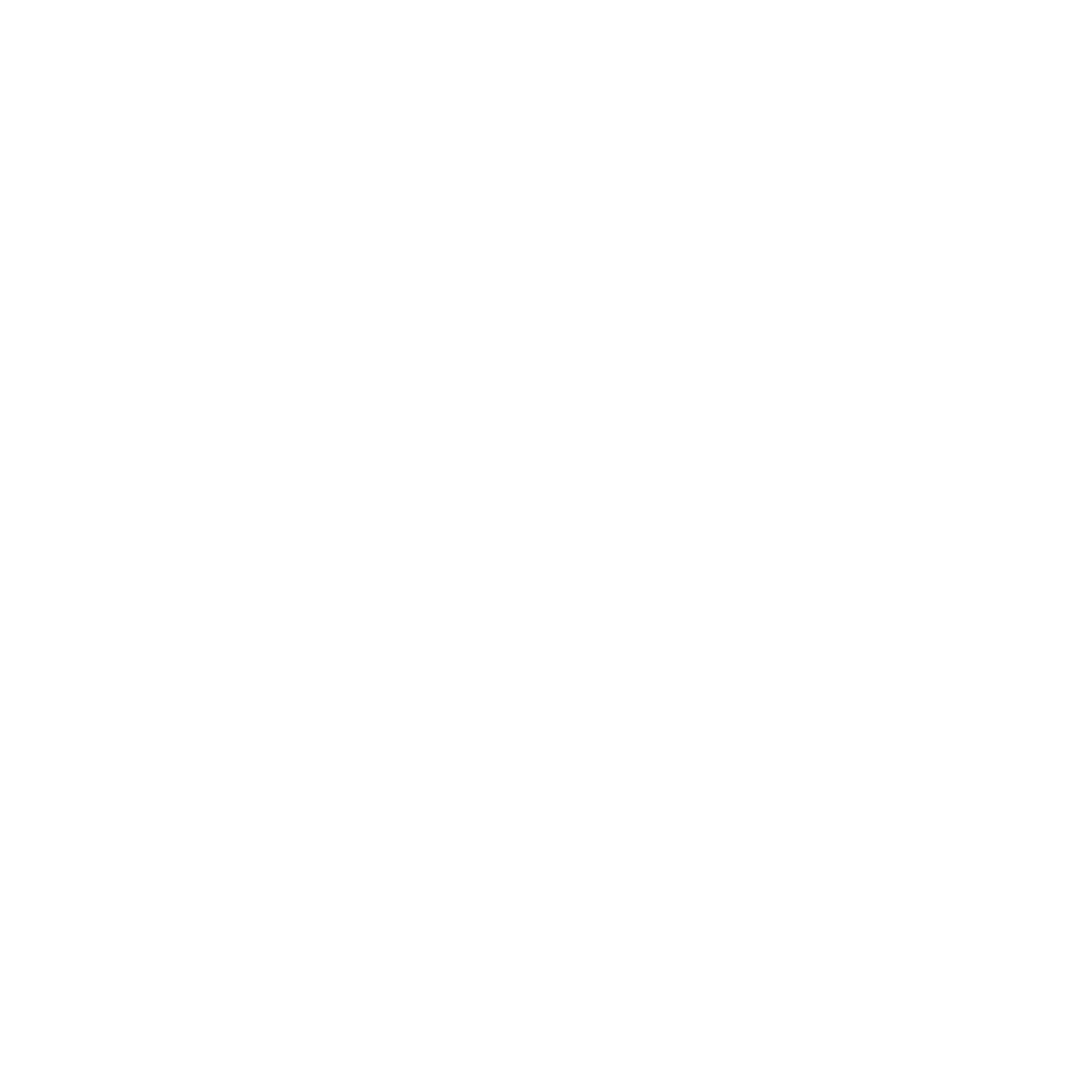## PERSPECTIVE

By: Miriam Kramer

So many years ago, in so far away a place, there was a little village of poorly constructed huts. Travel was accomplished with a horse and cart through unpaved streets traversed with ruts.

Winters were brutal and summers equally so, and there was little available to deal with the weather extremes. Just an extra lining of paper in hole-ridden shoes, or an extra splash at laundry time in the nearby stream.

The Jews who lived in this simple village lived a simple and straightforward existence. Their job was to survive, bear children, have Nachas and learn Torah with *Mesiras Nefesh* and persistence.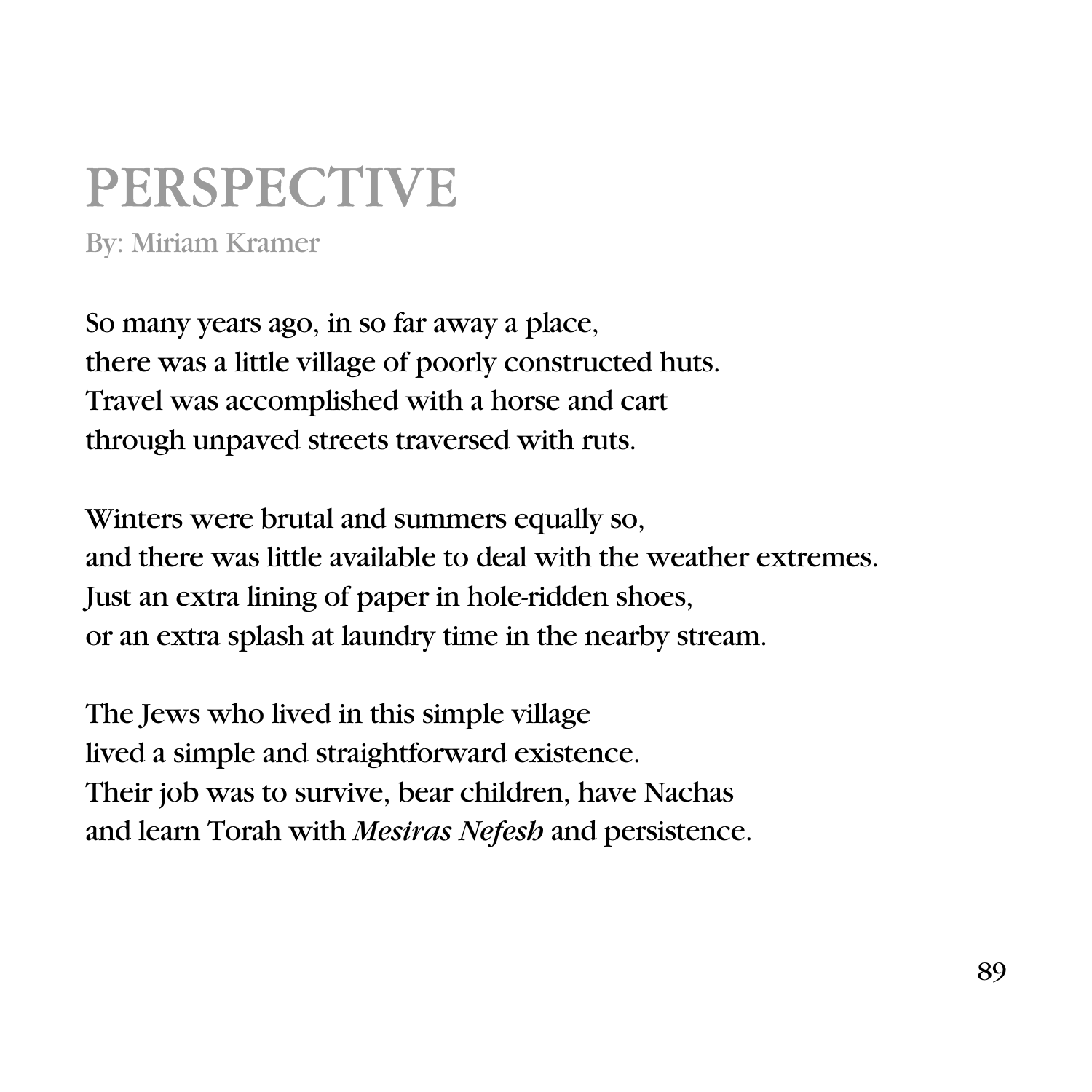At the helm of this village was the Rebbe to whom all looked for guidance and inspiration. To him they turned for Halachic answers, and to him they brought their heartaches and frustrations.

A spouse who was sick, a child who needed a Shidduch, an income that provided for a tad more than starvation, to the Rebbe they brought every problem they had and begged him to alleviate their situation.

The Rebbe admired the שונה פשומה of these Yidden. and looked upon each villager with compassion and love. He did all he could to assuage their pain by storming the gates of Heaven above.

Reb Yankel came one day to the Rebbe's house, his face etched with lines of anxiety and stress. "Rebbe," he sobbed, "my Ruchaleh is such a fine girl, but in Shidduchim she just has no success."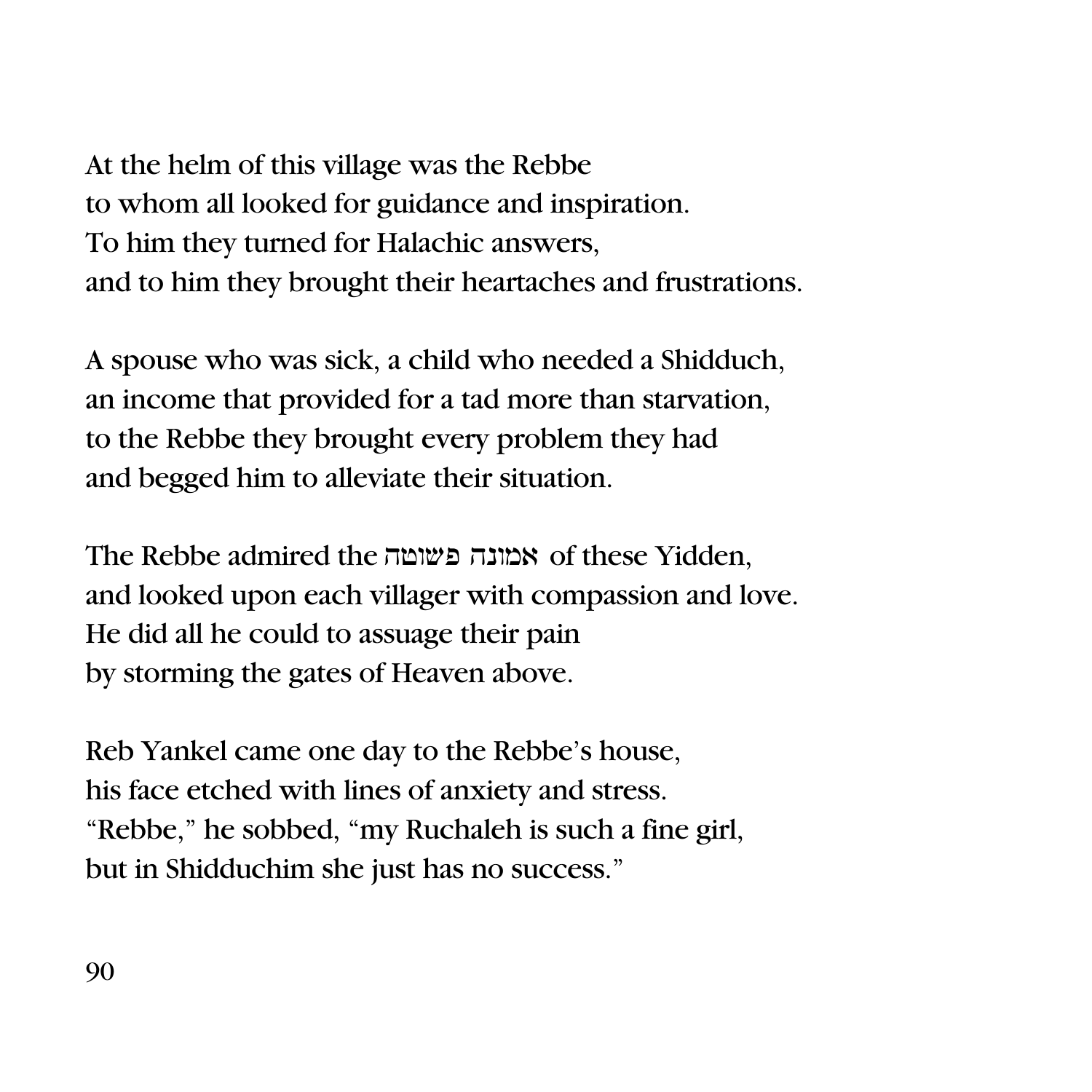The Rebbe nodded and sent Yankel home, and then went to his Davening room alone Where he wept and sweated and beseeched Hashem that mercy to Reb Yankel should be shown.

Some few months later, music could be heard as the villagers turned out en masse, to watch with great happiness as Ruchele's Chosson broke the traditional glass.

Srulik's mother came one day to the Rebbe's house, bowed and broken with sorrow. "My Srulik's been sick for so long, the doctors don't think he'll live till tomorrow.

The Rebbe nodded and sent Srulik's mother home, and then went to his Davening room alone Where he wept and sweated and beseeched Hashem that mercy to Srulik's family should be shown.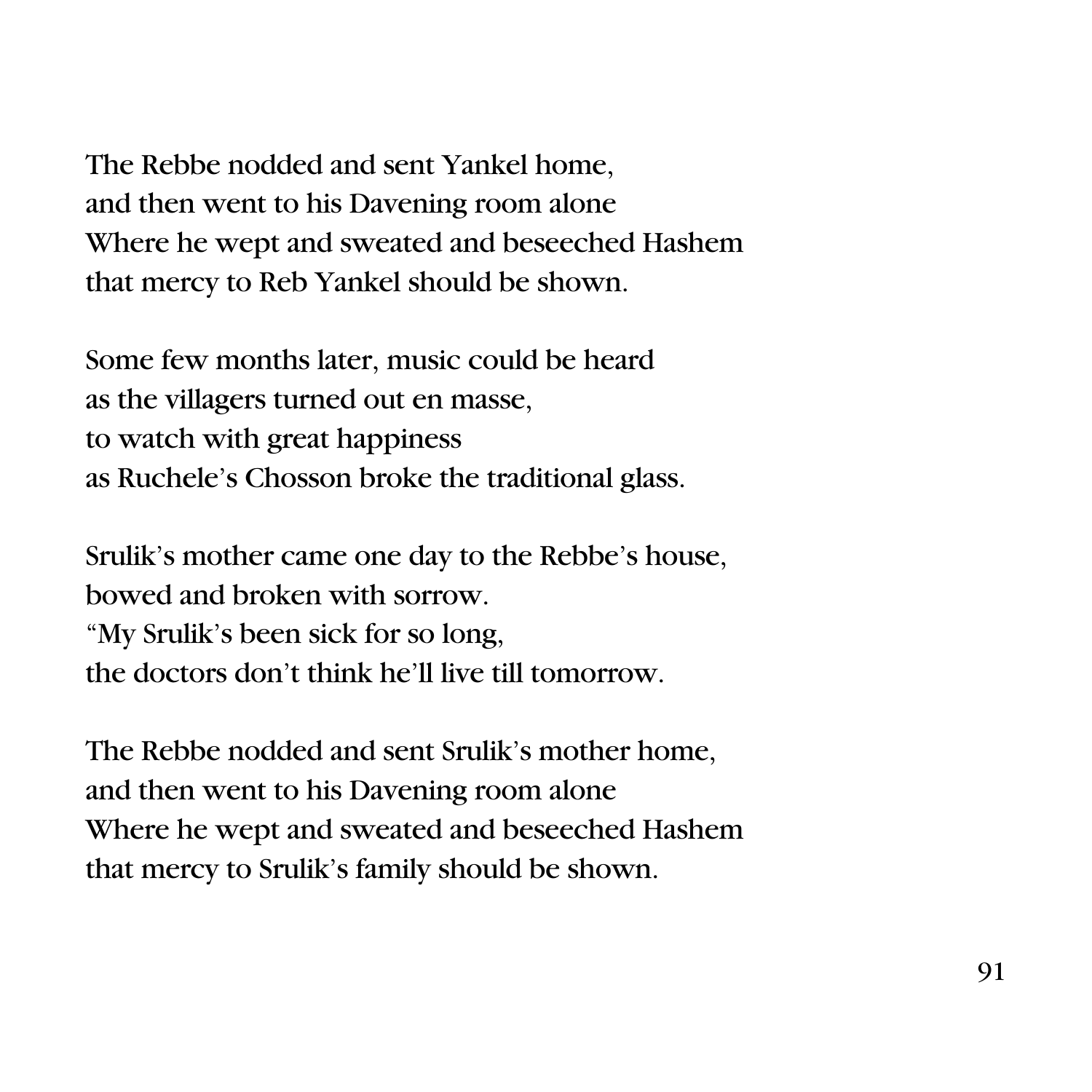A few weeks later, boys were playing, racing through the streets chasing each other. Wondering how she would clean those mud-spattered pants, was Srulik's ecstatic and grateful mother.

Reb Itzik the tailor came one day to the Rebbe's house, his devastation and despair complete. "Rebbe," he wept, "my business just doesn't support us, and we simply have nothing left to eat."

The Rebbe nodded and sent Itzik home, and then went to his Davening room alone Where he wept and sweated and beseeched Hashem that mercy to Itzik's family should be shown.

A few weeks later the country's military required a slew of uniforms for each soldier and sailor. And who do you think they commissioned to sew them? None other than Itzik the tailor!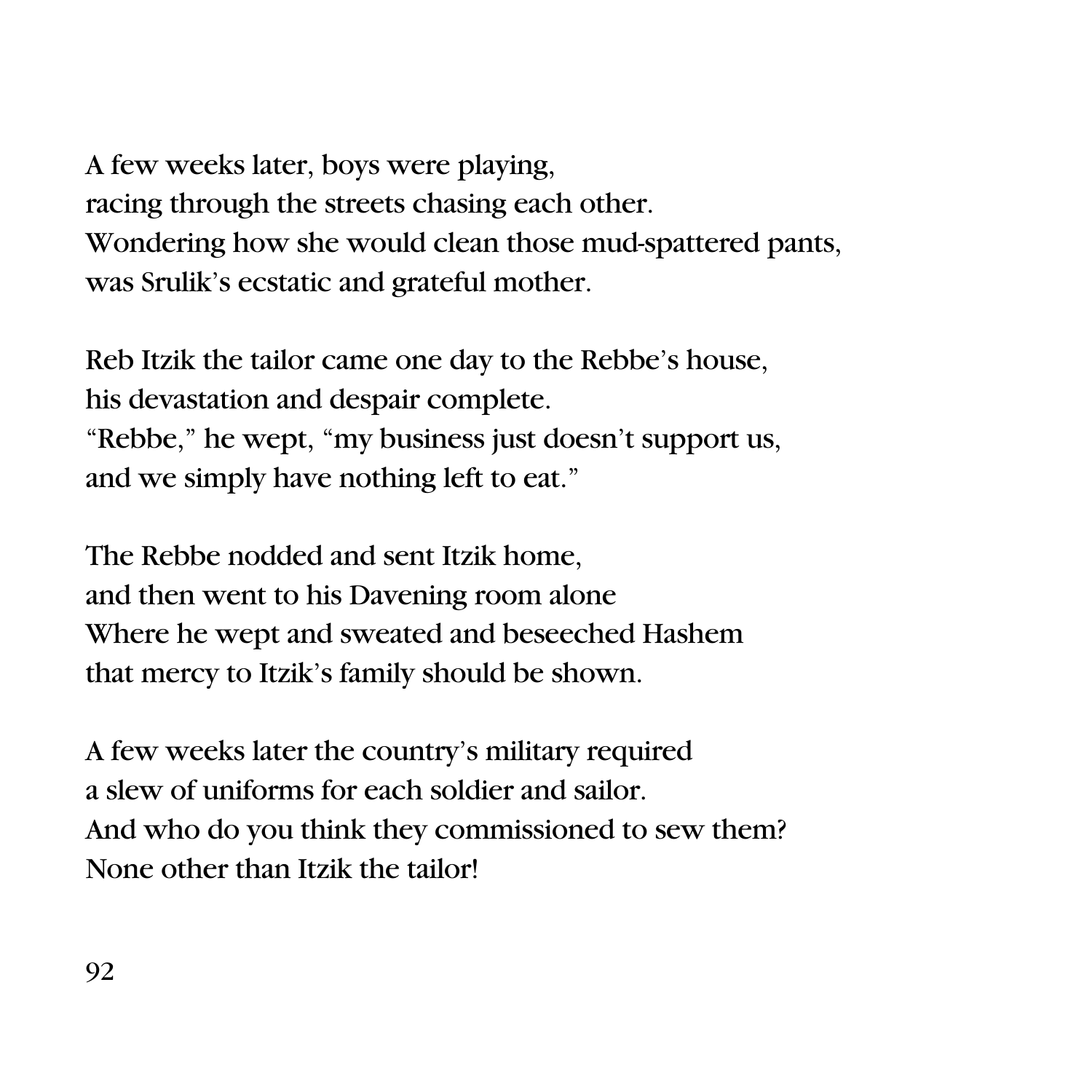Many years passed in this fashion,

and the villagers became used to the Rebbe's heavenly ways. But then one sad day the news was released-The Rebbe was ill and had only a few more earthly days.

"Woe to us!" the Yidden cried in fear. "Who will intercede to Hashem on our behalf?" But even as they all wept in despair, one wise villager began to laugh.

"Why do you wail in so heartrending a fashion? Don't you see that our lives will be better than ever before? If the Rebbe's Tefillos are so effective on this earth, near the כםא הכבוד he'll be able to accomplish even more!"

"Surely our lives will be good and sweet when the Rebbe will have direct access to Hashem. He'll advocate to reverse our harsh judgments, and you'll see, we'll have no more Tzaros then."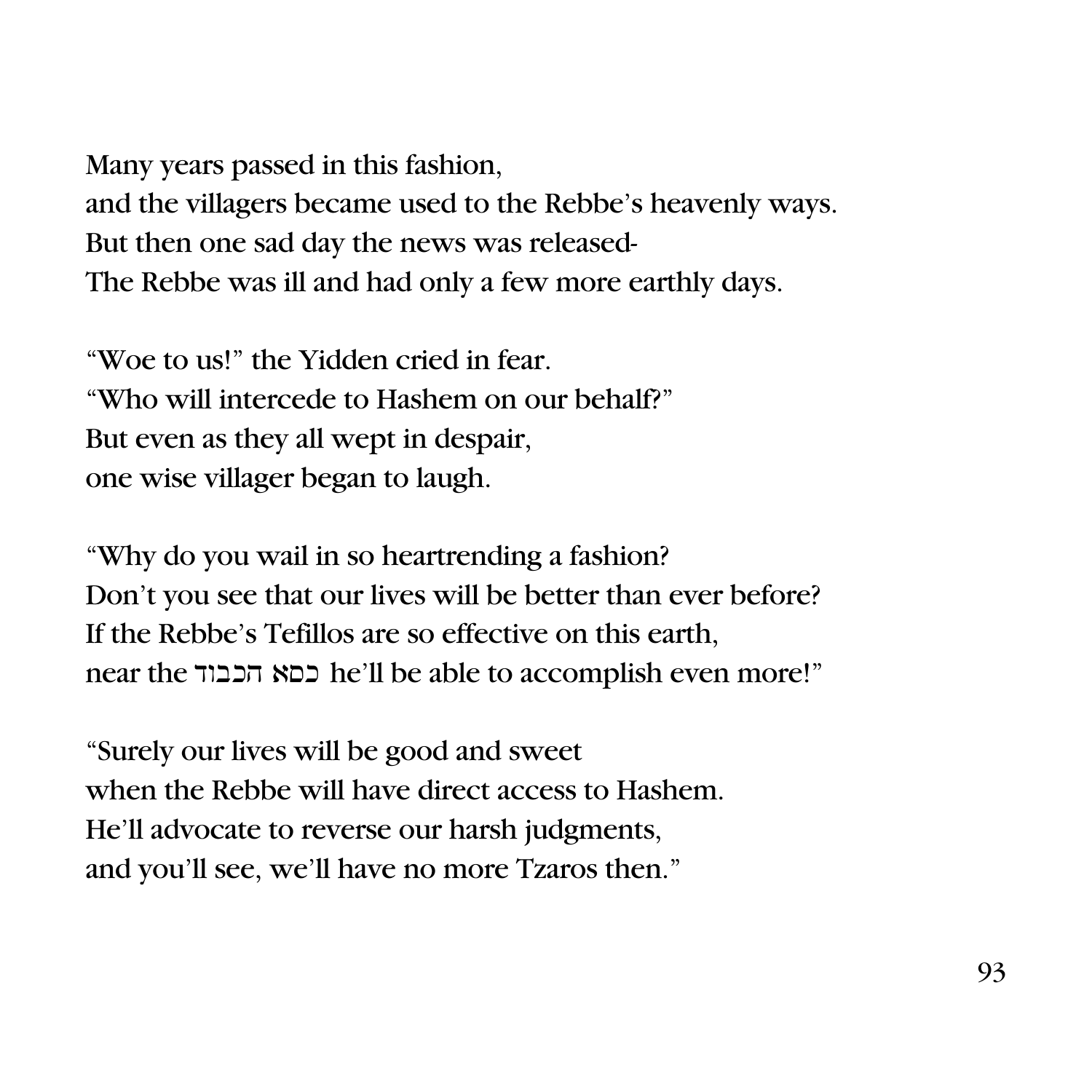Even as the Yidden mourned the passing of their Rebbe, they breathed a quiet sigh of relief. In their trouble-free future they took solace, so simple and pure was their belief.

But as the months passed, reality was bitter, for troubles and anguish besieged these poor village folk. And try as they might to plead with their Rebbe, his compassion they could not seem to invoke.

They Davened at his Kever, begging for help, asking for the same compassion he'd always shown. But as time progressed with no change in their circumstances, they felt so abandoned - so alone.

Finally one night, the Rebbe appeared in a dream to one of the respected village men. And he said, "I haven't forgotten you, my beloved friends, but my perspective now is so different from then."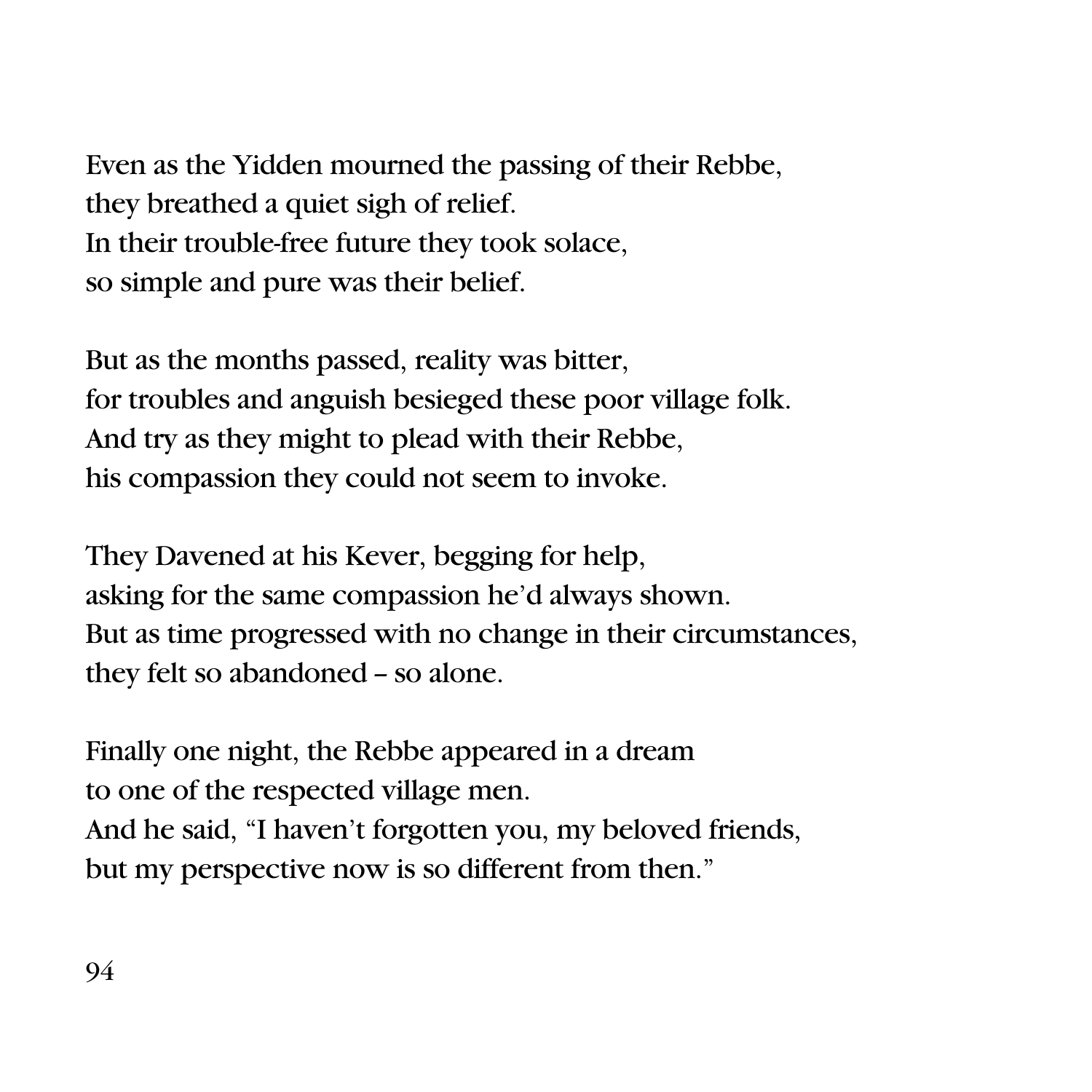"When I lived amongst you, I ached when you did, and my heart broke as each of you grappled with pain, and I used that empathy to storm the heavens to reverse the harsh verdict that was ordained."

"But now, my children, I see differently, and I know now what I've never before understood – that what seems harsh and unjust on this earth is really and truly eternally good!"

"Hashem has a plan that we cannot perceive, and in our limited understanding it seems cruel and unfair, but in the long view of your lives, it's really a Chessed beyond compare!"

"Divine השבונות are for your benefit, and the good they produce is eternal, but you can only see the truth of that from the advantage of a perspective supernal."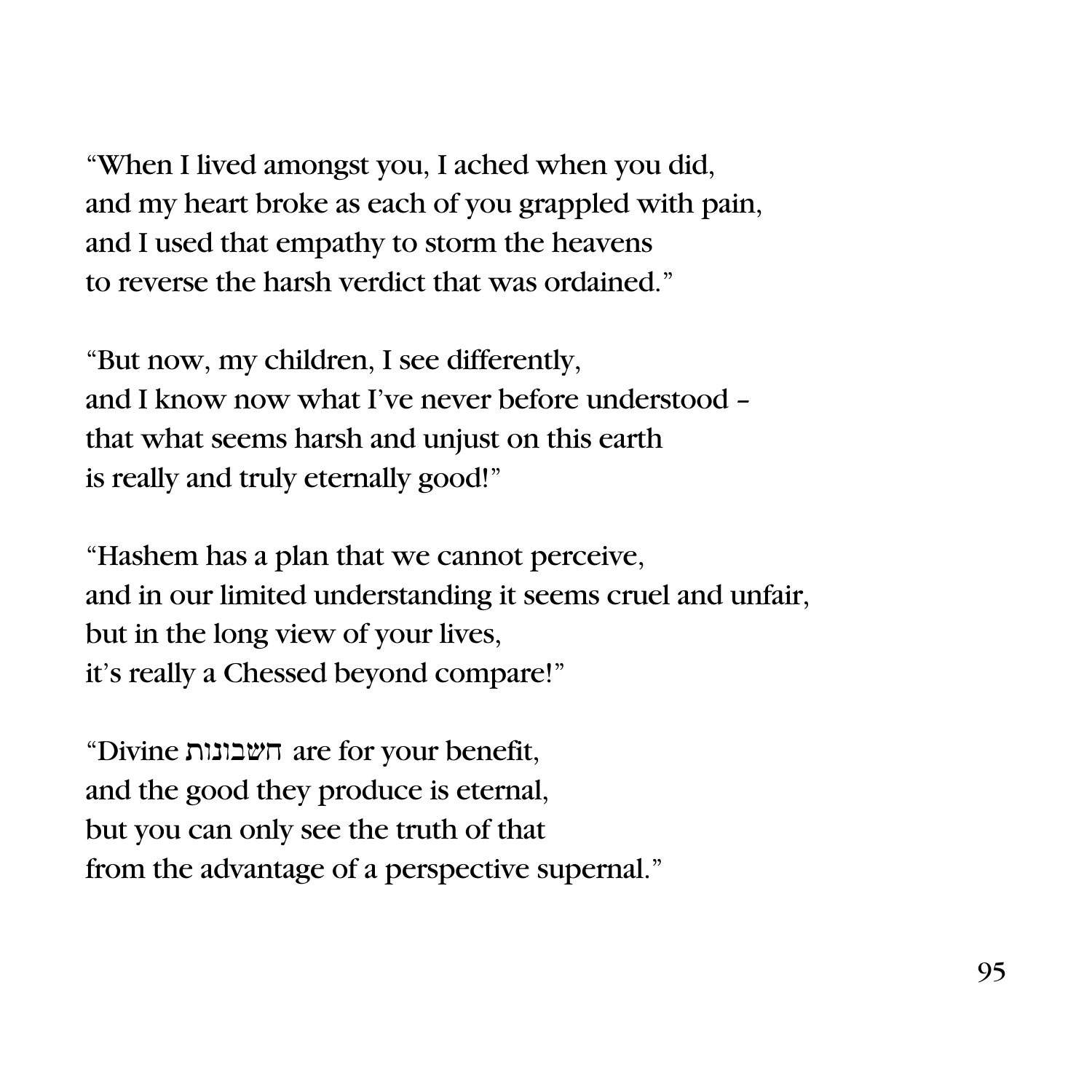"So how can I Daven for you, and why should I beg to have the verdict changed, when I know now with utmost certainty that it's for your benefit that all is arranged?"

"Yes, I know that problems with children or Parnassah feel like raw and brutal grief, but I beg you, my sweet villagers, to hold on to your faith and belief."

"Believe that Hashem wants the best for you, and believe that He yearns for your well-being and success, but he's willing to sacrifice a few superficial joys to grant you the ultimate happiness."

"I can't intercede for you, my friends, when I have this newfound view. All I can tell you is that it's never been clearer, just how much Hashem loves each one of you."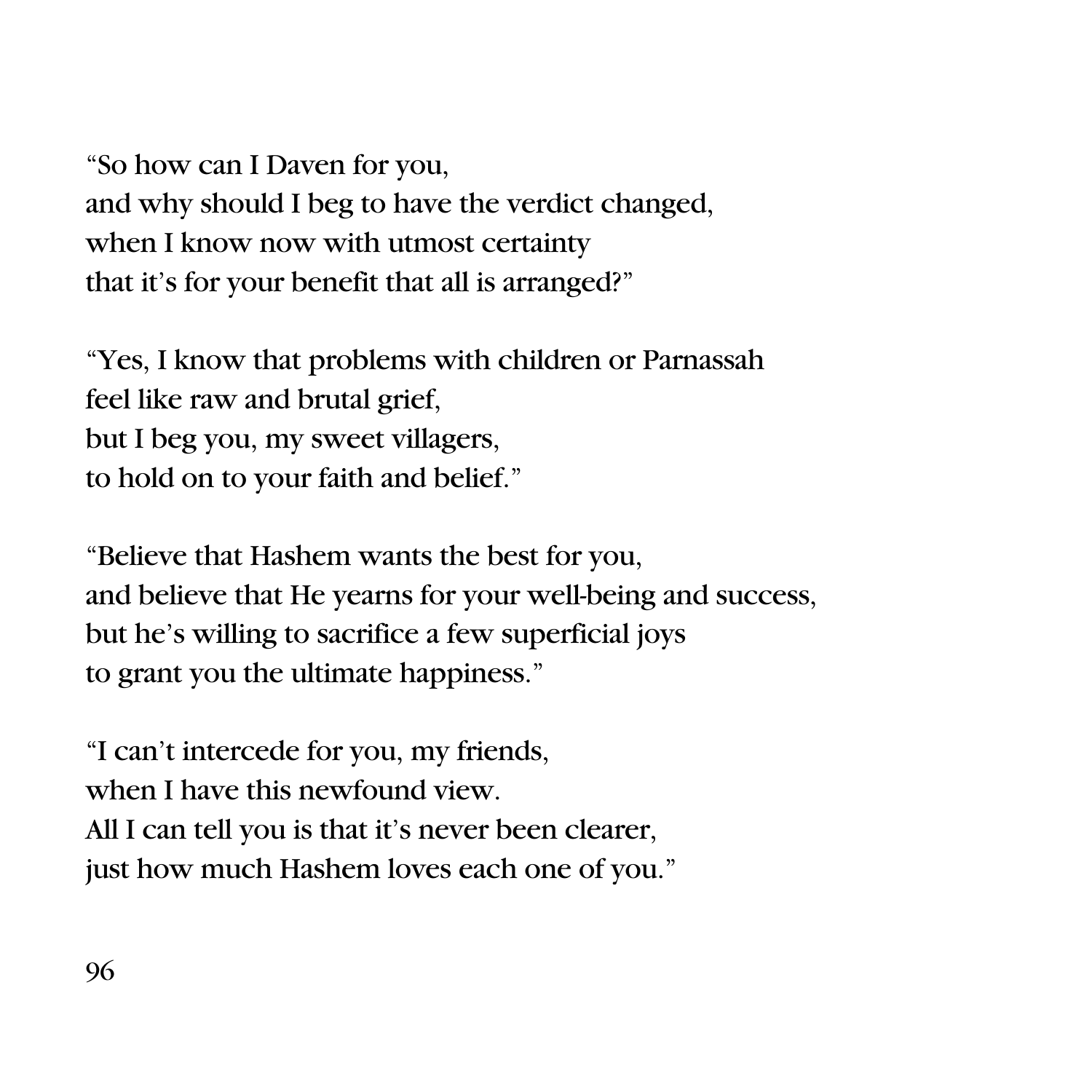## THE ROAD TO HUMAN PERFECTION

It is well known that the most effective way to teach someone an idea or concept is by setting a living example for that person to learn from and emulate. We are aware that children learn more from their parents' actions than from their admonitions and even their beatings.

This is because things that are conveyed to us through sight and communicated through specific illustration make the most lasting impression on us. Sight is the most vivid and realistic sensory perception. It follows then, that if we are constantly exposed to certain actions, they leave an indelible imprint upon our minds and cause us to act in a similar, if not identical, manner. If we are constantly surrounded by deception and lies,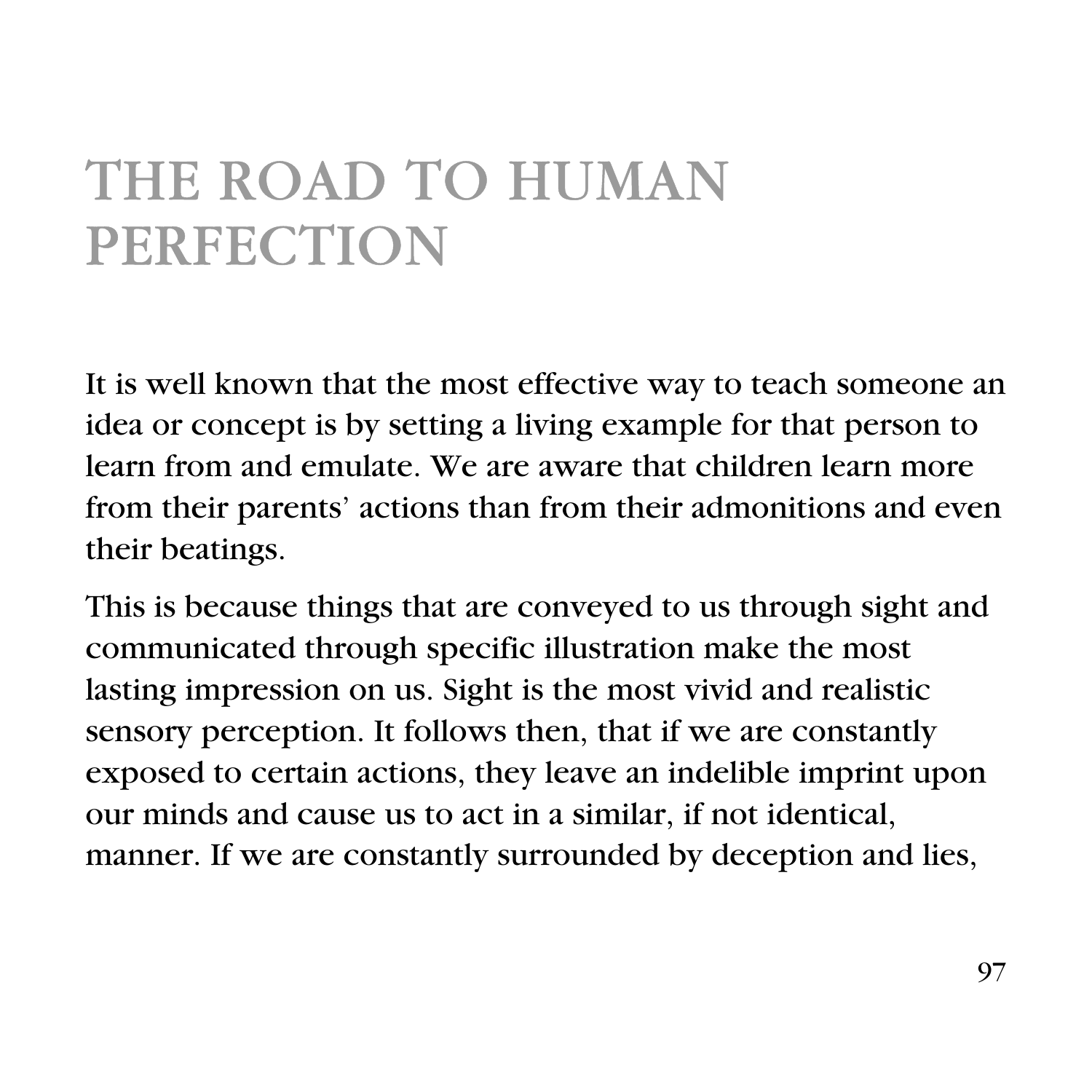we imbibe these attributes into our very being, and truth becomes meaningless to us. On the other hand, if we see integrity, honesty, sensitivity and concern for our fellow man, these characteristics become the elements that we absorb into our beings. As the Rambam writes in Hilchos Dayos, the natural course of human nature is to be most influenced by those with whom we come in contact, not so much by what they tell us, not by how they reprimand us, but more than anything else, by how they act.

All of us realize that our goals in life are to strive for the highest levels of human dignity and perfection, and to shun those influences that would rob us of the values and ideals we hope to attain. However, we not only need to avoid negative influences to achieve these goals, we also need positive influences to define and illustrate what our accomplishments can and must be. We face, however, a difficult dilemma. Where do we find this perfect model? Who can we use to guide and direct us?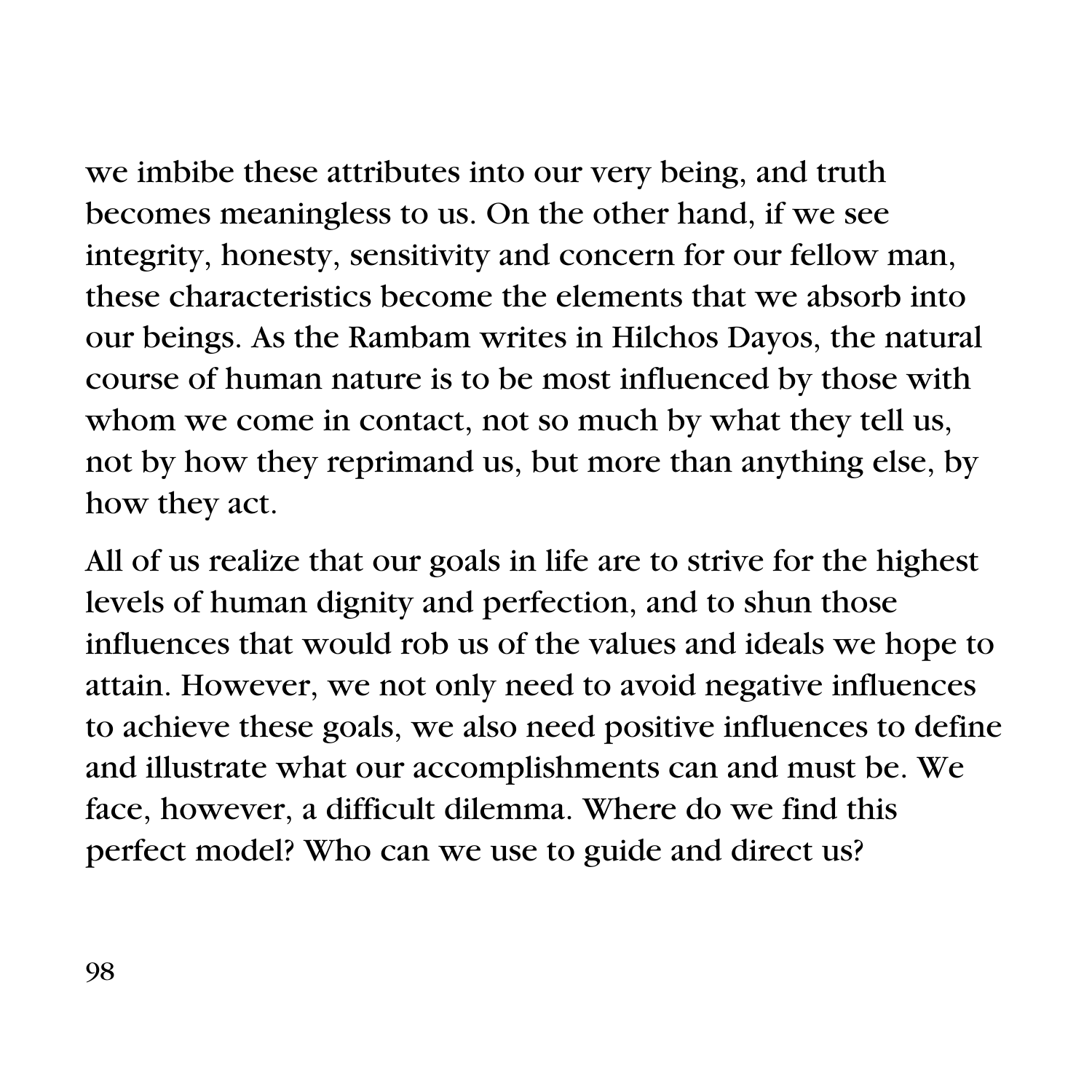The Torah provides the solution to this problem with the unique mitzvah of "*Veholachto Bidrochov*" (to emulate Hashem's ways). Only Hashem, the ultimate in perfection, can be used to furnish the supreme definition of any characteristic or trait. To emulate man, with all his frailties and imperfections, will lead one to stray from the path of proper development. (We are, however, commanded to follow in the ways of Tzadikim, for they perform the mitzvah of "*Veholachto*" and their actions are a reflection of Hashem's.)

Although sight is the most effective form of communication, it is obviously not possible in our relationship to G-d. However, one can spend his life analyzing and studying the ways of Hashem and becoming intimately familiar with His attributes, so that in a sense, he actually sees Him! When our Avos (forefathers) walked in the ways of Hashem, although there was no actual visual contact, they could feel the warmth of His being and they could perceive with complete clarity, the beauty of His kindness. We now have the perfect example, the ultimate representation of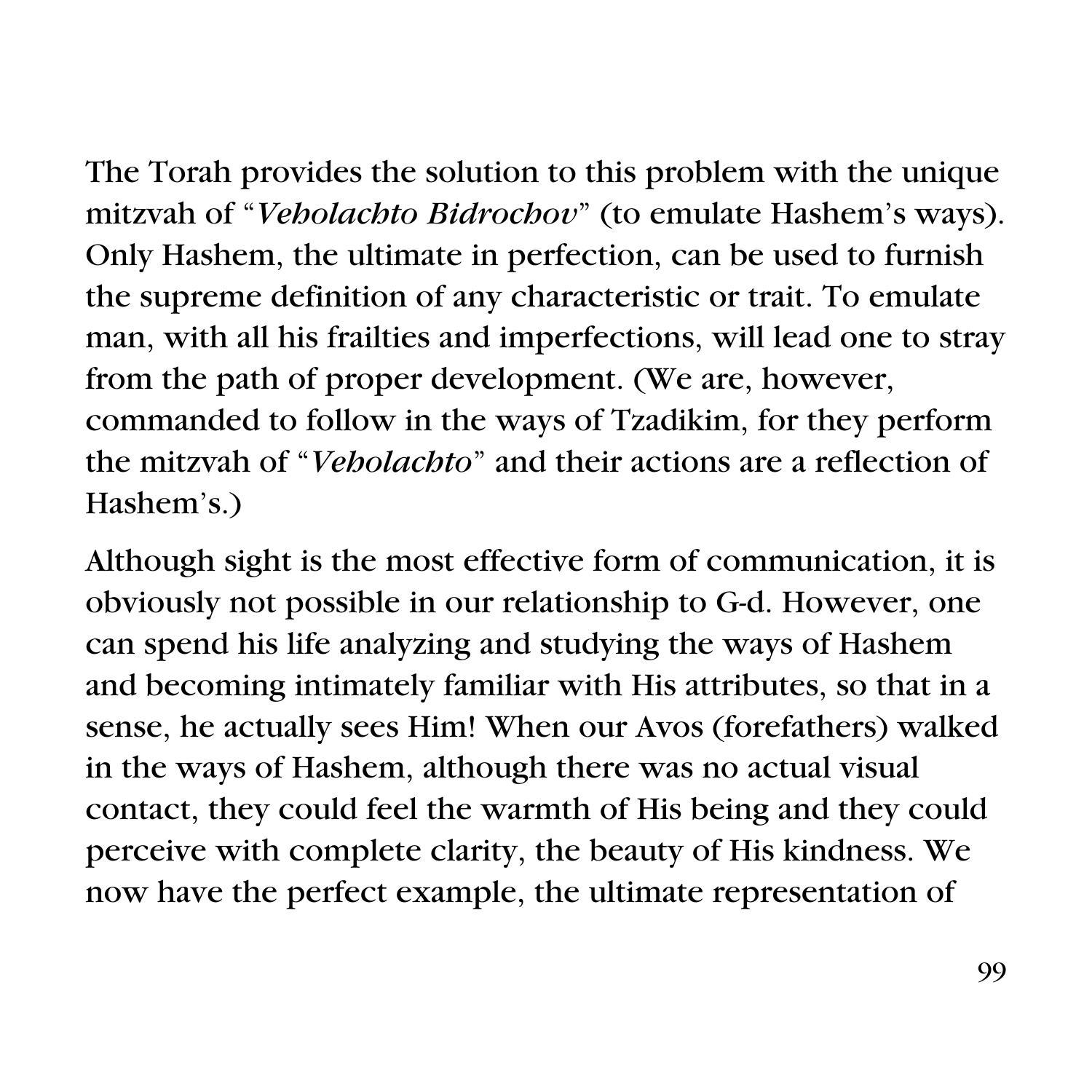what truth is, what justice is, and what love is. By following in His ways, there is no longer any fear that we are compromising our goal.

The initial response most frequently displayed by those learning this mitzvah for the first time is one of complete and total futility. Who is man to try to emulate the Almighty Himself?

How can the human, with his weaknesses and inadequacies, even hope to grasp something that is so far beyond his reach? Hasn't the Torah charged us with a task beyond our scope and capabilities, thereby rendering this mitzvah completely obsolete?

In truth, this mitzvah can be the greatest morale booster and the most powerful source of encouragement to us. If Hashem has commanded us to reach for the stars, then obviously we possess the ability to do so! We have been informed that we can potentially reach levels of perfection and purity that can almost be equated with those of G-d Himself. In fact, Chazal teach us that were it not for two seemingly extraneous words in the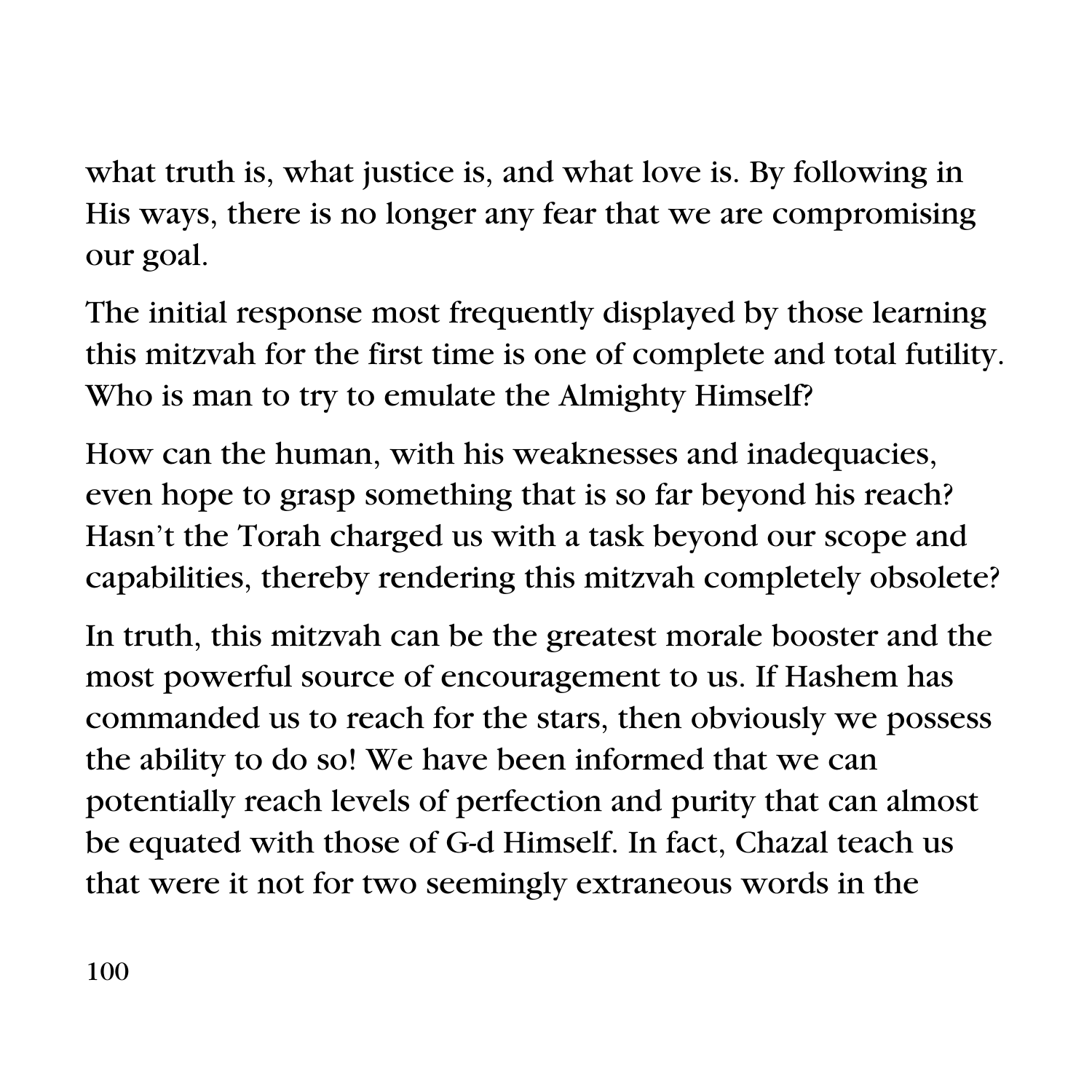Torah, we would actually equate the holiness man is capable of reaching, with that of the Almighty Himself. The Torah states, "*Kedoshim tihyu… ani Hashem…*" (You shall be holy ... I am G-d). Chazal interpret the words "Ani Hashem," I am G-d, but you cannot be G-d. Hashem Himself has to show us that there is a boundary, that our ability is not limitless. The apex of kedusha is beyond our grasp. It is reserved only for G-d, but we can come very, very close. The Divine spirit (*Tzelem Elokim*) implanted in our souls is an awesome source of energy. If we harness this power properly, if we utilize our strength to the utmost, we can become beings of even greater kedusha than the Malachim (angels) themselves. True, there are other driving forces within us that can swing the pendulum to the other extreme, but let us not underestimate our potential for greatness and thereby minimize our chances of actually reaching that goal.

There is a very significant side-effect and benefit from the mitzvah of emulating G-d.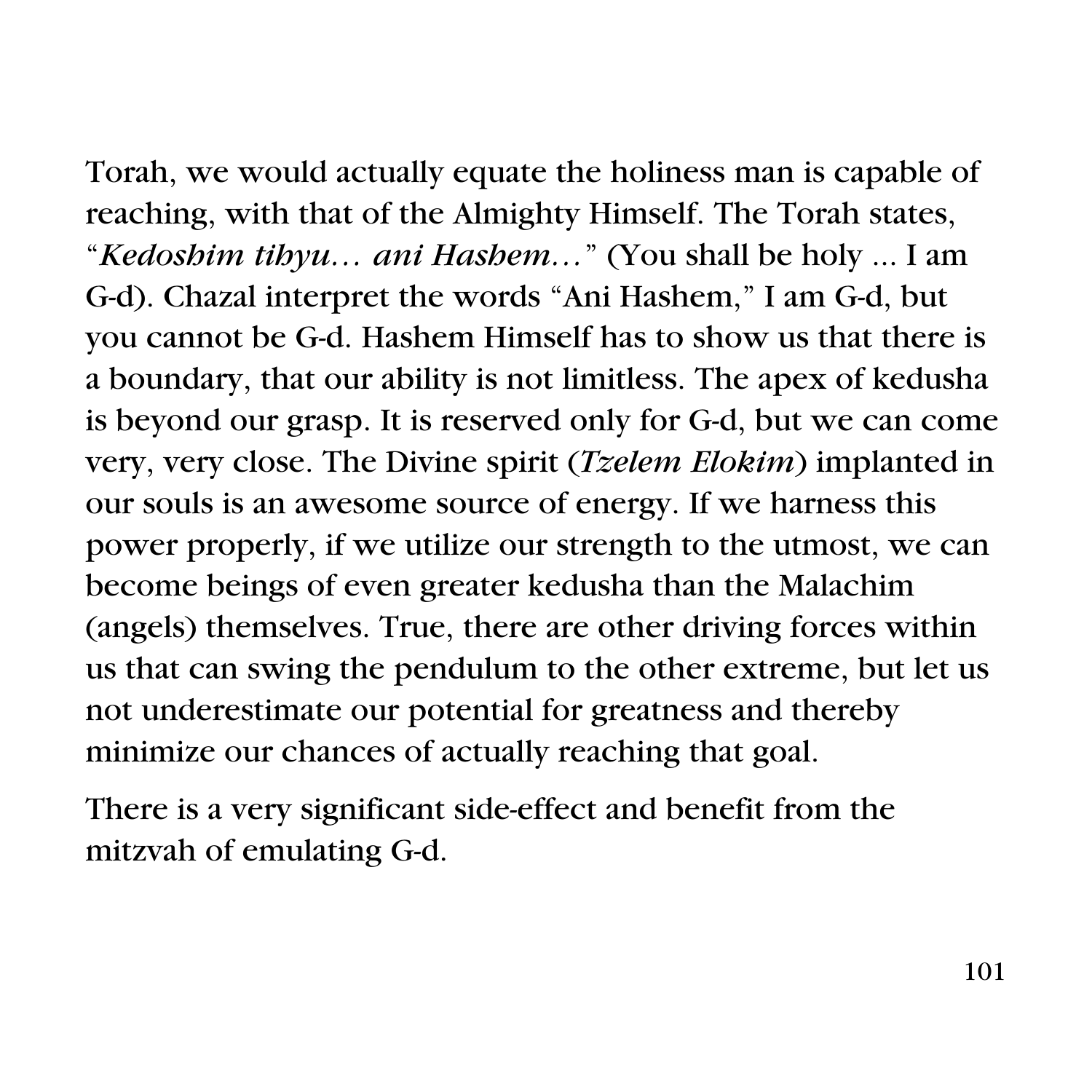The Rambam, in Hilchos Purim, tells us that on Purim, if one wishes to add to the observance of Mishloach Manos or Matanos L'evyonim he should sooner engage in the gifts to the poor, for they will bring him greater Simcha. The reason the Rambam offers is that there is no joy like the one who feels he is following in the ways of His Creator. Much like a young child whose greatest joy is being like his parent, so it is with man and his relationship with his G-d.

Following in the Divine ways can then be not only the ultimate cure for the moral decadence of our society, but a solution to the depressions and empty feelings so familiar in our world today. It is only through the study of Torah, the Creator's gift to man, revealing to him the essence of His pure and holy ways, that man can achieve significant insights into the attributes of G-d, thus enabling him to emulate His ways and benefit from the serenity and joy that it can bring to his existence.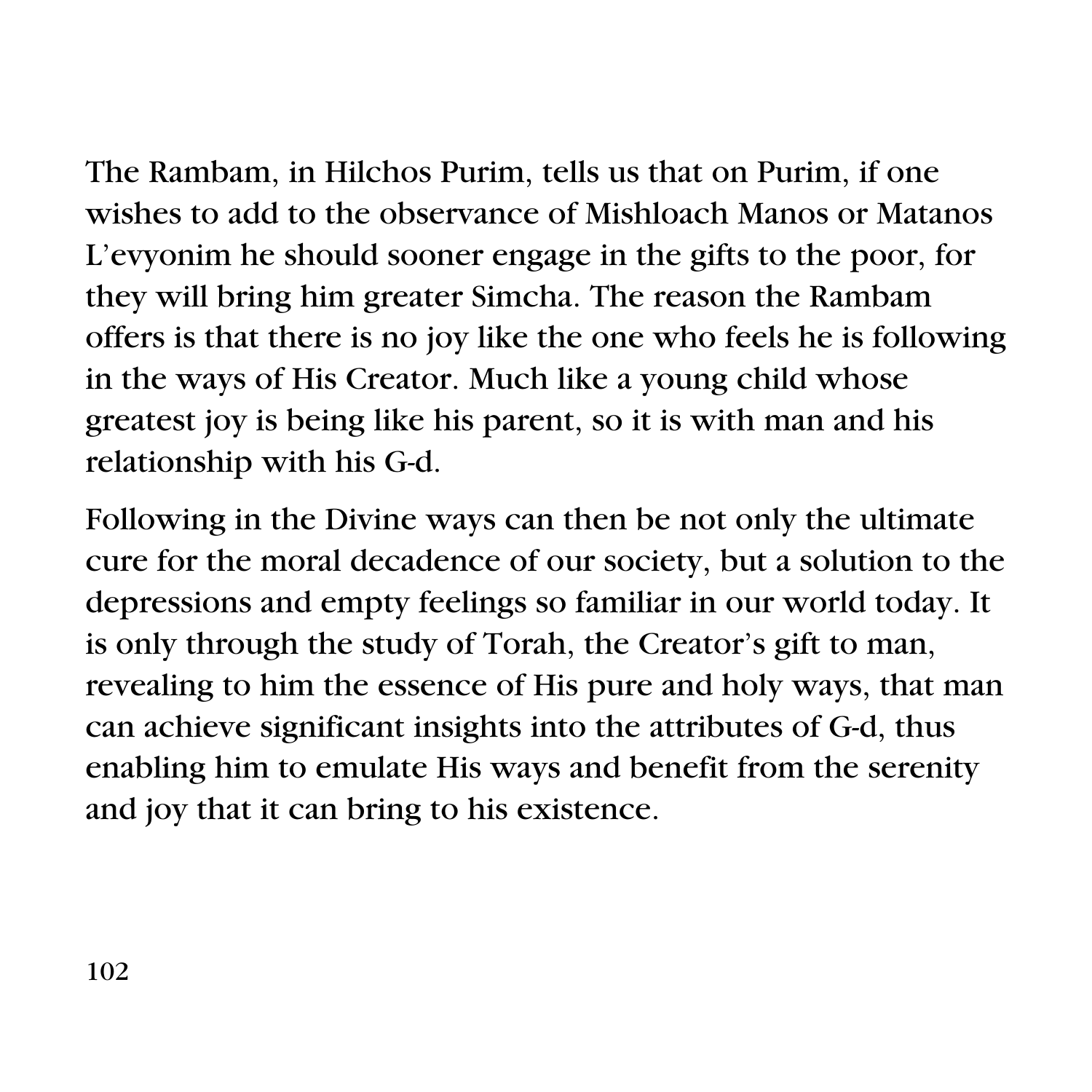## WERE YOU AWARE?

- The New York Times reported in 1990, a radical revolution in scientific thinking, that the gender of an embryo is not finally determined at the moment of conception, as previously believed, but rather 40-some days after conception, as stated in the Talmud Brachos, 60a, known to our Rabbis over 1,500 years ago.
- In 1925, science revised its concept of how many stars exist in the universe, based on Einstein's theories to  $1.06 \times 10^{21}$ . If you compute the figure given in the Talmud Brachos 32b, you find this figure, known to our Rabbis over 1,500 years ago.
- Louis Pasteur, in the late  $19<sup>th</sup>$  century, spent 30 years fighting the entire scientific establishment to convince them that insects carry disease. This was to known to the Rabbis of the Talmud Kesuvos over 1,500 years ago.
- The concept of immunization, developed in the  $19<sup>th</sup>$  century, was known to our Rabbis in Yoma over 1,500 years ago.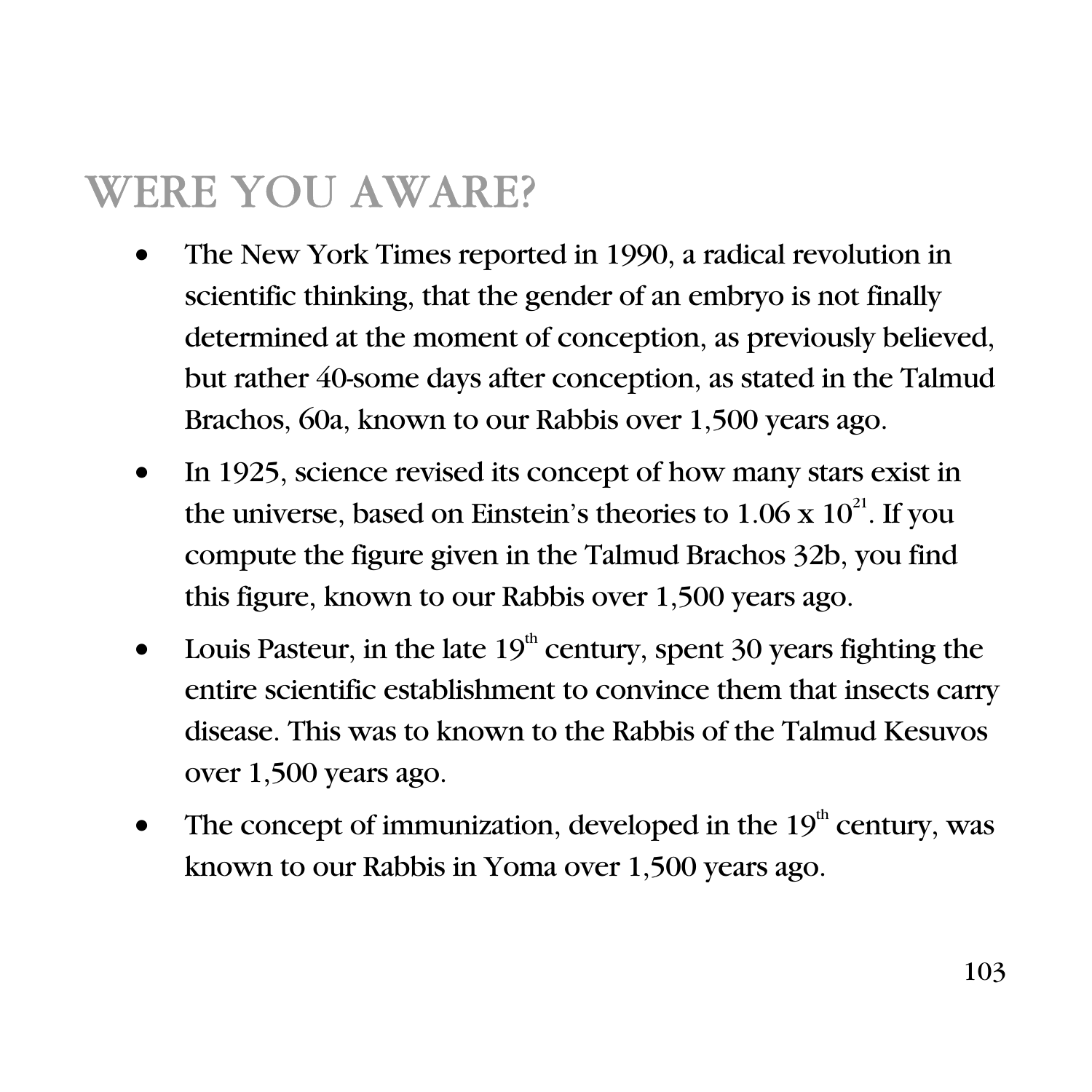- As late as 1963, scientists still believed that nothing the mother saw or heard affected the child she was carrying. Today, accepted scientific wisdom agrees with the Rabbis of the Kabbalah and Talmud that the embryo hears and learns and has a certain level of understanding, but forgets everything when it comes out.
- Over 25,000 species of fish are known today, and not one of them has scales and no fins. This scientific fact was told to us by the Rabbis of the Talmud over 1,500 years ago.
- The Torah promises that if we allow the land of Israel to lie fallow every seventh year, then it will be blessed in the sixth year with enough produce for the sixth, seventh and eighth years. This illogical prediction has been true throughout history.
- The Medrash, which is over 1,500 years old, tells us that towards the end of days, everyone will be afraid that the world will be devoured in fire in a brief moment. Until the dawn of the nuclear age, no one could imagine what the Rabbis were talking about.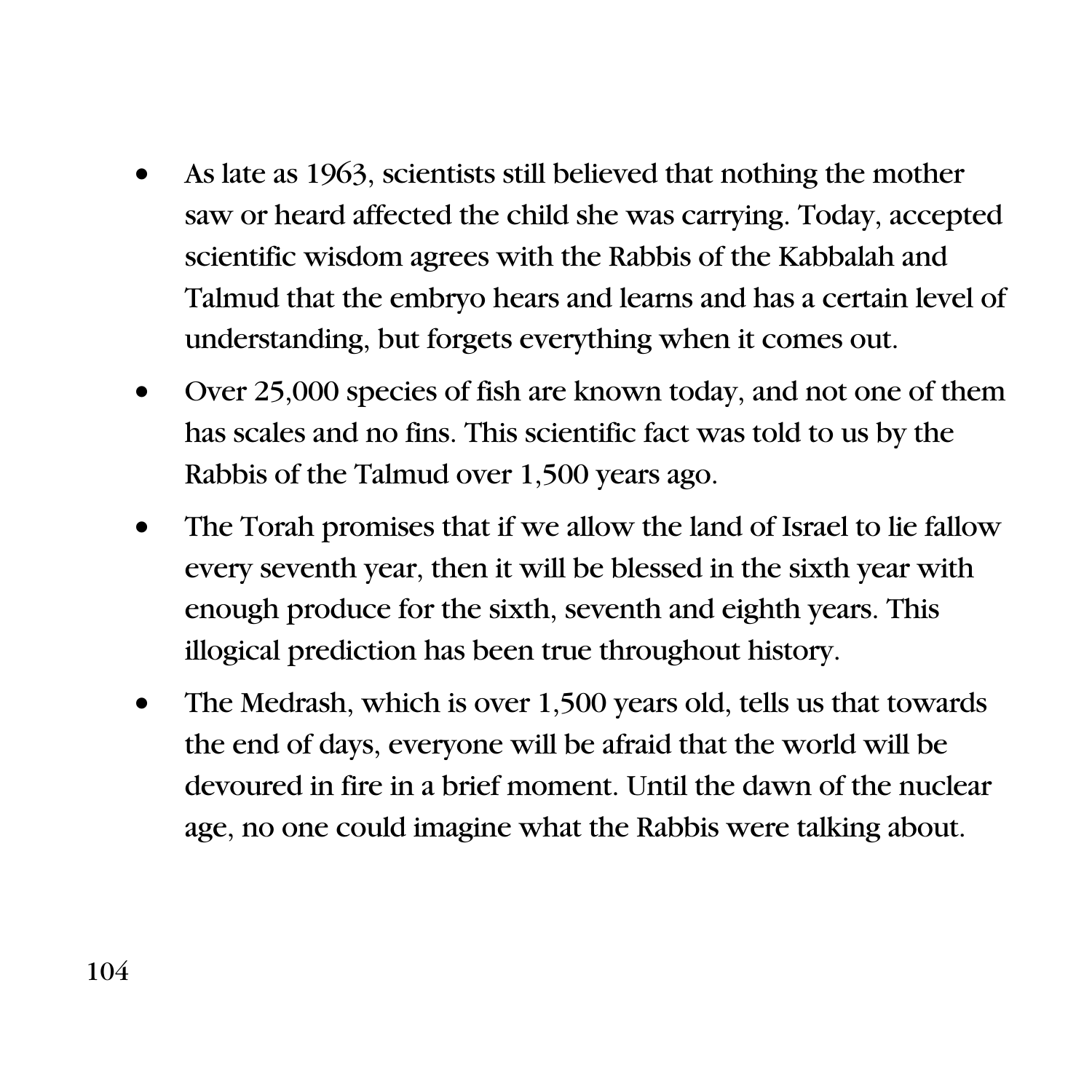- The Talmud, over 1,500 years ago, warned us of the threat of the unleashed power of Germany and its union with Italy to destroy the world.
- The Torah tells us that no nation will ever claim that the Creator revealed Himself to them in front of millions of people. The Jews are, in fact, the only nation to make such a claim, and our process of transmission of that testimony, over the ages, has provided us with the living testimony to the truth of the events that took place at Sinai over 3,300 years ago.
- The Medrash tells us that the Almighty promises that the Kosel Hamaaravi, the Western wall of the Bais Hamikdash, will never be destroyed. Jerusalem was destroyed at least nine times with devastating consequences, but this wall could never be destroyed.
- The Torah tells us that when the Jewish people will be expelled from Israel, it will remain desolate. Until this century, when Jews started returning, no occupier could make the land flourish.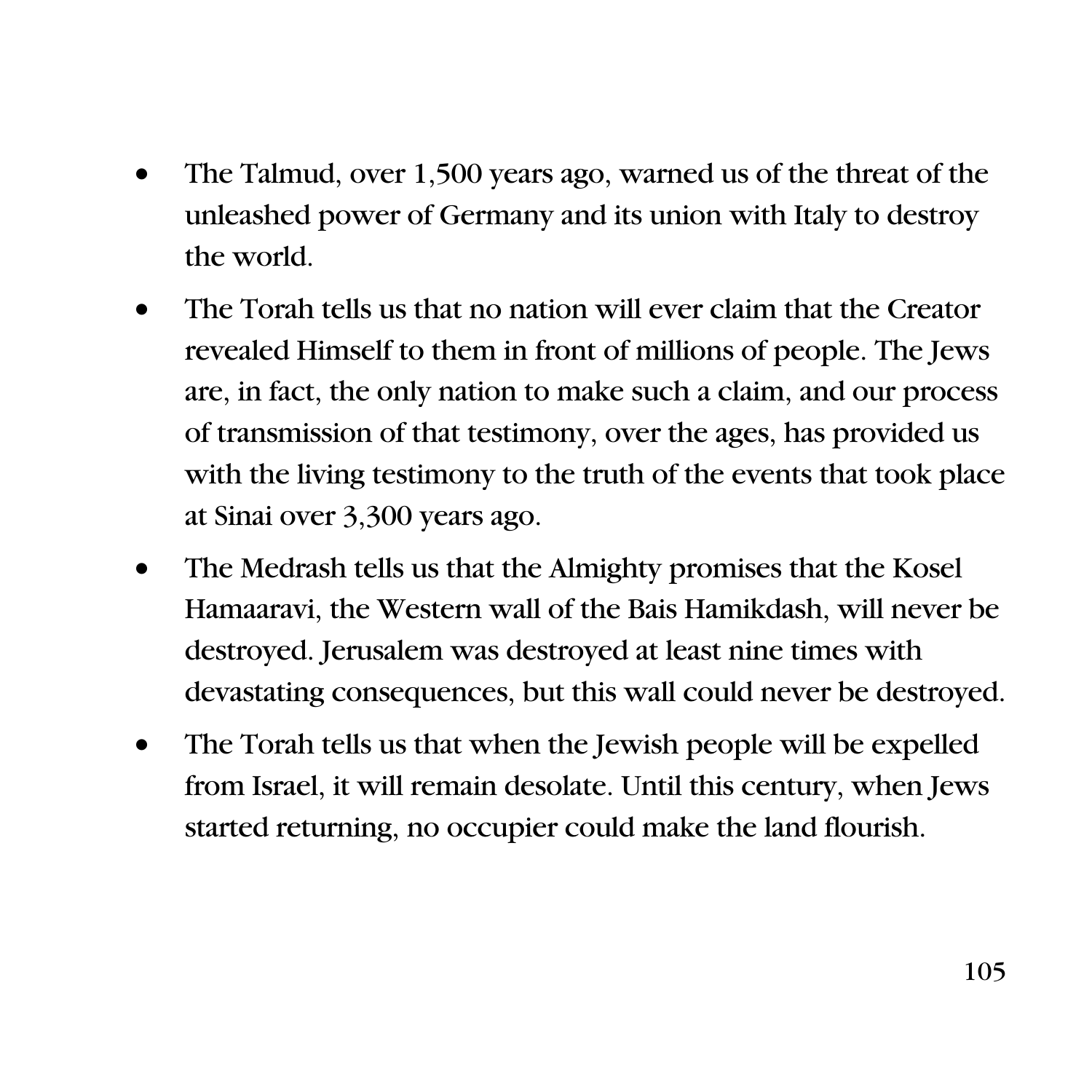- The Hebrew word for ear is "*ozen*." This root means balance, equilibrium. Moznei Tzedek refers to a scale. The classical problem of morality cannot be solved by any human being. We cannot establish our own moral values judging only by logical reasoning. The Torah is the absolute guide. We need to adhere to, to listen to and to obey the Divine word. So too, it is the ear which is the organ that spiritually takes care of our moral equiblirium. Hence the Hebrew name – "*ozen*." Moveover, the location of the physical equilibrium is in the middle ear, known to science only about 200 years ago.
- The Torah puts itself at risk of devastation by predicting the likes of: the Kosel will never be destroyed, no species of fish will ever be found to have scales and no fins, only the Jews can make Israel flourish, the precise details of the destruction of the second Bais Hamikdash, written much before it happened, only one species of animal, the pig, has split hooves and does not chew its cud, etc…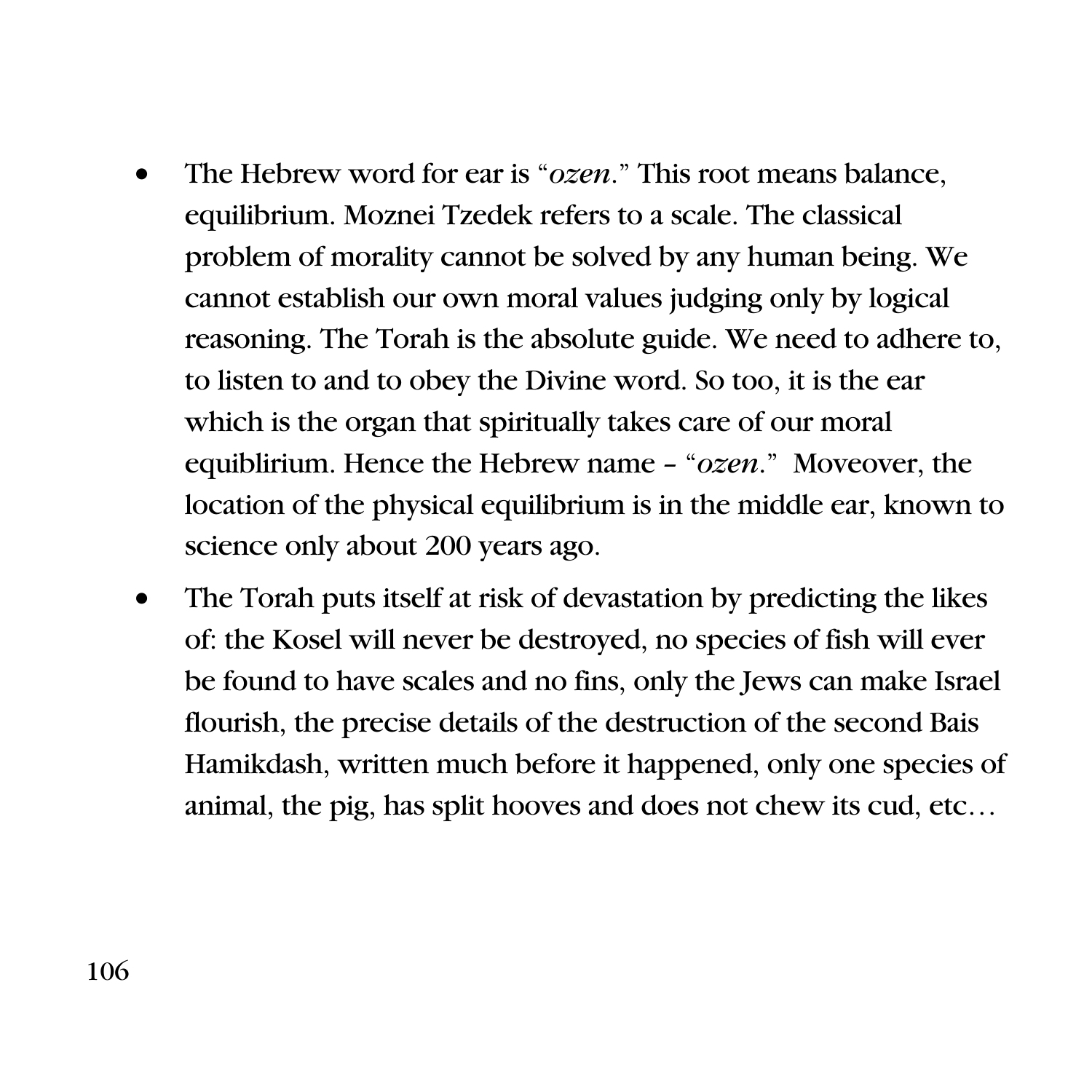• In no other religious tradition do we find such extensive information borne out over time that no human could have known at the time it was written.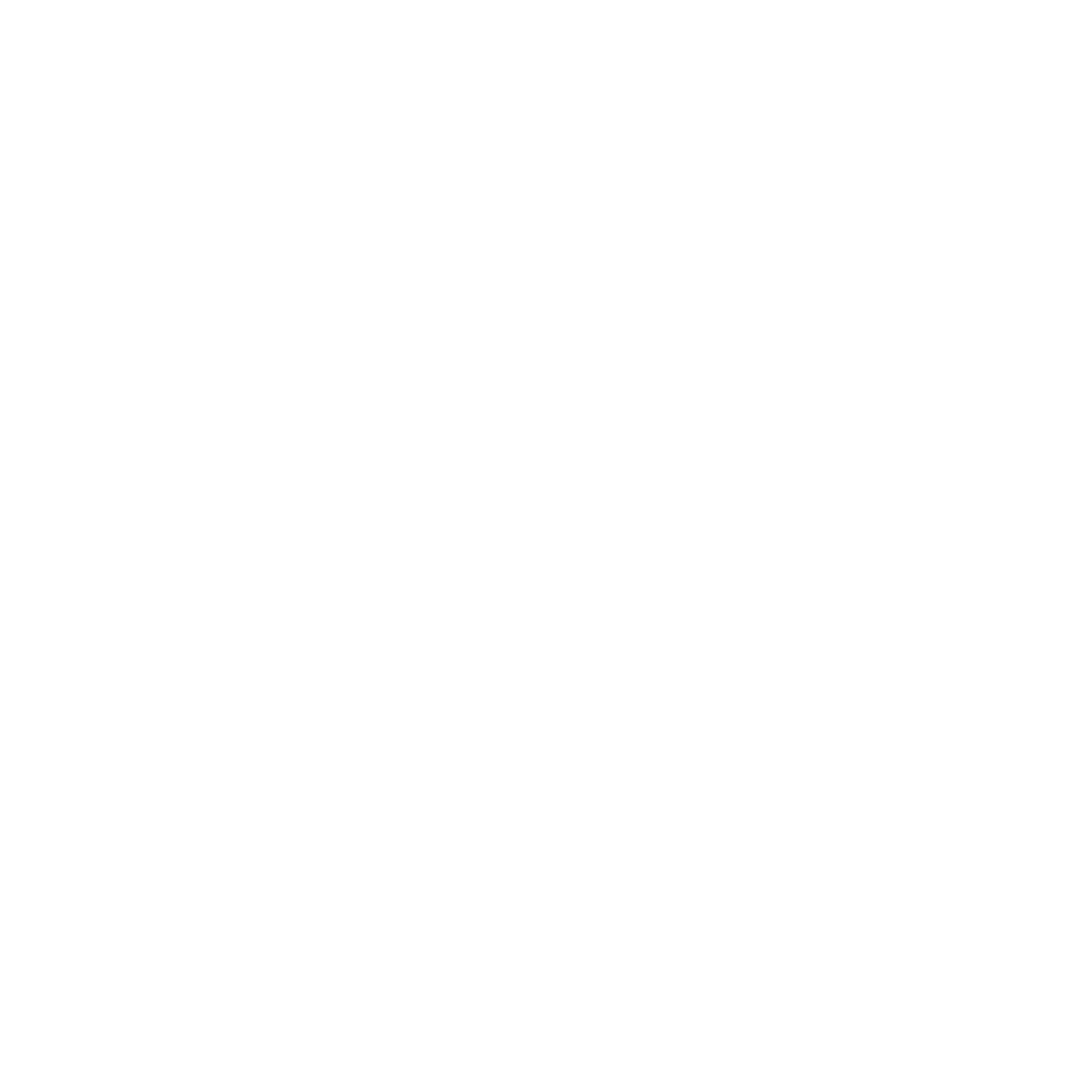## ABOUT JEWS

## By Mark Twain, Harper Magazine, September 1897

If the statistics are right, the Jews constitute but one quarter of one percent of the human race. It suggests a nebulous dim puff of stardust lost in the blaze of the Milky Way. Properly, the Jew ought hardly to be heard of; but he is heard of, has always been heard of. He is as prominent on the planet as any other people, and his importance is extravagantly out of proportion to the smallness of his bulk.

His contributions to the world's list of great names in literature, science, art, music, finance, medicine and abstruse learning are very out of proportion to the weakness of his numbers. He has made a marvelous fight in this world in all ages; and has done it with his hands tied behind him. He could be vain of himself and be excused for it. The Egyptians, the Babylonians and the Persians rose, filled the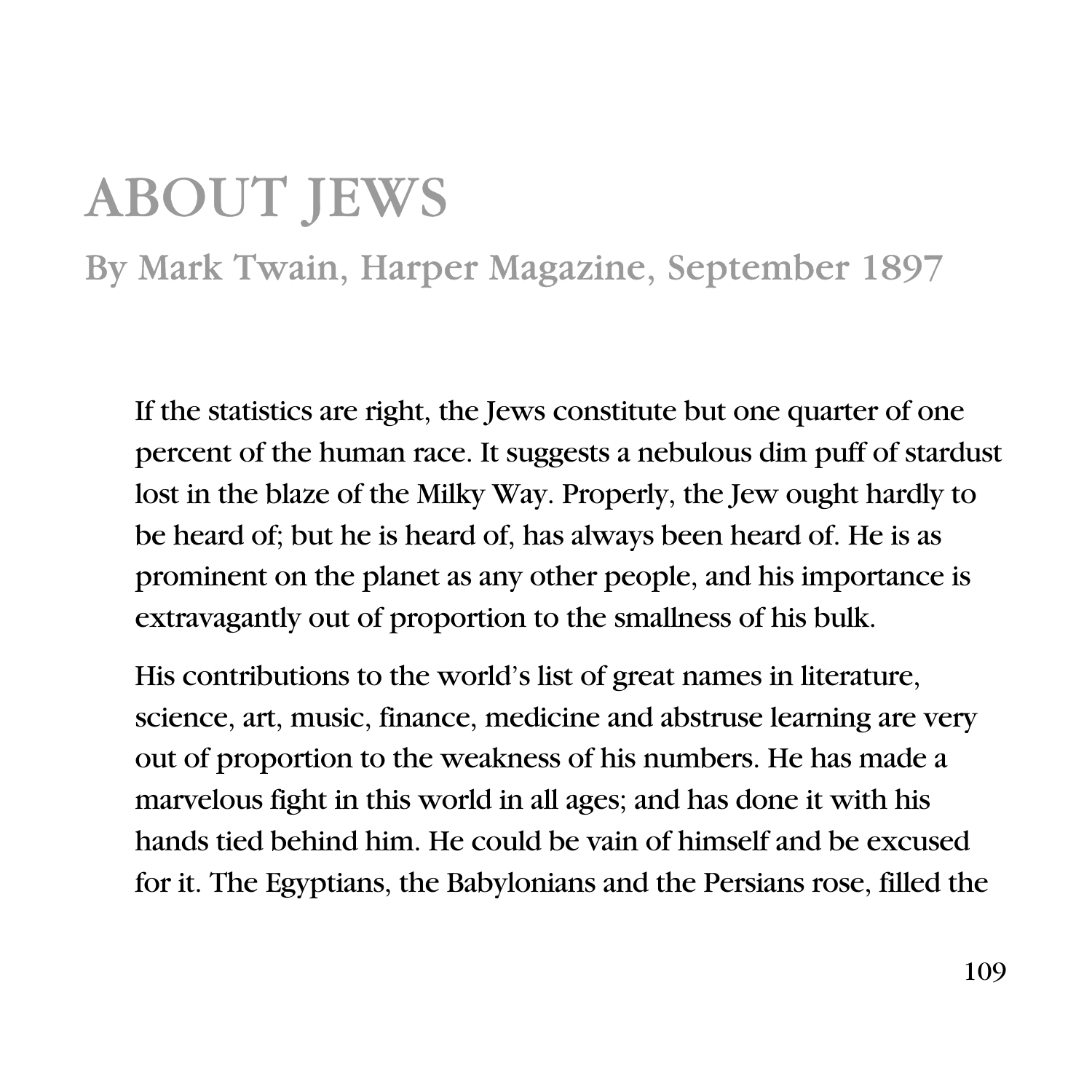planet with sound and splendor; then faded to dream-stuff and passed away; the Greeks and the Romans followed and made a vast noise, and they are gone; other peoples have sprung up and held their torch high for a time but it burned out, and they sit in twilight now, or have vanished.

The Jew saw them all, survived them all, and is now what he always was, exhibiting no decadence, no infirmities of age, no weakening of his parts, no slowing of his energies, no dulling of his alert and aggressive mind. All things are mortal but the Jew; all other forces pass, but he remains. What is the secret of his immortality?